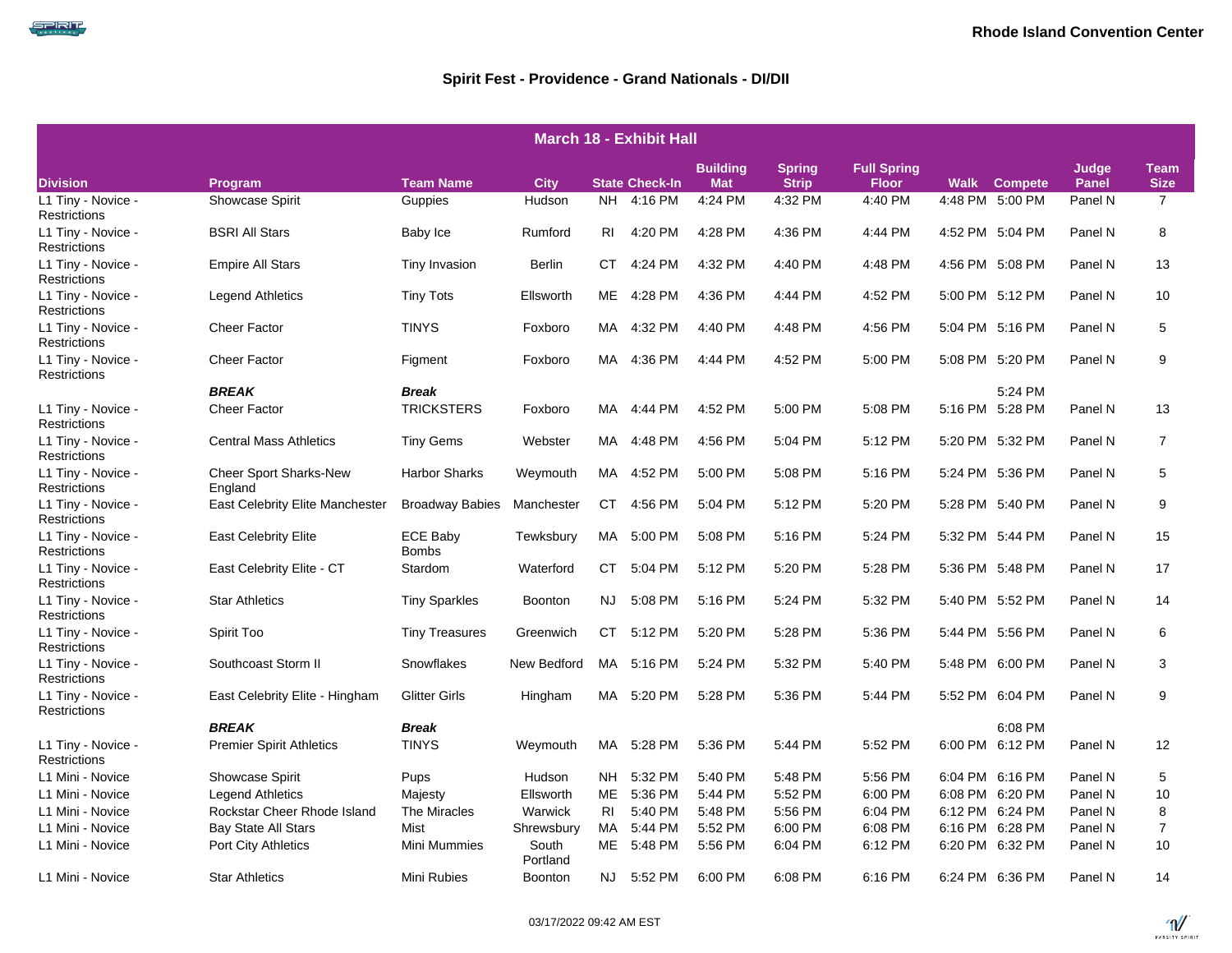## كالحاصب

| March 18 - Exhibit Hall                                                                                                                                                                                                                           |                                        |                           |           |           |         |           |         |         |         |                    |         |    |  |  |
|---------------------------------------------------------------------------------------------------------------------------------------------------------------------------------------------------------------------------------------------------|----------------------------------------|---------------------------|-----------|-----------|---------|-----------|---------|---------|---------|--------------------|---------|----|--|--|
| <b>Building</b><br><b>Full Spring</b><br><b>Spring</b><br>Judge<br><b>Division</b><br><b>Team Name</b><br><b>State Check-In</b><br><b>City</b><br><b>Mat</b><br>Walk<br><b>Strip</b><br><b>Floor</b><br>Panel<br><b>Program</b><br><b>Compete</b> |                                        |                           |           |           |         |           |         |         |         |                    |         |    |  |  |
| L1 Mini - Novice                                                                                                                                                                                                                                  | <b>Quest Athletics</b><br><b>BREAK</b> | Cadets<br><b>Break</b>    | Pine Bush | NY.       | 5:56 PM | 6:04 PM   | 6:12 PM | 6:20 PM | 6:28 PM | 6:40 PM<br>6:44 PM | Panel N | 10 |  |  |
| L1 Youth - Novice                                                                                                                                                                                                                                 | <b>Premier Spirit Athletics</b>        | PLATINUM                  | Weymouth  | MA.       | 6:04 PM | 6:12 PM   | 6:20 PM | 6:28 PM | 6:36 PM | 6:48 PM            | Panel N | 10 |  |  |
| L2 Youth - Novice                                                                                                                                                                                                                                 | <b>Spirit Central</b>                  | Tiger Katz                | Worcester | MA        | 6:08 PM | 6:16 PM   | 6:24 PM | 6:32 PM | 6:40 PM | 6:52 PM            | Panel N | 14 |  |  |
| L1 Tiny - Novice - Exhibition                                                                                                                                                                                                                     | Bav State NH                           | Splash                    | Dover     | <b>NH</b> | 6:12 PM | $6:20$ PM | 6:28 PM | 6:36 PM | 6:44 PM | 6:56 PM            | Panel N | 4  |  |  |
| L1 Tiny - Novice - Exhibition                                                                                                                                                                                                                     | Bravo All Stars                        | <b>Tiny Tiaras</b>        | Woburn    | MA.       | 6:16 PM | 6:24 PM   | 6:32 PM | 6:40 PM | 6:48 PM | 7:00 PM            | Panel N | 12 |  |  |
| L1 Tiny - Novice - Exhibition                                                                                                                                                                                                                     | USA Wildcats                           | <b>Sparklers</b>          | Waterbury | СT        | 6:20 PM | 6:28 PM   | 6:36 PM | 6:44 PM | 6:52 PM | 7:04 PM            | Panel N | 11 |  |  |
| L1 Tiny - Novice - Exhibition                                                                                                                                                                                                                     | Spirit Too<br><b>BREAK</b>             | <b>Trinkets</b><br>Awards | Greenwich | СT        | 6:24 PM | 6:32 PM   | 6:40 PM | 6:48 PM | 6:56 PM | 7:08 PM<br>7:12 PM | Panel N | 8  |  |  |

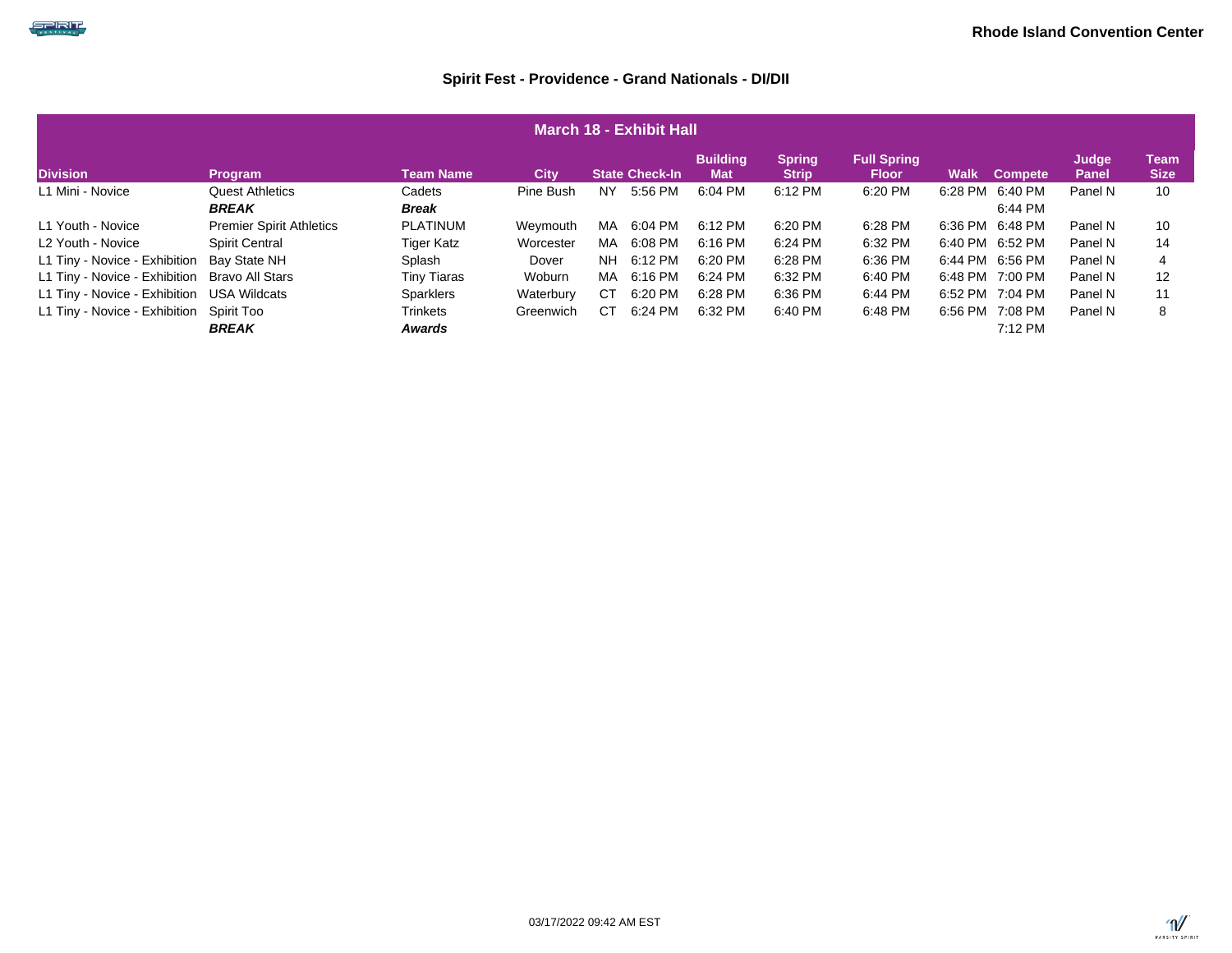| <b>March 19 - Ballroom</b>                                                  |                                           |                                          |                  |                |                       |                            |                  |              |             |                           |         |             |  |
|-----------------------------------------------------------------------------|-------------------------------------------|------------------------------------------|------------------|----------------|-----------------------|----------------------------|------------------|--------------|-------------|---------------------------|---------|-------------|--|
| <b>Spring Full Spring</b><br><b>Building</b><br>Judge<br>Team               |                                           |                                          |                  |                |                       |                            |                  |              |             |                           |         |             |  |
| <b>Division</b>                                                             | Program                                   | Team Name                                | <b>City</b>      |                | <b>State Check-In</b> | <b>Mat</b>                 | <b>Strip</b>     | <b>Floor</b> | <b>Walk</b> | <b>Compete</b>            | Panel   | <b>Size</b> |  |
|                                                                             | <b>BREAK</b>                              | <b>Break</b>                             |                  |                |                       |                            |                  |              |             | 8:00 AM                   |         |             |  |
| L2.1 Performance Recreation - 8-18 Years Haverhill Elite Cheer<br>Old (NON) |                                           | Queen Bees                               | Haverhill        | MA             |                       | 7:46 AM 7:54 AM            | 8:02 AM          | 8:10 AM      | 8:18 AM     | 8:30 AM                   | Panel E | 23          |  |
| L1.1 Mini - PREP - A                                                        | <b>BSRI All Stars</b>                     | <b>Black Out</b>                         | Rumford          | R <sub>1</sub> |                       | 7:50 AM 7:58 AM            | 8:06 AM          | 8:14 AM      | 8:22 AM     | 8:34 AM                   | Panel F | 9           |  |
| L1.1 Tiny - PREP - A                                                        | <b>Rocket Cheer</b>                       | <b>Tiny Tinkerbells</b>                  | <b>Natick</b>    | MA.            |                       | 7:54 AM 8:02 AM            | 8:10 AM          | 8:18 AM      | 8:26 AM     | 8:38 AM                   | Panel E | 12          |  |
| L1.1 Mini - PREP - A                                                        | <b>New World Athletics</b>                | Mini Rise                                | Windsor<br>Locks |                |                       | CT 7:58 AM 8:06 AM 8:14 AM |                  | 8:22 AM      | 8:30 AM     | 8:42 AM                   | Panel F | 8           |  |
| L1.1 Tiny - PREP - A                                                        | <b>East Celebrity Elite</b><br>Manchester | Queen B's                                | Manchester       | CT.            |                       | 8:02 AM 8:10 AM 8:18 AM    |                  | 8:26 AM      | 8:34 AM     | 8:46 AM                   | Panel E | 8           |  |
| L1.1 Mini - PREP - A                                                        | <b>Cheer Factor</b>                       | Magic                                    | Foxboro          | MA             |                       | 8:06 AM 8:14 AM 8:22 AM    |                  | 8:30 AM      | 8:38 AM     | 8:50 AM                   | Panel F | 6           |  |
| L1.1 Tiny - PREP - A                                                        | <b>East Celebrity Elite</b>               | <b>ECE Londonderry Tiny</b><br>Enchanted | Tewksbury        | МA             |                       | 8:10 AM 8:18 AM            | 8:26 AM          | 8:34 AM      | 8:42 AM     | 8:54 AM                   | Panel E | 17          |  |
| L1.1 Mini - PREP - A                                                        | <b>Cheer Factor</b><br><b>BREAK</b>       | Wonder<br><b>Break</b>                   | Foxboro          | MA.            |                       | 8:14 AM 8:22 AM 8:30 AM    |                  | 8:38 AM      | 8:46 AM     | 8:58 AM<br>9:02 AM        | Panel F | 15          |  |
| L1.1 Mini - PREP - A                                                        | <b>East Celebrity Elite</b><br>Manchester | Mini MVPs                                | Manchester       | CT             |                       | 8:22 AM 8:30 AM 8:38 AM    |                  | 8:46 AM      | 8:54 AM     | 9:06 AM                   | Panel F | 10          |  |
| L1.1 Tiny - PREP - A                                                        | East Celebrity Elite - CT                 | <b>Babies of Fame</b>                    | Waterford        | <b>CT</b>      |                       | 8:26 AM 8:34 AM            | 8:42 AM          | 8:50 AM      | 8:58 AM     | 9:10 AM                   | Panel E | 16          |  |
| L1.1 Mini - PREP - A                                                        | <b>Star Athletics</b>                     | Mini Pink                                | <b>Boonton</b>   | <b>NJ</b>      |                       | 8:30 AM 8:38 AM            | 8:46 AM          | 8:54 AM      | 9:02 AM     | 9:14 AM                   | Panel F | 13          |  |
| L1.1 Tiny - PREP - A                                                        | Cheer Athletics -<br>Rochester            | <b>Roc City Kitties</b>                  | Rochester        | <b>NY</b>      | 8:34 AM               | 8:42 AM                    | 8:50 AM          | 8:58 AM      | 9:06 AM     | 9:18 AM                   | Panel E | 10          |  |
| L1.1 Mini - PREP - A                                                        | Spirit Too                                | Glitter                                  | Greenwich        | CT             |                       | 8:38 AM 8:46 AM            | 8:54 AM          | 9:02 AM      | 9:10 AM     | 9:22 AM                   | Panel F | 21          |  |
| L1.1 Tiny - PREP - A                                                        | <b>USA Wildcats</b>                       | Firecrackers                             | Waterbury        | <b>CT</b>      |                       | 8:42 AM 8:50 AM            | 8:58 AM          | 9:06 AM      | $9:14$ AM   | $9:26$ AM                 | Panel E | 11          |  |
| L1.1 Mini - PREP - A                                                        | <b>Maine Stars</b>                        | Mini Fearless                            | Eliot            | ME.            |                       | 8:46 AM 8:54 AM            | $9:02$ AM        | 9:10 AM      | 9:18 AM     | 9:30 AM                   | Panel F | 12          |  |
|                                                                             | <b>BREAK</b>                              | <b>Break</b>                             |                  |                |                       |                            |                  |              |             | 9:34 AM                   |         |             |  |
|                                                                             | <b>BREAK</b>                              | <b>Break</b>                             |                  |                |                       |                            |                  |              |             | 9:38 AM                   |         |             |  |
|                                                                             | <b>BREAK</b>                              | Break                                    |                  |                |                       |                            |                  |              |             | 9:42 AM                   |         |             |  |
| L1.1 Mini - PREP - B                                                        | <b>Premier Spirit Athletics</b>           | <b>MINI CRUSH</b>                        | Weymouth         | MA             |                       | 9:02 AM 9:10 AM            | 9:18 AM          | 9:26 AM      | 9:34 AM     | 9:46 AM                   | Panel F | 24          |  |
| L1.1 Tiny - PREP - B                                                        | <b>Cheer Factor</b>                       | <b>TROUBLE</b>                           | Taunton          | MA             |                       | 9:06 AM 9:14 AM            | 9:22 AM          | 9:30 AM      | 9:38 AM     | 9:50 AM                   | Panel E | 6           |  |
| L1.1 Mini - PREP - B                                                        | Cape Cod Cheer Academy MIni Makos         |                                          | Hyannis          | МA             |                       | 9:10 AM 9:18 AM            | 9:26 AM          | 9:34 AM      | 9:42 AM     | 9:54 AM                   | Panel F | 5           |  |
| L1.1 Tiny - PREP - B                                                        | <b>Cheer Factor</b>                       | Trouble                                  | Foxboro          | MA             |                       | 9:14 AM 9:22 AM            | 9:30 AM          | 9:38 AM      | $9:46$ AM   | 9:58 AM                   | Panel E | 6           |  |
| L1.1 Mini - PREP - B                                                        | <b>Cheer Factor</b>                       | <b>MAGIC</b>                             | Foxboro          | MA.            | 9:18 AM               | 9:26 AM                    | 9:34 AM          | 9:42 AM      | 9:50 AM     | 10:02 AM                  | Panel F | 6           |  |
| L1.1 Tiny - PREP - B                                                        | <b>Cheer Sport Sharks-New</b><br>England  | <b>Tiny Teal Sharks</b>                  | Weymouth         | MA             |                       | 9:22 AM 9:30 AM            | 9:38 AM          | 9:46 AM      |             | 9:54 AM 10:06 AM Panel E  |         | 11          |  |
| L1.1 Mini - PREP - B                                                        | <b>Cheer Factor</b>                       | <b>Divine</b>                            | Foxboro          | MA             | 9:26 AM               | 9:34 AM                    | 9:42 AM          | 9:50 AM      |             | 9:58 AM 10:10 AM Panel F  |         | 23          |  |
| L1.1 Tiny - PREP - B                                                        | JAG Cheer & Dance<br>Company              | <b>Tiny Troopers</b>                     | Woburn           | MA             |                       | 9:30 AM 9:38 AM            | 9:46 AM          | 9:54 AM      |             | 10:02 AM 10:14 AM Panel E |         | 16          |  |
|                                                                             | <b>BREAK</b>                              | Break                                    |                  |                |                       |                            |                  |              |             | 10:18 AM                  |         |             |  |
|                                                                             | <b>BREAK</b>                              | <b>Break</b>                             |                  |                |                       |                            |                  |              |             | 10:22 AM                  |         |             |  |
| L1.1 Mini - PREP - B                                                        | <b>Island Xtreme</b>                      | Royals                                   | Plainview        | NY.            | 9:42 AM               | 9:50 AM                    | 9:58 AM          | 10:06 AM     |             | 10:14 AM 10:26 AM         | Panel F | 13          |  |
| L1.1 Tiny - PREP - B                                                        | <b>East Celebrity Elite</b>               | <b>ECE Tiny Ops</b>                      | Tewksbury        | МA             | 9:46 AM               | 9:54 AM 10:02 AM           |                  | 10:10 AM     |             | 10:18 AM 10:30 AM Panel E |         | 14          |  |
| L1.1 Mini - PREP - B                                                        | <b>East Celebrity Elite</b>               | <b>ECE Minions</b>                       | Tewksbury        | МA             | 9:50 AM               |                            | 9:58 AM 10:06 AM | 10:14 AM     |             | 10:22 AM 10:34 AM         | Panel F | 12          |  |
| L1.1 Tiny - PREP - B                                                        | East Celebrity Elite -                    | <b>Tiny Twinkles</b>                     | Hingham          | MA             |                       | 9:54 AM 10:02 AM 10:10 AM  |                  | 10:18 AM     |             | 10:26 AM 10:38 AM Panel E |         | 13          |  |

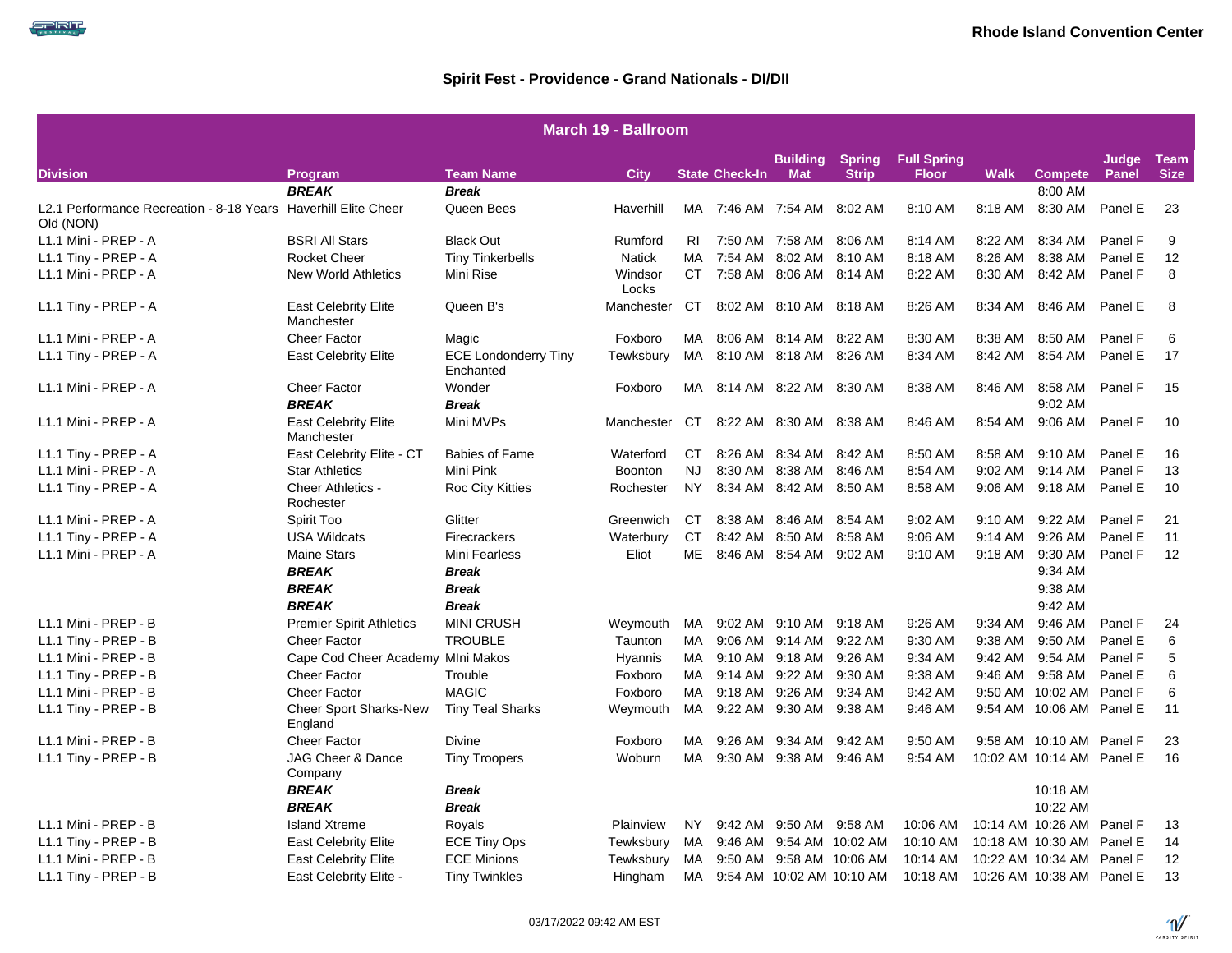|                                                    |                                   |                           | <b>March 19 - Ballroom</b>               |           |                               |                         |               |                    |             |                           |         |                |
|----------------------------------------------------|-----------------------------------|---------------------------|------------------------------------------|-----------|-------------------------------|-------------------------|---------------|--------------------|-------------|---------------------------|---------|----------------|
|                                                    |                                   |                           |                                          |           |                               | <b>Building</b>         | <b>Spring</b> | <b>Full Spring</b> |             |                           | Judge   | <b>Team</b>    |
| <b>Division</b>                                    | Program                           | <b>Team Name</b>          | <b>City</b>                              |           | <b>State Check-In</b>         | <b>Mat</b>              | <b>Strip</b>  | <b>Floor</b>       | <b>Walk</b> | <b>Compete</b>            | Panel   | <b>Size</b>    |
|                                                    | Hingham                           |                           |                                          |           |                               |                         |               |                    |             |                           |         |                |
| L1.1 Mini - PREP - B                               | <b>East Celebrity Elite</b>       | <b>ECE Glimmer</b>        | Tewksbury                                |           | MA 9:58 AM 10:06 AM 10:14 AM  |                         |               | 10:22 AM           |             | 10:30 AM 10:42 AM         | Panel F | 26             |
| L1 Performance Recreation - 8 and<br>Younger (NON) | <b>Haverhill Elite Cheer</b>      | <b>Sassy Stingers</b>     | Haverhill                                |           | MA 10:02 AM 10:10 AM 10:18 AM |                         |               | 10:26 AM           |             | 10:34 AM 10:46 AM Panel E |         | 19             |
| L1.1 Mini - PREP - B                               | <b>Bravo All Stars</b>            | Matrix                    | Woburn                                   |           | MA 10:06 AM 10:14 AM 10:22 AM |                         |               | 10:30 AM           |             | 10:38 AM 10:50 AM Panel F |         | 19             |
| L1 Exhibition (Cheer)                              | Spirit Too                        | Mini Exhibition           | Greenwich                                |           | CT 10:10 AM 10:18 AM 10:26 AM |                         |               | 10:34 AM           |             | 10:42 AM 10:54 AM Panel E |         | 9              |
| L1.1 Mini - PREP - B                               | East Celebrity Elite -<br>Hingham | Mini Bling                | Hingham                                  |           | MA 10:14 AM 10:22 AM 10:30 AM |                         |               | 10:38 AM           |             | 10:46 AM 10:58 AM Panel F |         | 17             |
|                                                    | <b>BREAK</b>                      | Awards                    |                                          |           |                               |                         |               |                    |             | 11:02 AM                  |         |                |
| L1 Junior - D2 - A                                 | <b>BSRI All Stars</b>             | <b>Black Ice</b>          | Rumford                                  |           | RI 11:20 AM 11:28 AM 11:36 AM |                         |               | 11:44 AM           |             | 11:52 AM 12:04 PM Panel E |         | 13             |
| L1 Mini - D2 - Small                               | <b>Rocket Cheer</b>               | <b>Mini Mouses</b>        | <b>Natick</b>                            |           | MA 11:24 AM 11:32 AM 11:40 AM |                         |               | 11:48 AM           |             | 11:56 AM 12:08 PM         | Panel F | 19             |
| L1 Junior - D2 - A                                 | <b>New World Athletics</b>        | Junior Rush               | Windsor<br>Locks                         |           | CT 11:28 AM 11:36 AM 11:44 AM |                         |               | 11:52 AM           |             | 12:00 PM 12:12 PM Panel E |         | 11             |
| L1 Mini - D2 - Small                               | <b>Maine Stars</b>                | Maine Stars Mini HotShots | Eliot                                    |           | ME 11:32 AM 11:40 AM 11:48 AM |                         |               | 11:56 AM           |             | 12:04 PM 12:16 PM         | Panel F | 12             |
| L1 Junior - D2 - A                                 | <b>Midcoast Athletics Center</b>  | MAC Storm Blizzard        | Warren                                   |           | ME 11:36 AM 11:44 AM 11:52 AM |                         |               | 12:00 PM           |             | 12:08 PM 12:20 PM Panel E |         | 9              |
| L1 Mini - D2 - Small                               | <b>CDX Elite</b>                  | <b>Strykers</b>           | Matawan                                  |           | NJ 11:40 AM 11:48 AM 11:56 AM |                         |               | 12:04 PM           |             | 12:12 PM 12:24 PM Panel F |         | 15             |
| L1 Junior - D2 - A                                 | <b>CDX Elite</b>                  | Airforce-1                | Matawan                                  |           | NJ 11:44 AM 11:52 AM 12:00 PM |                         |               | 12:08 PM           |             | 12:16 PM 12:28 PM         | Panel E | 23             |
| L1 Youth - D2                                      | Cheer Advantage All Stars         | PEARL                     | Norwood                                  |           | MA 11:48 AM 11:56 AM 12:04 PM |                         |               | 12:12 PM           |             | 12:20 PM 12:32 PM         | Panel F | $\overline{7}$ |
| L1 Junior - D2 - A                                 | <b>US Cheer Rebels</b>            | <b>Reckless Rebels</b>    | Mahwah                                   |           | NJ 11:52 AM 12:00 PM 12:08 PM |                         |               | 12:16 PM           |             | 12:24 PM 12:36 PM Panel E |         | 16             |
|                                                    | <b>BREAK</b>                      | <b>Break</b>              |                                          |           |                               |                         |               |                    |             | 12:40 PM                  |         |                |
| L1 Junior - D2 - A                                 | Southcoast Storm II               | Avalanche                 | <b>New</b><br>Bedford                    |           | MA 12:00 PM 12:08 PM 12:16 PM |                         |               | 12:24 PM           |             | 12:32 PM 12:44 PM Panel E |         | 9              |
| L1 Youth - D2                                      | <b>Rocket Cheer</b>               | Incredibles               | <b>Natick</b>                            |           | MA 12:04 PM 12:12 PM 12:20 PM |                         |               | 12:28 PM           |             | 12:36 PM 12:48 PM         | Panel F | 8              |
| L1 Junior - D2 - B                                 | Cape Cod Cheer Academy            | Junior Tiger Sharks       | Hyannis                                  |           | MA 12:08 PM 12:16 PM 12:24 PM |                         |               | 12:32 PM           |             | 12:40 PM 12:52 PM Panel E |         | 11             |
| L1 Youth - D2                                      | <b>Bravo All Stars</b>            | <b>Miss Majesty</b>       | Woburn                                   |           | MA 12:12 PM 12:20 PM 12:28 PM |                         |               | 12:36 PM           |             | 12:44 PM 12:56 PM         | Panel F | 13             |
| L1 Junior - D2 - B                                 | <b>Triple Threat Athletics</b>    | <b>WARPATH</b>            | Albany                                   |           | NY 12:16 PM 12:24 PM 12:32 PM |                         |               | 12:40 PM           |             | 12:48 PM 1:00 PM          | Panel E | 18             |
| L1 Youth - D2                                      | <b>Cheer UP Athletics</b>         | Twilight                  | Providence                               |           | RI 12:20 PM 12:28 PM 12:36 PM |                         |               | 12:44 PM           |             | 12:52 PM 1:04 PM          | Panel F | 18             |
| L1 Junior - D2 - B                                 | <b>Legend Athletics</b>           | Prodigy                   | Ellsworth                                |           | ME 12:24 PM 12:32 PM 12:40 PM |                         |               | 12:48 PM           | 12:56 PM    | 1:08 PM                   | Panel E | 21             |
| L1 Youth - D2                                      | <b>BTA All Stars</b>              | Empire                    | Swampscott MA 12:28 PM 12:36 PM 12:44 PM |           |                               |                         |               | 12:52 PM           | 1:00 PM     | 1:12 PM                   | Panel F | 10             |
| L1 Junior - D2 - B                                 | <b>Athletix United</b>            | Sparks                    | Webster                                  |           | MA 12:32 PM 12:40 PM 12:48 PM |                         |               | 12:56 PM           |             | 1:04 PM 1:16 PM           | Panel E | 18             |
|                                                    | <b>BREAK</b>                      | <b>Break</b>              |                                          |           |                               |                         |               |                    |             | 1:20 PM                   |         |                |
| L1 Junior - D2 - B                                 | Cheer Advantage All Stars         | Amethyst                  | Norwood                                  |           | MA 12:40 PM 12:48 PM 12:56 PM |                         |               | 1:04 PM            |             | 1:12 PM 1:24 PM           | Panel E | 17             |
|                                                    | <b>BREAK</b>                      | <b>Break</b>              |                                          |           |                               |                         |               |                    |             | 1:28 PM                   |         |                |
| $L1$ Tiny - D2                                     | <b>CDX Elite</b>                  | Avengers                  | Matawan                                  |           | NJ 12:48 PM 12:56 PM 1:04 PM  |                         |               | 1:12 PM            | 1:20 PM     | 1:32 PM                   | Panel E | 11             |
| L1 Youth - D2                                      | Reign Forces                      | <b>Combat Queens</b>      | Beacon<br>Falls                          |           | CT 12:52 PM 1:00 PM 1:08 PM   |                         |               | 1:16 PM            | 1:24 PM     | 1:36 PM                   | Panel F | 16             |
| L2 Youth - D2 - Small                              | Southcoast Storm II               | Wildfire                  | New<br>Bedford                           |           | MA 12:56 PM 1:04 PM 1:12 PM   |                         |               | 1:20 PM            | 1:28 PM     | 1:40 PM                   | Panel E | 13             |
|                                                    | <b>BREAK</b>                      | <b>Break</b>              |                                          |           |                               |                         |               |                    |             | 1:44 PM                   |         |                |
| L2 Youth - D2 - Small                              | <b>BSRI All Stars</b>             | <b>Black Diamonds</b>     | Rumford                                  | RI        |                               | 1:04 PM 1:12 PM 1:20 PM |               | 1:28 PM            | 1:36 PM     | 1:48 PM                   | Panel E | -13            |
|                                                    | <b>BREAK</b>                      | <b>Break</b>              |                                          |           |                               |                         |               |                    |             | 1:52 PM                   |         |                |
| L1 Senior - D2 - Small                             | <b>Cheer UP Athletics</b>         | <b>Ruthless</b>           | Providence                               | <b>RI</b> |                               | 1:12 PM 1:20 PM 1:28 PM |               | 1:36 PM            |             | 1:44 PM 1:56 PM           | Panel E | 13             |



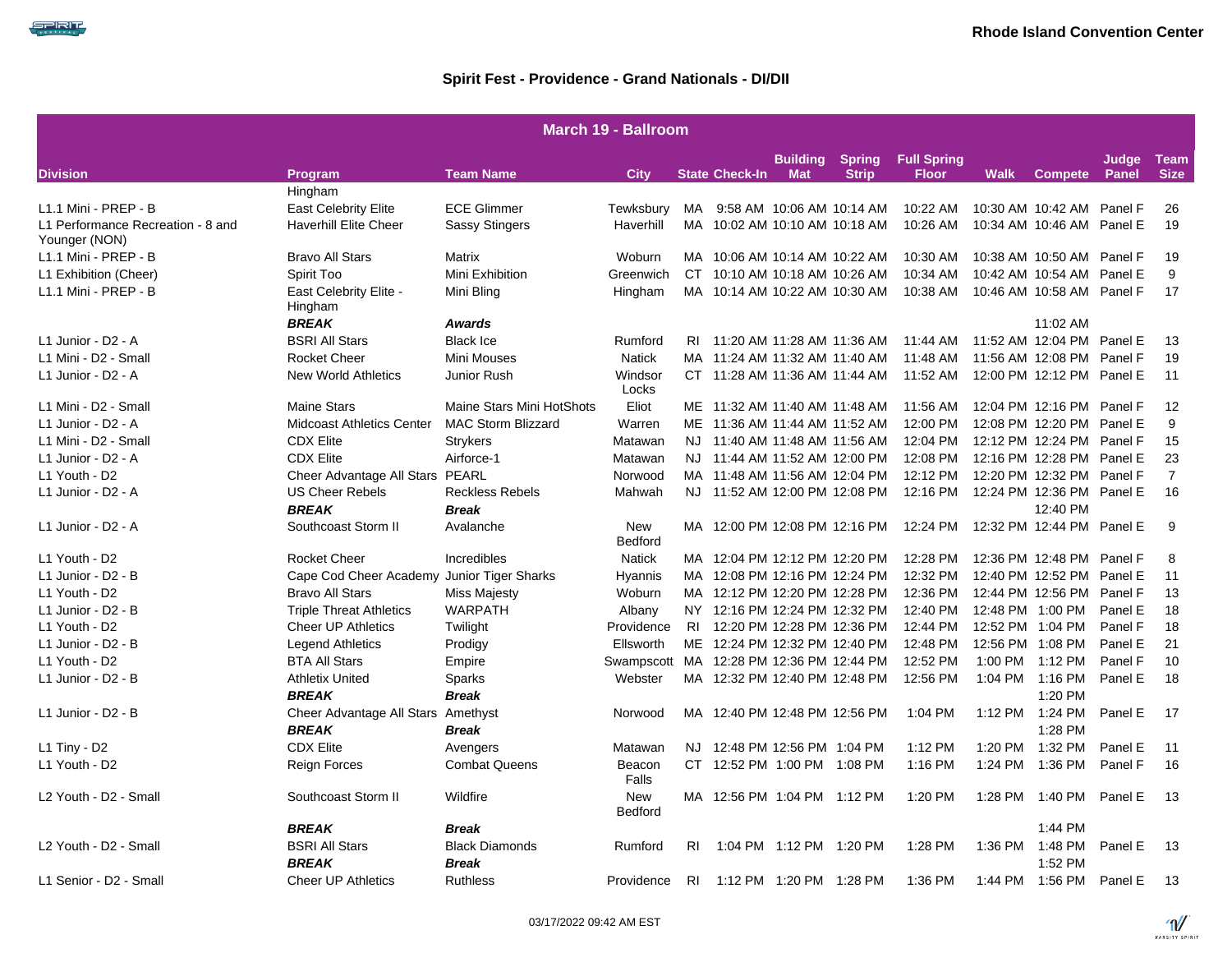|                       | March 19 - Ballroom                      |                         |                |                |                       |                         |               |                    |             |                |              |             |  |  |
|-----------------------|------------------------------------------|-------------------------|----------------|----------------|-----------------------|-------------------------|---------------|--------------------|-------------|----------------|--------------|-------------|--|--|
|                       |                                          |                         |                |                |                       | <b>Building</b>         | <b>Spring</b> | <b>Full Spring</b> |             |                | Judge        | <b>Team</b> |  |  |
| <b>Division</b>       | Program                                  | <b>Team Name</b>        | <b>City</b>    |                | <b>State Check-In</b> | <b>Mat</b>              | <b>Strip</b>  | <b>Floor</b>       | <b>Walk</b> | <b>Compete</b> | <b>Panel</b> | <b>Size</b> |  |  |
| L1 Youth - D2         | Big 10 Cheer                             | <b>DREAM</b>            | Hermon         | <b>ME</b>      |                       | 1:16 PM 1:24 PM         | 1:32 PM       | 1:40 PM            | 1:48 PM     | 2:00 PM        | Panel F      | 17          |  |  |
| L2 Youth - D2 - Small | <b>Bravo All Stars</b>                   | Royalty                 | Woburn         | MA             |                       | 1:20 PM 1:28 PM         | 1:36 PM       | 1:44 PM            | 1:52 PM     | 2:04 PM        | Panel E      | 13          |  |  |
|                       | <b>BREAK</b>                             | <b>Break</b>            |                |                |                       |                         |               |                    |             | 2:08 PM        |              |             |  |  |
|                       | <b>BREAK</b>                             | <b>Break</b>            |                |                |                       |                         |               |                    |             | 2:12 PM        |              |             |  |  |
|                       | <b>BREAK</b>                             | <b>Break</b>            |                |                |                       |                         |               |                    |             | 2:16 PM        |              |             |  |  |
| L2 Youth - D2 - Small | <b>CDX Elite</b>                         | Slayers                 | Matawan        | NJ.            |                       | 1:36 PM 1:44 PM 1:52 PM |               | 2:00 PM            | 2:08 PM     | 2:20 PM        | Panel E      | 15          |  |  |
| L1 Mini - A           | <b>Cheer Factor</b>                      | <b>MARVELS</b>          | Foxboro        | MA             |                       | 1:40 PM 1:48 PM         | 1:56 PM       | 2:04 PM            | 2:12 PM     | 2:24 PM        | Panel F      | 13          |  |  |
| L2 Youth - Small      | JAG Cheer & Dance<br>Company             | <b>Youth Cadets</b>     | Woburn         | МA             |                       | 1:44 PM 1:52 PM         | 2:00 PM       | 2:08 PM            | 2:16 PM     | 2:28 PM        | Panel E      | 14          |  |  |
| L1 Mini - A           | World Cup                                | Galactica               | East<br>Granby | CТ             |                       | 1:48 PM 1:56 PM         | 2:04 PM       | 2:12 PM            | 2:20 PM     | 2:32 PM        | Panel F      | 8           |  |  |
| L2 Youth - Small      | New York Icons                           | Prodigy                 | Rochester      | NY.            |                       | 1:52 PM 2:00 PM         | 2:08 PM       | 2:16 PM            | 2:24 PM     | 2:36 PM        | Panel E      | 19          |  |  |
| L1 Mini - A           | Rockstar Cheer Rhode<br>Island           | Destiny's Child         | Warwick        | R <sub>l</sub> | 1:56 PM               | 2:04 PM                 | 2:12 PM       | 2:20 PM            | 2:28 PM     | 2:40 PM        | Panel F      | 12          |  |  |
| L2 Youth - Small      | <b>Cheerletics Royalty</b>               | <b>MALEFICENT</b>       | Georgetown     | MA             | 2:00 PM               | 2:08 PM                 | 2:16 PM       | 2:24 PM            | 2:32 PM     | 2:44 PM        | Panel E      | 18          |  |  |
| L1 Mini - A           | <b>Spirit Central</b>                    | <b>Tiggers</b>          | Worcester      | MA             |                       | 2:04 PM 2:12 PM         | 2:20 PM       | 2:28 PM            | 2:36 PM     | 2:48 PM        | Panel F      | 11          |  |  |
| L2 Youth - Small      | <b>Cheer Athletics -</b><br>Rochester    | <b>Broadway Cats</b>    | Rochester      | NY.            |                       | 2:08 PM 2:16 PM 2:24 PM |               | 2:32 PM            | 2:40 PM     | 2:52 PM        | Panel E      | 12          |  |  |
|                       | <b>BREAK</b>                             | Break                   |                |                |                       |                         |               |                    |             | 2:56 PM        |              |             |  |  |
|                       | <b>BREAK</b>                             | <b>Break</b>            |                |                |                       |                         |               |                    |             | 3:00 PM        |              |             |  |  |
|                       | <b>BREAK</b>                             | <b>Break</b>            |                |                |                       |                         |               |                    |             | 3:04 PM        |              |             |  |  |
|                       | <b>BREAK</b>                             | <b>Break</b>            |                |                |                       |                         |               |                    |             | 3:08 PM        |              |             |  |  |
|                       | <b>BREAK</b>                             | <b>Break</b>            |                |                |                       |                         |               |                    |             | 3:12 PM        |              |             |  |  |
| L2 Youth - Small      | <b>Cheer Factor</b>                      | Destiny                 | Foxboro        | MA             |                       | 2:32 PM 2:40 PM         | 2:48 PM       | 2:56 PM            | 3:04 PM     | 3:16 PM        | Panel E      | 18          |  |  |
| L1 Mini - A           | East Celebrity Elite - CT                | Paparazzi               | Waterford      | CT             |                       | 2:36 PM 2:44 PM         | 2:52 PM       | 3:00 PM            | 3:08 PM     | 3:20 PM        | Panel F      | 16          |  |  |
| L2 Mini - Small       | <b>Island Xtreme</b>                     | <b>Blue Crush</b>       | Plainview      | <b>NY</b>      | 2:40 PM               | 2:48 PM                 | 2:56 PM       | 3:04 PM            | 3:12 PM     | 3:24 PM        | Panel E      | 12          |  |  |
| L1 Mini - B           | <b>Cheer Sport Sharks-New</b><br>England | Mini Magnificent Sharks | Weymouth       | MA             |                       | 2:44 PM 2:52 PM         | 3:00 PM       | 3:08 PM            | 3:16 PM     | 3:28 PM        | Panel F      | 19          |  |  |
| L2 Mini - Small       | <b>East Celebrity Elite</b>              | <b>ECE Work Work</b>    | Tewksbury      | MA             |                       | 2:48 PM 2:56 PM         | 3:04 PM       | 3:12 PM            | 3:20 PM     | 3:32 PM        | Panel E      | 16          |  |  |
| L1 Mini - B           | New York Icons                           | <b>Rising Stars</b>     | Rochester      | <b>NY</b>      | 2:52 PM               | 3:00 PM                 | 3:08 PM       | 3:16 PM            | 3:24 PM     | 3:36 PM        | Panel F      | 23          |  |  |
| L2 Senior - Medium    | <b>Cheer Sport Sharks-New</b><br>England | <b>Lady Sharks</b>      | Weymouth       | MA             | 2:56 PM               | 3:04 PM                 | 3:12 PM       | 3:20 PM            | 3:28 PM     | 3:40 PM        | Panel E      | 26          |  |  |
|                       | <b>BREAK</b>                             | <b>Break</b>            |                |                |                       |                         |               |                    |             | 3:44 PM        |              |             |  |  |
| L2 Senior - Medium    | <b>Premier Spirit Athletics</b>          | Lavender CRUSH          | Weymouth       | MA             |                       | 3:04 PM 3:12 PM         | 3:20 PM       | 3:28 PM            | 3:36 PM     | 3:48 PM        | Panel E      | 28          |  |  |
| L1 Mini - B           | <b>East Celebrity Elite</b>              | <b>ECE Cherry Bombs</b> | Tewksbury      | MA             |                       | 3:08 PM 3:16 PM 3:24 PM |               | 3:32 PM            | 3:40 PM     | 3:52 PM        | Panel F      | 17          |  |  |
|                       | <b>BREAK</b>                             | <b>Break</b>            |                |                |                       |                         |               |                    |             | 3:56 PM        |              |             |  |  |
|                       | <b>BREAK</b>                             | <b>Break</b>            |                |                |                       |                         |               |                    |             | 4:00 PM        |              |             |  |  |
|                       | <b>BREAK</b>                             | <b>Break</b>            |                |                |                       |                         |               |                    |             | 4:04 PM        |              |             |  |  |
| L1 Mini - B           | <b>USA Wildcats</b>                      | Miss Independence       | Waterbury      | СT             | 3:24 PM               | 3:32 PM                 | 3:40 PM       | 3:48 PM            | 3:56 PM     | 4:08 PM        | Panel F      | 15          |  |  |
| L2 Senior - Medium    | JAG Cheer & Dance<br>Company             | BL4ck.Hawk2             | Woburn         | MA.            |                       | 3:28 PM 3:36 PM         | 3:44 PM       | 3:52 PM            | 4:00 PM     | 4:12 PM        | Panel E      | 23          |  |  |
| L1 Mini - B           | <b>Star Athletics</b>                    | Mini Elite Neon         | <b>Boonton</b> | <b>NJ</b>      |                       | 3:32 PM 3:40 PM 3:48 PM |               | 3:56 PM            | 4:04 PM     | 4:16 PM        | Panel F      | 22          |  |  |

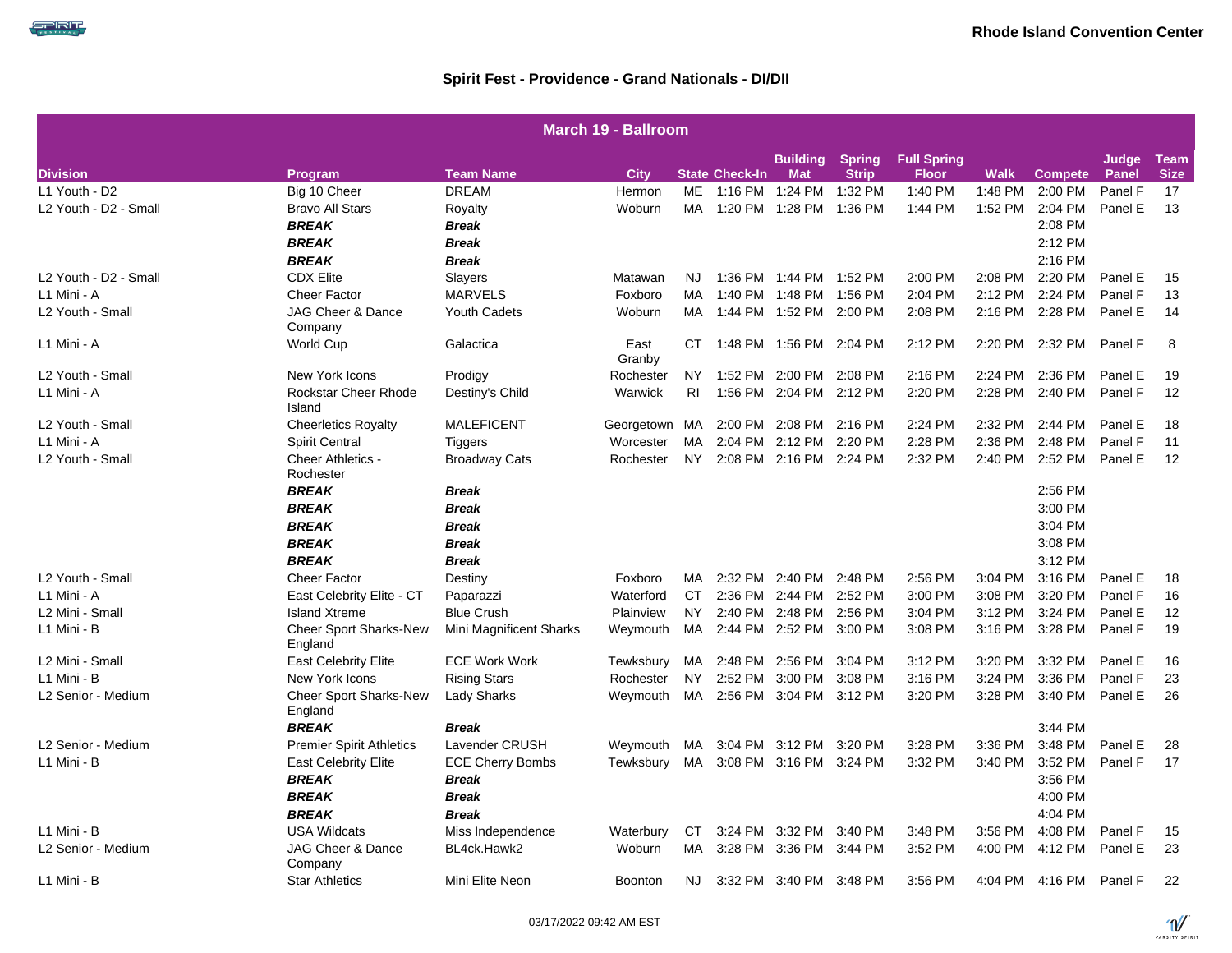كالحاصب

|                       | <b>March 19 - Ballroom</b>                |                        |                |           |                       |                               |                               |                                    |             |                 |                       |                            |  |  |
|-----------------------|-------------------------------------------|------------------------|----------------|-----------|-----------------------|-------------------------------|-------------------------------|------------------------------------|-------------|-----------------|-----------------------|----------------------------|--|--|
| <b>Division</b>       |                                           | <b>Team Name</b>       | City           |           | <b>State Check-In</b> | <b>Building</b><br><b>Mat</b> | <b>Spring</b><br><b>Strip</b> | <b>Full Spring</b><br><b>Floor</b> | <b>Walk</b> | <b>Compete</b>  | Judge<br><b>Panel</b> | <b>Team</b><br><b>Size</b> |  |  |
| L2 Youth - Medium     | Program<br><b>East Celebrity Elite</b>    | <b>ECE Crush</b>       | Tewksbury      | MA        | 3:36 PM               |                               | 3:44 PM 3:52 PM               | 4:00 PM                            | 4:08 PM     | 4:20 PM         | Panel E               | 27                         |  |  |
| L1 Tiny               | <b>Cheerletics Royalty</b>                | <b>TINY TOOTSIES</b>   | Georgetown MA  |           | 3:40 PM               | 3:48 PM                       | 3:56 PM                       | 4:04 PM                            | 4:12 PM     | 4:24 PM         | Panel F               | $\overline{7}$             |  |  |
| L2 Youth - Medium     | <b>Cheer Sport Sharks-New</b><br>England  | Lifeguards             | Weymouth MA    |           | 3:44 PM               | 3:52 PM                       | 4:00 PM                       | 4:08 PM                            | 4:16 PM     | 4:28 PM         | Panel E               | 26                         |  |  |
| L1 Tiny               | <b>Bay State All Stars</b>                | <b>Bolts</b>           | Shrewsbury     | MA        | 3:48 PM               | 3:56 PM                       | 4:04 PM                       | 4:12 PM                            | 4:20 PM     | 4:32 PM         | Panel F               | 9                          |  |  |
| L2 Youth - Medium     | <b>Cheer Factor</b>                       | Superstition           | Foxboro        | MA        | 3:52 PM               | 4:00 PM                       | 4:08 PM                       | 4:16 PM                            | 4:24 PM     | 4:36 PM         | Panel E               | 24                         |  |  |
| L1 Tiny               | <b>East Celebrity Elite</b>               | <b>ECE Tiny Shells</b> | Tewksbury      | MA        |                       | 3:56 PM 4:04 PM 4:12 PM       |                               | 4:20 PM                            | 4:28 PM     | 4:40 PM         | Panel F               | 14                         |  |  |
| L2 Senior - Small     | <b>Cheer Factor</b>                       | Mirage                 | Foxboro        | MA        | 4:00 PM               |                               | 4:08 PM 4:16 PM               | 4:24 PM                            | 4:32 PM     | 4:44 PM         | Panel E               | 18                         |  |  |
| L1 Tiny               | New York Icons                            | Couture                | Rochester      | <b>NY</b> |                       | 4:04 PM 4:12 PM 4:20 PM       |                               | 4:28 PM                            | 4:36 PM     | 4:48 PM         | Panel F               | 12                         |  |  |
| L2 Senior - Small     | Rockstar Cheer Rhode<br>Island            | <b>Big Tymers</b>      | Warwick        | RI.       |                       | 4:08 PM 4:16 PM 4:24 PM       |                               | 4:32 PM                            | 4:40 PM     | 4:52 PM         | Panel E               | 21                         |  |  |
| L1 Youth - Small      | <b>Cheer Factor</b>                       | Illusion               | Foxboro        | MA        |                       | 4:12 PM 4:20 PM 4:28 PM       |                               | 4:36 PM                            | 4:44 PM     | 4:56 PM         | Panel F               | 9                          |  |  |
| L2 Senior - Small     | Cheer Athletics -<br>Rochester            | RocKatz                | Rochester      | <b>NY</b> | 4:16 PM               |                               | 4:24 PM 4:32 PM               | 4:40 PM                            | 4:48 PM     | 5:00 PM         | Panel E               | 19                         |  |  |
| L1 Youth - Small      | <b>Star Athletics</b>                     | <b>Youth Black</b>     | <b>Boonton</b> | NJ        | 4:20 PM               | 4:28 PM                       | 4:36 PM                       | 4:44 PM                            | 4:52 PM     | 5:04 PM         | Panel F               | 30                         |  |  |
| L2 Junior - Medium    | East Celebrity Elite -<br>Hingham         | Glam Squad             | Hingham        | MA        |                       | 4:24 PM 4:32 PM 4:40 PM       |                               | 4:48 PM                            | 4:56 PM     | 5:08 PM         | Panel E               | 27                         |  |  |
|                       | <b>BREAK</b>                              | Break                  |                |           |                       |                               |                               |                                    |             | 5:12 PM         |                       |                            |  |  |
|                       | <b>BREAK</b>                              | <b>Break</b>           |                |           |                       |                               |                               |                                    |             | 5:16 PM         |                       |                            |  |  |
| L1 Youth - Small      | <b>CNY Storm All Stars</b>                | <b>Weather Girls</b>   | Syracuse       | NY.       |                       | 4:36 PM 4:44 PM 4:52 PM       |                               | 5:00 PM                            | 5:08 PM     | 5:20 PM         | Panel F               | 20                         |  |  |
| L2 Junior - Medium    | <b>Xtreme Cheer</b>                       | Spark                  | Danbury        | <b>CT</b> | 4:40 PM               |                               | 4:48 PM 4:56 PM               | 5:04 PM                            | 5:12 PM     | 5:24 PM         | Panel E               | 24                         |  |  |
| L1 Youth - Small      | Spirit Central                            | <b>Gold Tigers</b>     | Worcester      | MA        | 4:44 PM               |                               | 4:52 PM 5:00 PM               | 5:08 PM                            | 5:16 PM     | 5:28 PM         | Panel F               | 22                         |  |  |
| L2 Junior - Medium    | <b>Star Athletics</b>                     | Junior White           | Boonton        | NJ        |                       | 4:48 PM 4:56 PM 5:04 PM       |                               | 5:12 PM                            | 5:20 PM     | 5:32 PM         | Panel E               | 29                         |  |  |
| L1 Youth - Small      | East Celebrity Elite - CT                 | <b>Stardust</b>        | Waterford      | CT.       |                       | 4:52 PM 5:00 PM 5:08 PM       |                               | 5:16 PM                            | 5:24 PM     | 5:36 PM         | Panel F               | 13                         |  |  |
|                       | <b>BREAK</b>                              | Break                  |                |           |                       |                               |                               |                                    |             | 5:40 PM         |                       |                            |  |  |
|                       | <b>BREAK</b>                              | <b>Break</b>           |                |           |                       |                               |                               |                                    |             | 5:44 PM         |                       |                            |  |  |
| L2 Junior - Medium    | <b>Cheer Factor</b>                       | Prophecy               | Foxboro        | MA        | 5:04 PM               |                               | 5:12 PM 5:20 PM               | 5:28 PM                            | 5:36 PM     | 5:48 PM         | Panel E               | 27                         |  |  |
| L1 Youth - Small      | <b>Cheer Athletics -</b><br>Rochester     | TaxiCats               | Rochester      | <b>NY</b> |                       | 5:08 PM 5:16 PM 5:24 PM       |                               | 5:32 PM                            | 5:40 PM     | 5:52 PM         | Panel F               | 16                         |  |  |
|                       | <b>BREAK</b>                              | <b>Dinner Break</b>    |                |           |                       |                               |                               |                                    |             | 5:56 PM         |                       |                            |  |  |
| L2 Junior - Small - A | <b>East Celebrity Elite</b>               | <b>ECE Crew</b>        | Tewksbury      | MA        | 6:12 PM               | 6:20 PM 6:28 PM               |                               | 6:36 PM                            | 6:44 PM     | 6:56 PM         | Panel E               | 19                         |  |  |
| L1 Junior - Medium    | Rockstar Cheer Rhode<br>Island            | Sublime                | Warwick        | <b>RI</b> |                       | 6:16 PM 6:24 PM 6:32 PM       |                               | 6:40 PM                            | 6:48 PM     | 7:00 PM         | Panel F               | 24                         |  |  |
| L2 Junior - Small - A | <b>Cheer Factor</b>                       | Mystique               | Foxboro        | MA        | 6:20 PM               | 6:28 PM                       | 6:36 PM                       | 6:44 PM                            |             | 6:52 PM 7:04 PM | Panel E               | 12                         |  |  |
| L1 Junior - Medium    | New York Icons                            | Divas                  | Rochester      | <b>NY</b> | 6:24 PM               | 6:32 PM                       | 6:40 PM                       | 6:48 PM                            | 6:56 PM     | 7:08 PM         | Panel F               | 26                         |  |  |
| L2 Junior - Small - A | Cheer Athletics -<br>Rochester            | <b>DramaCats</b>       | Rochester      | NY.       | 6:28 PM               |                               | 6:36 PM 6:44 PM               | 6:52 PM                            |             | 7:00 PM 7:12 PM | Panel E               | 14                         |  |  |
| L1 Junior - Medium    | <b>Premier Spirit Athletics</b>           | <b>ROYAL</b>           | Weymouth       | MA        | 6:32 PM               | 6:40 PM                       | 6:48 PM                       | 6:56 PM                            | 7:04 PM     | 7:16 PM         | Panel F               | 30                         |  |  |
| L2 Junior - Small - A | <b>East Celebrity Elite</b><br>Manchester | Gossip Girls           | Manchester CT  |           |                       | 6:36 PM 6:44 PM 6:52 PM       |                               | 7:00 PM                            |             | 7:08 PM 7:20 PM | Panel E               | 16                         |  |  |
| L1 Junior - Small     | Elite All Stars                           | <b>Candy Crew</b>      | Cumberland     | -RI       | 6:40 PM               |                               | 6:48 PM 6:56 PM               | 7:04 PM                            | 7:12 PM     | 7:24 PM         | Panel F               | 17                         |  |  |
| L2 Junior - Small - A | <b>World Cup</b>                          | Sunburst               | East           | <b>CT</b> | 6:44 PM               |                               | 6:52 PM 7:00 PM               | 7:08 PM                            |             | 7:16 PM 7:28 PM | Panel E               | 9                          |  |  |

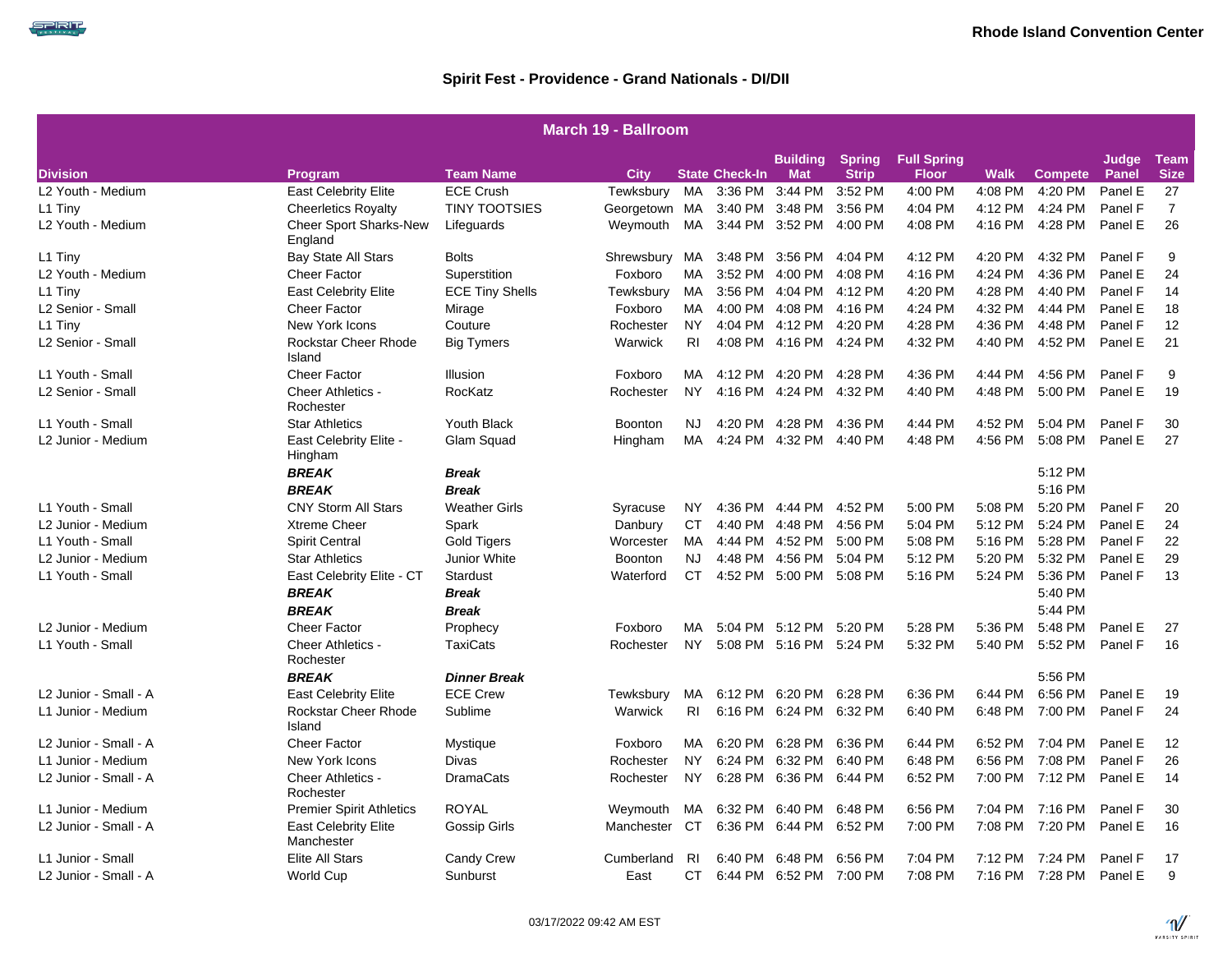|                       | <b>March 19 - Ballroom</b> |                                       |                    |                |           |                       |                               |                        |                                    |         |                |                |                            |  |
|-----------------------|----------------------------|---------------------------------------|--------------------|----------------|-----------|-----------------------|-------------------------------|------------------------|------------------------------------|---------|----------------|----------------|----------------------------|--|
| <b>Division</b>       |                            | Program                               | Team Name          | <b>City</b>    |           | <b>State Check-In</b> | <b>Building</b><br><b>Mat</b> | Spring<br><b>Strip</b> | <b>Full Spring</b><br><b>Floor</b> | Walk    | <b>Compete</b> | Judge<br>Panel | <b>Team</b><br><b>Size</b> |  |
|                       |                            |                                       |                    | Granby         |           |                       |                               |                        |                                    |         |                |                |                            |  |
| L1 Junior - Small     |                            | Bay State All Stars                   | Ozone              | Shrewsbury     | MA        | 6:48 PM               | 6:56 PM                       | 7:04 PM                | 7:12 PM                            | 7:20 PM | 7:32 PM        | Panel F        | 13                         |  |
| L2 Junior - Small - A |                            | <b>Island Xtreme</b>                  | Infinity           | Plainview      | <b>NY</b> | 6:52 PM               | 7:00 PM                       | 7:08 PM                | 7:16 PM                            | 7:24 PM | 7:36 PM        | Panel E        | 12                         |  |
| L1 Junior - Small     |                            | <b>Star Athletics</b>                 | Junior Chrome      | <b>Boonton</b> | NJ.       | 6:56 PM               | 7:04 PM                       | 7:12 PM                | 7:20 PM                            | 7:28 PM | 7:40 PM        | Panel F        | 22                         |  |
|                       |                            | <b>BREAK</b>                          | Break              |                |           |                       |                               |                        |                                    |         | 7:44 PM        |                |                            |  |
|                       |                            | <b>BREAK</b>                          | Break              |                |           |                       |                               |                        |                                    |         | 7:48 PM        |                |                            |  |
|                       |                            | <b>BREAK</b>                          | <b>Break</b>       |                |           |                       |                               |                        |                                    |         | 7:52 PM        |                |                            |  |
| L2 Junior - Small - B |                            | Rockstar Cheer Rhode<br>Island        | Kid Rock           | Warwick        | RI.       | 7:12 PM               | 7:20 PM                       | 7:28 PM                | 7:36 PM                            | 7:44 PM | 7:56 PM        | Panel E        | 15                         |  |
| L2 Junior - Small - B |                            | <b>CNY Storm All Stars</b>            | Tornados           | Syracuse       | <b>NY</b> | 7:16 PM               | 7:24 PM                       | 7:32 PM                | 7:40 PM                            | 7:48 PM | 8:00 PM        | Panel E        | 19                         |  |
| L1 Junior - Small     |                            | <b>Cheer Athletics -</b><br>Rochester | <b>StageCats</b>   | Rochester      | <b>NY</b> | 7:20 PM               | 7:28 PM                       | 7:36 PM                | 7:44 PM                            | 7:52 PM | 8:04 PM        | Panel F        | 22                         |  |
| L2 Junior - Small - B |                            | New York Icons                        | <b>Celebrities</b> | Rochester      | <b>NY</b> | 7:24 PM               | 7:32 PM                       | 7:40 PM                | 7:48 PM                            | 7:56 PM | 8:08 PM        | Panel E        | 22                         |  |
| L1 Junior - Small     |                            | <b>Cheer Factor</b>                   | Dream              | Foxboro        | MA        | 7:28 PM               | 7:36 PM                       | 7:44 PM                | 7:52 PM                            | 8:00 PM | 8:12 PM        | Panel F        | 11                         |  |
| L2 Junior - Small - B |                            | East Celebrity Elite - CT             | Exclusive          | Waterford      | CТ        | 7:32 PM               | 7:40 PM                       | 7:48 PM                | 7:56 PM                            | 8:04 PM | 8:16 PM        | Panel E        | 19                         |  |
| L1 Senior - Medium    |                            | <b>Cheer Factor</b>                   | <b>CHARMED</b>     | Foxboro        | MA        | 7:36 PM               | 7:44 PM                       | 7:52 PM                | 8:00 PM                            | 8:08 PM | 8:20 PM        | Panel F        | 26                         |  |
| L2 Junior - Small - B |                            | <b>Bay State All Stars</b>            | Supercells         | Shrewsbury     | MA        | 7:40 PM               | 7:48 PM                       | 7:56 PM                | 8:04 PM                            | 8:12 PM | 8:24 PM        | Panel E        | 15                         |  |

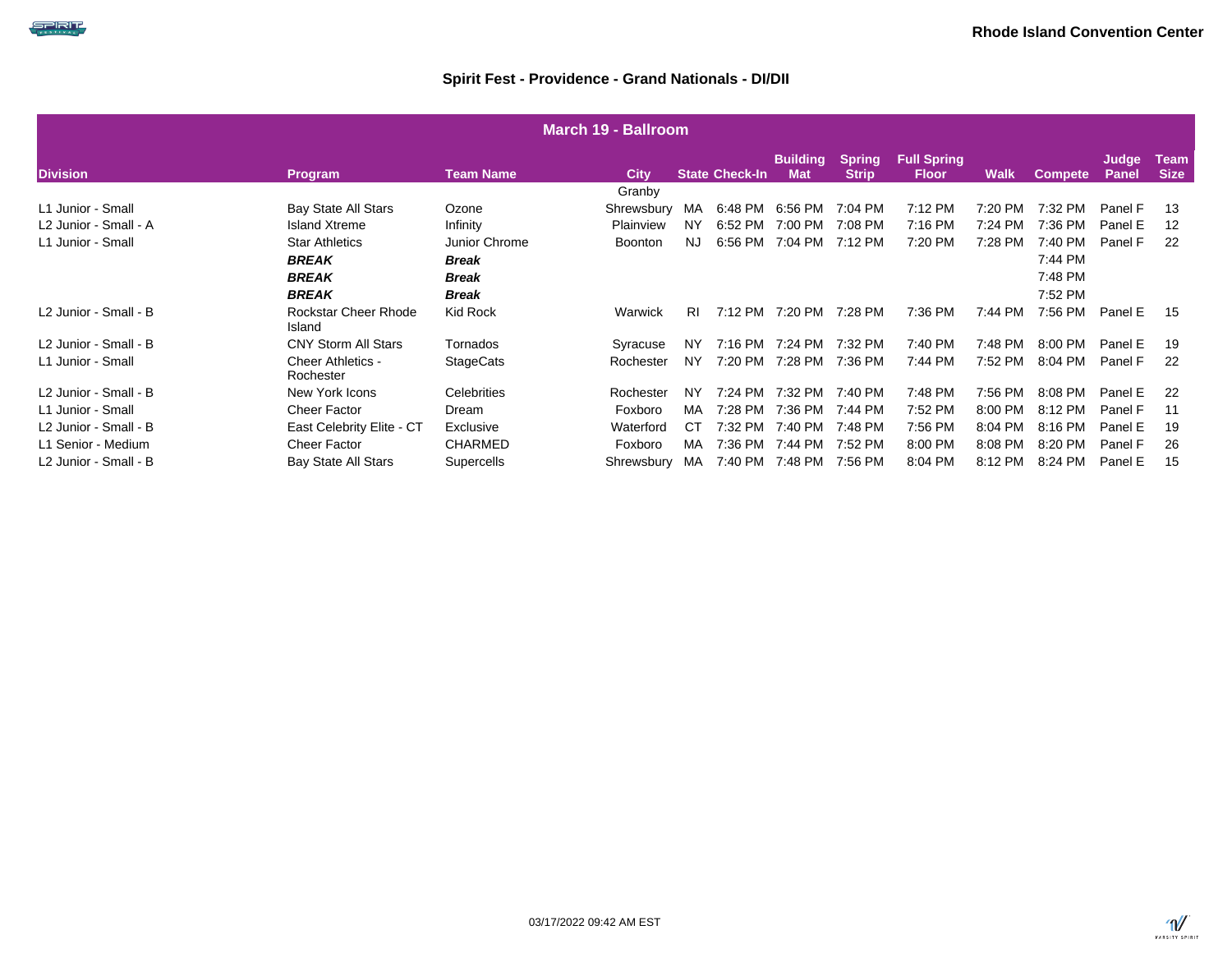|                            |                                          |                                  | <b>March 19 - Dunkin Center</b> |           |                       |                 |               |                    |             |                           |         |             |
|----------------------------|------------------------------------------|----------------------------------|---------------------------------|-----------|-----------------------|-----------------|---------------|--------------------|-------------|---------------------------|---------|-------------|
|                            |                                          |                                  |                                 |           |                       | <b>Building</b> | <b>Spring</b> | <b>Full Spring</b> |             |                           | Judge   | <b>Team</b> |
| <b>Division</b>            | Program<br><b>BREAK</b>                  | <b>Team Name</b><br><b>Break</b> | <b>City</b>                     |           | <b>State Check-In</b> | <b>Mat</b>      | <b>Strip</b>  | <b>Floor</b>       | <b>Walk</b> | <b>Compete</b><br>8:00 AM | Panel   | <b>Size</b> |
| L2.2 Mini - PREP           | JAG Cheer & Dance Company Mini Mavericks |                                  | Woburn                          | MA        | 7:31 AM               | 7:39 AM         | 7:47 AM       | 7:55 AM            | 8:03 AM     | 8:15 AM                   | Panel A | 18          |
| L2.2 Junior - PREP         | <b>Empire All Stars</b>                  | Odyssey                          | Berlin                          | CT.       | 7:35 AM               | 7:43 AM         | 7:51 AM       | 7:59 AM            | 8:07 AM     | 8:19 AM                   | Panel B | 12          |
| L2.2 Youth - PREP          | <b>East Celebrity Elite</b>              | <b>ECE Idols</b>                 | Tewksbury                       | MA        | 7:39 AM               | 7:47 AM         | 7:55 AM       | 8:03 AM            | 8:11 AM     | 8:23 AM                   | Panel A | 28          |
|                            | <b>BREAK</b>                             | <b>Break</b>                     |                                 |           |                       |                 |               |                    |             | 8:27 AM                   |         |             |
| L2.2 Youth - PREP          | <b>Cheer Factor</b>                      | Allure                           | Foxboro                         |           | MA 7:47 AM            | 7:55 AM         | 8:03 AM       | 8:11 AM            | 8:19 AM     | 8:31 AM                   | Panel A | 19          |
| L2.2 Junior - PREP         | <b>East Celebrity Elite</b>              | <b>ECE Flair</b>                 | Tewksbury                       | MA        | 7:51 AM               | 7:59 AM         | 8:07 AM       | 8:15 AM            | 8:23 AM     | 8:35 AM                   | Panel B | 24          |
| L3.2 Junior - PREP         | <b>Cheer Factor</b>                      | Facade                           | Foxboro                         | MA        | 7:55 AM               | 8:03 AM         | 8:11 AM       | 8:19 AM            | 8:27 AM     | 8:39 AM                   | Panel A | 23          |
| L2.2 Junior - PREP         | <b>USA Wildcats</b>                      | Junior Glory                     | Waterbury                       | <b>CT</b> | 7:59 AM               | 8:07 AM         | 8:15 AM       | 8:23 AM            | 8:31 AM     | 8:43 AM                   | Panel B | 21          |
| L3.2 Junior - PREP         | <b>Reign Forces</b>                      | Elite Envy                       | <b>Beacon Falls</b>             | <b>CT</b> | 8:03 AM               | 8:11 AM         | 8:19 AM       | 8:27 AM            | 8:35 AM     | 8:47 AM                   | Panel A | 13          |
|                            | <b>BREAK</b>                             | <b>Break</b>                     |                                 |           |                       |                 |               |                    |             | 8:51 AM                   |         |             |
|                            | <b>BREAK</b>                             | <b>Break</b>                     |                                 |           |                       |                 |               |                    |             | 8:55 AM                   |         |             |
| L2.2 Junior - PREP         | East Celebrity Elite - Hingham Shimmer   |                                  | Hingham                         |           | MA 8:15 AM            | 8:23 AM         | 8:31 AM       | 8:39 AM            | 8:47 AM     | 8:59 AM                   | Panel B | 20          |
| L3.2 Senior - PREP         | <b>East Celebrity Elite</b>              | <b>ECE Storm</b>                 | Tewksbury                       | MA.       | 8:19 AM               | 8:27 AM         | 8:35 AM       | 8:43 AM            | 8:51 AM     | 9:03 AM                   | Panel A | 30          |
| L2.2 Junior - PREP         |                                          | Junior                           |                                 | MA        | 8:23 AM               | 8:31 AM         | 8:39 AM       | 8:47 AM            | 8:55 AM     | 9:07 AM                   | Panel B | 12          |
|                            | Cape Cod Cheer Academy                   | Hammerheads                      | Hyannis                         |           |                       |                 |               |                    |             |                           |         |             |
|                            | <b>BREAK</b>                             | <b>Break</b>                     |                                 |           |                       |                 |               |                    |             | 9:11 AM                   |         |             |
|                            | <b>BREAK</b>                             | <b>Break</b>                     |                                 |           |                       |                 |               |                    |             | 9:15 AM                   |         |             |
| L3.2 Junior - PREP         | <b>Port City Athletics</b>               | Lotus Ladies                     | South Portland                  | ME        | 8:35 AM               | 8:43 AM         | 8:51 AM       | 8:59 AM            |             | 9:07 AM 9:19 AM           | Panel A | 10          |
| L2.2 Junior - PREP         | <b>Cheer Athletics - Rochester</b>       | MetroCats                        | Rochester                       | NY.       | 8:39 AM               | 8:47 AM         | 8:55 AM       | 9:03 AM            | 9:11 AM     | 9:23 AM                   | Panel B | 16          |
| L3.2 Junior - PREP         | <b>East Celebrity Elite</b>              | <b>ECE Queens</b>                | Tewksbury                       | MA        | 8:43 AM               | 8:51 AM         | 8:59 AM       | 9:07 AM            | $9:15$ AM   | 9:27 AM                   | Panel A | 29          |
|                            | <b>BREAK</b>                             | Break                            |                                 |           |                       |                 |               |                    |             | 9:31 AM                   |         |             |
|                            | <b>BREAK</b>                             | <b>Break</b>                     |                                 |           |                       |                 |               |                    |             | 9:35 AM                   |         |             |
|                            | <b>BREAK</b>                             | <b>Break</b>                     |                                 |           |                       |                 |               |                    |             | 9:39 AM                   |         |             |
| L6 International Open - NT | East Celebrity Elite - CT                | <b>INFamous</b>                  | Waterford                       | CT.       | 8:59 AM               | 9:07 AM         | $9:15$ AM     | 9:23 AM            | $9:31$ AM   | 9:43 AM                   | Panel A | 27          |
| L3 Youth - Small           | <b>Cheer Factor</b>                      | <b>FANTASY</b>                   | Foxboro                         | MA.       | 9:03 AM               | 9:11 AM         | 9:19 AM       | 9:27 AM            | 9:35 AM     | 9:47 AM                   | Panel B | 17          |
| L6 International Open - NT | <b>Cheer Factor</b>                      | Xclusive                         | Foxboro                         | MA.       | 9:07 AM               | 9:15 AM         | 9:23 AM       | 9:31 AM            | 9:39 AM     | 9:51 AM                   | Panel A | 24          |
| L3 Youth - Small           | <b>East Celebrity Elite</b>              | <b>ECE Fireflies</b>             | Tewksbury                       | MA        | 9:11 AM               | 9:19 AM         | 9:27 AM       | 9:35 AM            | 9:43 AM     | 9:55 AM                   | Panel B | 20          |
| L6 International Open - NT | <b>Cheer Sport Sharks-New</b><br>England | <b>MISS Sharks</b>               | Weymouth                        | MA        | 9:15 AM               | 9:23 AM         | 9:31 AM       | 9:39 AM            | 9:47 AM     | 9:59 AM                   | Panel A | 24          |
| L3 Youth - Small           | East Celebrity Elite - CT                | <b>VIP</b>                       | Waterford                       | CT.       | 9:19 AM               | 9:27 AM         | 9:35 AM       | 9:43 AM            |             | 9:51 AM 10:03 AM          | Panel B | 15          |
|                            | <b>BREAK</b>                             | <b>Break</b>                     |                                 |           |                       |                 |               |                    |             | 10:07 AM                  |         |             |
|                            | <b>BREAK</b>                             | <b>Break</b>                     |                                 |           |                       |                 |               |                    |             | 10:11 AM                  |         |             |
| L6 International Open - NT | <b>Bay State NH</b>                      | Aurora                           | Dover                           | NH.       | 9:31 AM               | 9:39 AM         | 9:47 AM       | 9:55 AM            |             | 10:03 AM 10:15 AM         | Panel A | 13          |
| L3 Youth - Small           | <b>Cheerletics Royalty</b>               | <b>BLUSH</b>                     | Georgetown                      | MA        | 9:35 AM               | 9:43 AM         | 9:51 AM       | 9:59 AM            |             | 10:07 AM 10:19 AM         | Panel B | 15          |
| L6 International Open - NT | <b>Bay State All Stars</b>               | Suns                             | Shrewsbury                      | MA        | 9:39 AM               | 9:47 AM         | 9:55 AM       | 10:03 AM           |             | 10:11 AM 10:23 AM         | Panel A | 12          |
| L3 Junior - Medium         | <b>Xtreme Cheer</b>                      | Heat                             | Danbury                         | CT.       | 9:43 AM               | 9:51 AM         | 9:59 AM       | 10:07 AM           |             | 10:15 AM 10:27 AM         | Panel B | 27          |
| L6 International Open - NT | South Jersey Storm                       | Weathergirls                     | Sewell                          | NJ.       | 9:47 AM               | 9:55 AM         | 10:03 AM      | 10:11 AM           |             | 10:19 AM 10:31 AM         | Panel A | 29          |
| L3 Junior - Medium         | <b>Full House All Stars</b>              | Wildcardz                        | West<br>Bridgewater             | MA        | 9:51 AM               | 9:59 AM         | 10:07 AM      | 10:15 AM           |             | 10:23 AM 10:35 AM         | Panel B | 25          |
| L6 International Open - NT | Spirit Too                               | Lady Legends                     | Greenwich                       | CT.       | 9:55 AM               | 10:03 AM        | 10:11 AM      | 10:19 AM           |             | 10:27 AM 10:39 AM         | Panel A | 15          |

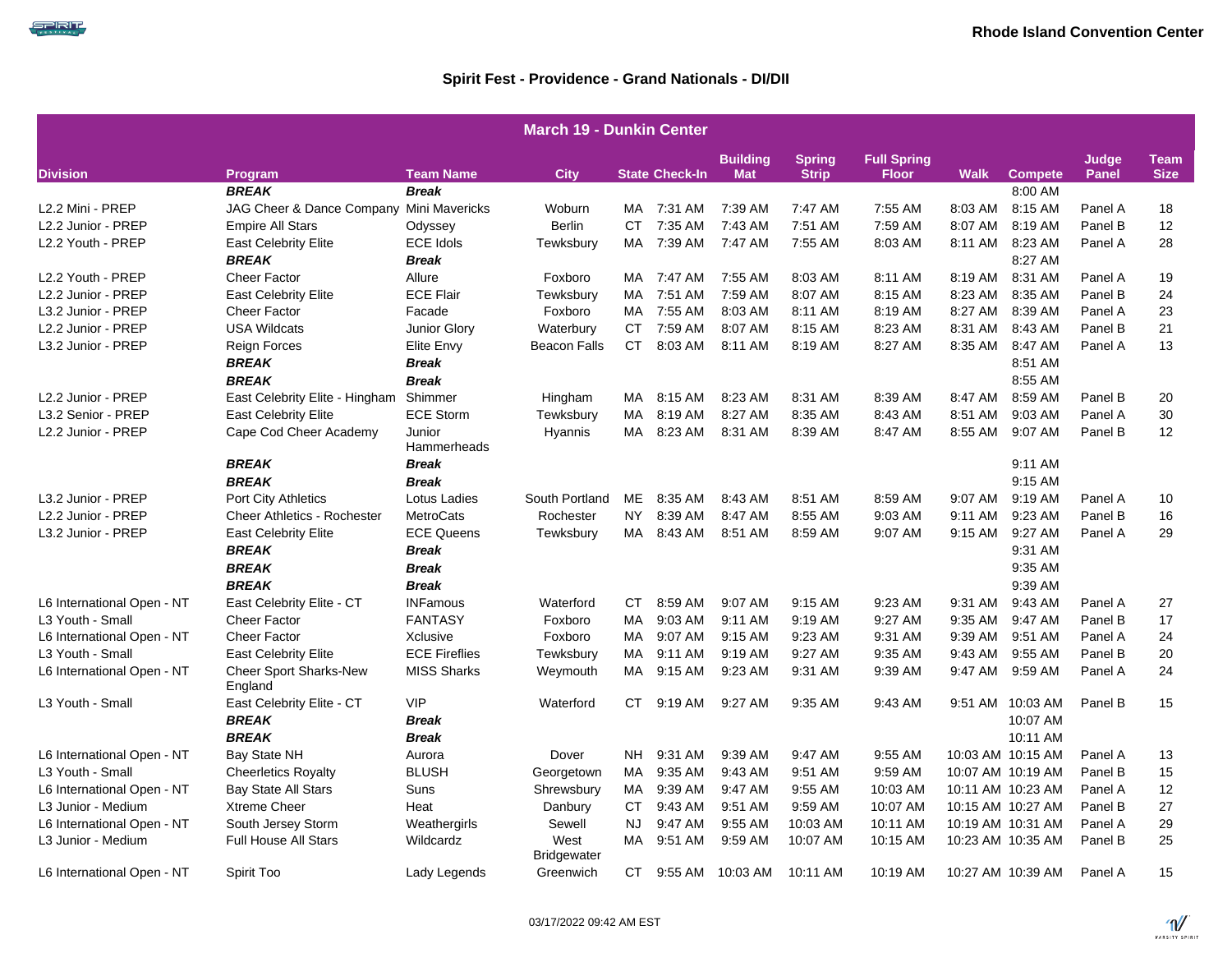|                                                      | <b>March 19 - Dunkin Center</b>          |                        |                      |     |                       |                               |                               |                                    |         |                   |                       |                            |  |  |
|------------------------------------------------------|------------------------------------------|------------------------|----------------------|-----|-----------------------|-------------------------------|-------------------------------|------------------------------------|---------|-------------------|-----------------------|----------------------------|--|--|
| <b>Division</b>                                      | Program                                  | <b>Team Name</b>       | <b>City</b>          |     | <b>State Check-In</b> | <b>Building</b><br><b>Mat</b> | <b>Spring</b><br><b>Strip</b> | <b>Full Spring</b><br><b>Floor</b> | Walk    | <b>Compete</b>    | Judge<br><b>Panel</b> | <b>Team</b><br><b>Size</b> |  |  |
| L3 Junior - Medium                                   | Rockstar Cheer Rhode Island              | The Sugarhill Gang     | Warwick              | RI. | 9:59 AM               | 10:07 AM                      | 10:15 AM                      | 10:23 AM                           |         | 10:31 AM 10:43 AM | Panel B               | 23                         |  |  |
|                                                      | <b>BREAK</b>                             | <b>Break</b>           |                      |     |                       |                               |                               |                                    |         | 10:47 AM          |                       |                            |  |  |
|                                                      | <b>BREAK</b>                             | <b>Break</b>           |                      |     |                       |                               |                               |                                    |         | 10:51 AM          |                       |                            |  |  |
| L6 International Open - NT                           | <b>Premier Spirit Athletics</b>          | Lady LEGACY            | Weymouth             |     | MA 10:11 AM 10:19 AM  |                               | 10:27 AM                      | 10:35 AM                           |         | 10:43 AM 10:55 AM | Panel A               | 16                         |  |  |
| L3 Junior - Medium                                   | <b>Island Xtreme</b>                     | <b>Bomb Squad</b>      | Plainview            |     | NY 10:15 AM 10:23 AM  |                               | 10:31 AM                      | 10:39 AM                           |         | 10:47 AM 10:59 AM | Panel B               | 23                         |  |  |
| L6 International Open - NT                           | <b>Cheer Athletics - Rochester</b>       | ShowCats               | Rochester            |     | NY 10:19 AM 10:27 AM  |                               | 10:35 AM                      | 10:43 AM                           |         | 10:51 AM 11:03 AM | Panel A               | 27                         |  |  |
| L3 Junior - Medium                                   | East Celebrity Elite - Hingham           | J3MS                   | Hingham              |     | MA 10:23 AM 10:31 AM  |                               | 10:39 AM                      | 10:47 AM                           |         | 10:55 AM 11:07 AM | Panel B               | 30                         |  |  |
| L6 International Open - NT                           | East Celebrity Elite - Hingham Black Ice |                        | Hingham              |     | MA 10:27 AM 10:35 AM  |                               | 10:43 AM                      | 10:51 AM                           |         | 10:59 AM 11:11 AM | Panel A               | 26                         |  |  |
| L3 Junior - Medium                                   | <b>East Celebrity Elite</b>              | <b>ECE Wondergirls</b> | Tewksbury            |     | MA 10:31 AM 10:39 AM  |                               | 10:47 AM                      | 10:55 AM                           |         | 11:03 AM 11:15 AM | Panel B               | 28                         |  |  |
| CheerABILITIES - Elite                               | <b>CDX Elite</b>                         | <b>Special Forces</b>  | Matawan              |     | NJ 10:35 AM 10:43 AM  |                               | 10:51 AM                      | 10:59 AM                           |         | 11:07 AM 11:19 AM | Panel A               | 12                         |  |  |
| L3 Junior - Medium                                   | <b>Star Athletics</b>                    | Junior Gold            | <b>Boonton</b>       | NJ. |                       | 10:39 AM 10:47 AM             | 10:55 AM                      | 11:03 AM                           |         | 11:11 AM 11:23 AM | Panel B               | 28                         |  |  |
|                                                      | <b>BREAK</b>                             | <b>Break</b>           |                      |     |                       |                               |                               |                                    |         | 11:27 AM          |                       |                            |  |  |
| L3 Junior - Medium                                   | <b>Cheer Athletics - Rochester</b>       | Wick3d Jags            | Rochester            |     |                       | NY 10:47 AM 10:55 AM 11:03 AM |                               | 11:11 AM                           |         | 11:19 AM 11:31 AM | Panel B               | 28                         |  |  |
|                                                      | <b>BREAK</b>                             | <b>Lunch Break</b>     |                      |     |                       |                               |                               |                                    |         | 11:35 AM          |                       |                            |  |  |
| L6 International Open Coed - NT Xtreme Cheer         |                                          | Smoke                  | Danbury              |     | CT 11:51 AM 11:59 AM  |                               | 12:07 PM                      | 12:15 PM                           |         | 12:23 PM 12:35 PM | Panel A               | 28                         |  |  |
| L3 Junior - Small                                    | <b>Cheer Factor</b>                      | Prodigy                | Foxboro              |     | MA 11:55 AM 12:03 PM  |                               | 12:11 PM                      | 12:19 PM                           |         | 12:27 PM 12:39 PM | Panel B               | 18                         |  |  |
| L6 International Open Coed - NT US Cheer Rebels      |                                          | <b>Revive Rebels</b>   | Mahwah               |     | NJ 11:59 AM 12:07 PM  |                               | 12:15 PM                      | 12:23 PM                           |         | 12:31 PM 12:43 PM | Panel A               | 24                         |  |  |
| L3 Junior - Small                                    | New York Icons                           | Junior Gold            | Rochester            |     | NY 12:03 PM 12:11 PM  |                               | 12:19 PM                      | 12:27 PM                           |         | 12:35 PM 12:47 PM | Panel B               | 17                         |  |  |
| L6 International Open Coed - NT Island Xtreme        |                                          | Legacy                 | Plainview            |     | NY 12:07 PM 12:15 PM  |                               | 12:23 PM                      | 12:31 PM                           |         | 12:39 PM 12:51 PM | Panel A               | 16                         |  |  |
| L3 Junior - Small                                    | <b>East Celebrity Elite</b>              | <b>ECE Blackout</b>    | Tewksbury            |     | MA 12:11 PM 12:19 PM  |                               | 12:27 PM                      | 12:35 PM                           |         | 12:43 PM 12:55 PM | Panel B               | 18                         |  |  |
| L6 International Open Coed - NT World Cup            |                                          | <b>Tiros</b>           | East Granby          |     | CT 12:15 PM 12:23 PM  |                               | 12:31 PM                      | 12:39 PM                           |         | 12:47 PM 12:59 PM | Panel A               | 14                         |  |  |
| L3 Junior - Small                                    | <b>East Celebrity Elite Central</b>      | <b>SHIMMER</b>         | Lancaster            |     | MA 12:19 PM 12:27 PM  |                               | 12:35 PM                      | 12:43 PM                           |         | 12:51 PM 1:03 PM  | Panel B               | 22                         |  |  |
|                                                      | <b>BREAK</b>                             | <b>Break</b>           |                      |     |                       |                               |                               |                                    |         | 1:07 PM           |                       |                            |  |  |
|                                                      | <b>BREAK</b>                             | <b>Break</b>           |                      |     |                       |                               |                               |                                    |         | 1:11 PM           |                       |                            |  |  |
| L6 International Open Coed - NT East Celebrity Elite | Manchester                               | Eclipse                | Manchester           |     |                       | CT 12:31 PM 12:39 PM          | 12:47 PM                      | 12:55 PM                           |         | 1:03 PM 1:15 PM   | Panel A               | 22                         |  |  |
| L3 Junior - Small                                    | <b>Elite All Stars</b>                   | Dark Queens            | Cumberland           | RI  |                       | 12:35 PM 12:43 PM             | 12:51 PM                      | 12:59 PM                           | 1:07 PM | 1:19 PM           | Panel B               | 22                         |  |  |
| L6 International Open Coed - NT New World Athletics  |                                          | Solar <sub>6</sub>     | <b>Windsor Locks</b> |     | CT 12:39 PM 12:47 PM  |                               | 12:55 PM                      | 1:03 PM                            |         | 1:11 PM 1:23 PM   | Panel A               | 22                         |  |  |
| L3 Senior - Small                                    | East Celebrity Elite - CT                | Superstars             | Waterford            |     | CT 12:43 PM 12:51 PM  |                               | 12:59 PM                      | 1:07 PM                            |         | 1:15 PM 1:27 PM   | Panel B               | 15                         |  |  |
| L6 International Open Coed - NT Elite All Stars      |                                          | Sixth Sense            | Cumberland           | RI. | 12:47 PM 12:55 PM     |                               | 1:03 PM                       | 1:11 PM                            | 1:19 PM | 1:31 PM           | Panel A               | 16                         |  |  |
| L3 Senior - Small                                    | <b>CNY Storm All Stars</b>               | Rain                   | Syracuse             |     | NY 12:51 PM 12:59 PM  |                               | 1:07 PM                       | 1:15 PM                            |         | 1:23 PM 1:35 PM   | Panel B               | 20                         |  |  |
| L6 International Open Coed - NT East Celebrity Elite |                                          | <b>ECE SWAT</b>        | Tewksbury            |     | MA 12:55 PM 1:03 PM   |                               | 1:11 PM                       | 1:19 PM                            | 1:27 PM | 1:39 PM           | Panel A               | 29                         |  |  |
| L3 Senior - Medium                                   | <b>Star Athletics</b>                    | Senior Gold            | <b>Boonton</b>       |     | NJ 12:59 PM           | 1:07 PM                       | 1:15 PM                       | 1:23 PM                            |         | 1:31 PM 1:43 PM   | Panel B               | 28                         |  |  |
| L6 Senior Coed Open - Large                          | <b>East Celebrity Elite Central</b>      | <b>SMOKE</b>           | Lancaster            | MA. | 1:03 PM               | 1:11 PM                       | 1:19 PM                       | 1:27 PM                            |         | 1:35 PM 1:47 PM   | Panel A               | 24                         |  |  |
| L3 Senior - Medium                                   | <b>Cheer Factor</b>                      | <b>XTRAVAGANT</b>      | Foxboro              | MA. | 1:07 PM               | 1:15 PM                       | 1:23 PM                       | 1:31 PM                            | 1:39 PM | 1:51 PM           | Panel B               | 30                         |  |  |
|                                                      | <b>BREAK</b>                             | <b>Break</b>           |                      |     |                       |                               |                               |                                    |         | 1:55 PM           |                       |                            |  |  |
|                                                      | <b>BREAK</b>                             | <b>Break</b>           |                      |     |                       |                               |                               |                                    |         | 1:59 PM           |                       |                            |  |  |
|                                                      | <b>BREAK</b>                             | <b>Break</b>           |                      |     |                       |                               |                               |                                    |         | 2:03 PM           |                       |                            |  |  |
| L4 Junior - Small                                    | <b>Cheer Sport Sharks-New</b><br>England | Sh4rk Bite             | Weymouth             | MA. | 1:23 PM               | 1:31 PM                       | 1:39 PM                       | 1:47 PM                            | 1:55 PM | 2:07 PM           | Panel B               | 18                         |  |  |
| L6 Senior Open                                       | <b>Maine Stars</b>                       | Glory                  | Eliot                |     | ME 1:27 PM            | 1:35 PM                       | 1:43 PM                       | 1:51 PM                            |         | 1:59 PM 2:11 PM   | Panel A               | 19                         |  |  |

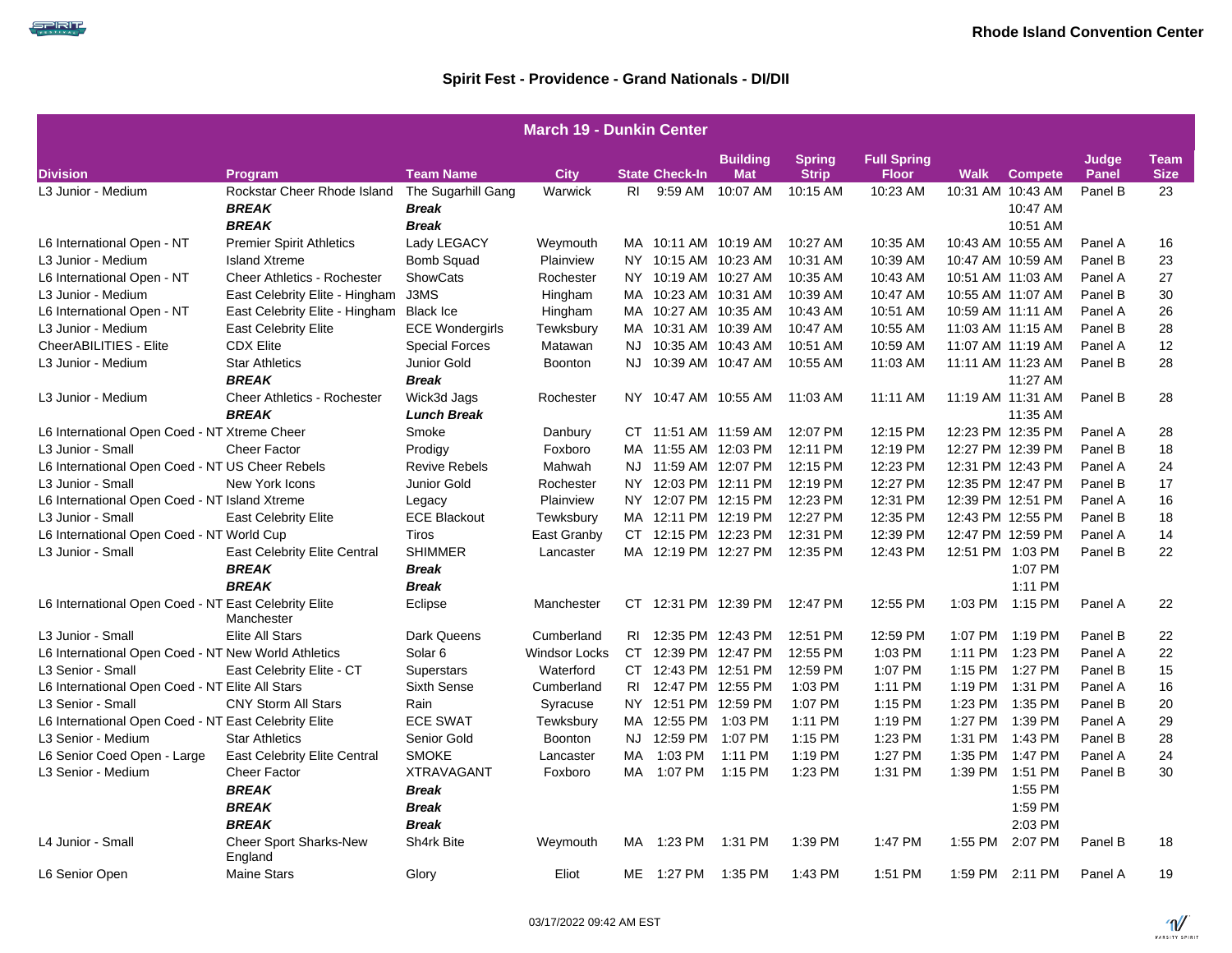SPIRIT

|                              | <b>March 19 - Dunkin Center</b>    |                       |                |      |                       |                               |                               |                                    |             |                 |                       |                            |  |  |
|------------------------------|------------------------------------|-----------------------|----------------|------|-----------------------|-------------------------------|-------------------------------|------------------------------------|-------------|-----------------|-----------------------|----------------------------|--|--|
| <b>Division</b>              | Program                            | <b>Team Name</b>      | <b>City</b>    |      | <b>State Check-In</b> | <b>Building</b><br><b>Mat</b> | <b>Spring</b><br><b>Strip</b> | <b>Full Spring</b><br><b>Floor</b> | <b>Walk</b> | <b>Compete</b>  | Judge<br><b>Panel</b> | <b>Team</b><br><b>Size</b> |  |  |
| L4 Junior - Small            | East Celebrity Elite - CT          | <b>Starstruck</b>     | Waterford      |      | CT 1:31 PM            | 1:39 PM                       | 1:47 PM                       | 1:55 PM                            |             | 2:03 PM 2:15 PM | Panel B               | 15                         |  |  |
|                              | <b>BREAK</b>                       | <b>Break</b>          |                |      |                       |                               |                               |                                    |             | 2:19 PM         |                       |                            |  |  |
| L4 Junior - Small            | Rockstar Cheer Rhode Island        | Juvenile              | Warwick        | RI   | 1:39 PM               | 1:47 PM                       | 1:55 PM                       | 2:03 PM                            |             | 2:11 PM 2:23 PM | Panel B               | 22                         |  |  |
| L6 Senior Coed - Small       | <b>East Celebrity Elite</b>        | <b>ECE Bomb Squad</b> | Tewksbury      | MA.  | 1:43 PM               | 1:51 PM                       | 1:59 PM                       | 2:07 PM                            | 2:15 PM     | 2:27 PM         | Panel A               | 22                         |  |  |
| L4 Junior - Small            | Elite All Stars                    | Game Changers         | Cumberland     | RI   | 1:47 PM               | 1:55 PM                       | 2:03 PM                       | 2:11 PM                            | 2:19 PM     | 2:31 PM         | Panel B               | 15                         |  |  |
| L6 Senior Coed - XSmall      | <b>CNY Storm All Stars</b>         | Warning               | Syracuse       | NY I | 1:51 PM               | 1:59 PM                       | 2:07 PM                       | 2:15 PM                            |             | 2:23 PM 2:35 PM | Panel A               | 14                         |  |  |
|                              | <b>BREAK</b>                       | <b>Break</b>          |                |      |                       |                               |                               |                                    |             | 2:39 PM         |                       |                            |  |  |
| L6 Senior - Medium           | <b>East Celebrity Elite</b>        | <b>ECE Bombshells</b> | Tewksbury      | MA.  | 1:59 PM               | 2:07 PM                       | 2:15 PM                       | 2:23 PM                            |             | 2:31 PM 2:43 PM | Panel A               | 30                         |  |  |
| L4 Junior - Medium           | <b>East Celebrity Elite</b>        | <b>ECE Wicked</b>     | Tewksbury      | MA   | 2:03 PM               | 2:11 PM                       | 2:19 PM                       | 2:27 PM                            | 2:35 PM     | 2:47 PM         | Panel B               | 28                         |  |  |
| L6 Senior Coed Open - Small  | Big 10 Cheer                       | Prophecy              | Hermon         | ME   | 2:07 PM               | 2:15 PM                       | 2:23 PM                       | 2:31 PM                            | 2:39 PM     | 2:51 PM         | Panel A               | 16                         |  |  |
| L4 Junior - Medium           | <b>Star Athletics</b>              | Onyx                  | <b>Boonton</b> | NJ.  | 2:11 PM               | 2:19 PM                       | 2:27 PM                       | 2:35 PM                            | 2:43 PM     | 2:55 PM         | Panel B               | 25                         |  |  |
| L6 Senior Coed Open - Small  | New York Icons                     | Perfection            | Rochester      | NY I | 2:15 PM               | 2:23 PM                       | 2:31 PM                       | 2:39 PM                            |             | 2:47 PM 2:59 PM | Panel A               | 15                         |  |  |
| L5 Junior - Small            | <b>Cheer Factor</b>                | Xtraordinary          | Foxboro        | MA   | 2:19 PM               | 2:27 PM                       | 2:35 PM                       | 2:43 PM                            | 2:51 PM     | 3:03 PM         | Panel B               | 14                         |  |  |
| L6 Senior Coed Open - Small  | <b>Bay State All Stars</b>         | Surge                 | Shrewsbury     | MA   | 2:23 PM               | 2:31 PM                       | 2:39 PM                       | 2:47 PM                            | 2:55 PM     | 3:07 PM         | Panel A               | 13                         |  |  |
| L5 Junior - Small            | East Celebrity Elite - CT          | Spotlight             | Waterford      | CT . | 2:27 PM               | 2:35 PM                       | 2:43 PM                       | 2:51 PM                            | 2:59 PM     | 3:11 PM         | Panel B               | 15                         |  |  |
| L6 Senior Coed Open - Small  | <b>Cheer Athletics - Rochester</b> | <b>Big City Cats</b>  | Rochester      | NY.  | 2:31 PM               | 2:39 PM                       | 2:47 PM                       | 2:55 PM                            | 3:03 PM     | 3:15 PM         | Panel A               | 18                         |  |  |
|                              | <b>BREAK</b>                       | <b>Break</b>          |                |      |                       |                               |                               |                                    |             | 3:19 PM         |                       |                            |  |  |
|                              | <b>BREAK</b>                       | <b>Break</b>          |                |      |                       |                               |                               |                                    |             | 3:23 PM         |                       |                            |  |  |
|                              | <b>BREAK</b>                       | <b>Break</b>          |                |      |                       |                               |                               |                                    |             | 3:27 PM         |                       |                            |  |  |
|                              | <b>BREAK</b>                       | <b>Break</b>          |                |      |                       |                               |                               |                                    |             | 3:31 PM         |                       |                            |  |  |
|                              | <b>BREAK</b>                       | <b>Break</b>          |                |      |                       |                               |                               |                                    |             | 3:35 PM         |                       |                            |  |  |
| L6 Senior Coed Open - Small  | <b>USA Wildcats</b>                | Senior Elite          | Waterbury      | CT.  | 2:55 PM               | 3:03 PM                       | 3:11 PM                       | 3:19 PM                            | 3:27 PM     | 3:39 PM         | Panel A               | 19                         |  |  |
|                              | <b>BREAK</b>                       | <b>Break</b>          |                |      |                       |                               |                               |                                    |             | 3:43 PM         |                       |                            |  |  |
| L6 Senior - XSmall           | Rockstar Cheer Rhode Island        | <b>Bad Company</b>    | Warwick        | RI.  | 3:03 PM               | 3:11 PM                       | 3:19 PM                       | 3:27 PM                            | 3:35 PM     | 3:47 PM         | Panel A               | 9                          |  |  |
| L5 Junior - Small            | <b>East Celebrity Elite</b>        | <b>ECE Fierce 5</b>   | Tewksbury      | МA   | 3:07 PM               | 3:15 PM                       | 3:23 PM                       | 3:31 PM                            | 3:39 PM     | 3:51 PM         | Panel B               | 22                         |  |  |
|                              | <b>BREAK</b>                       | <b>Break</b>          |                |      |                       |                               |                               |                                    |             | 3:55 PM         |                       |                            |  |  |
| L4 Senior - Medium           | <b>East Celebrity Elite</b>        | <b>ECE Bomb Girls</b> | Tewksbury      | MA.  | 3:15 PM               | 3:23 PM                       | 3:31 PM                       | 3:39 PM                            | 3:47 PM     | 3:59 PM         | Panel B               | 26                         |  |  |
| L6 Senior - XSmall           | East Celebrity Elite - CT          | <b>FAME</b>           | Waterford      | CT.  | 3:19 PM               | 3:27 PM                       | 3:35 PM                       | 3:43 PM                            | 3:51 PM     | 4:03 PM         | Panel A               | 15                         |  |  |
|                              | <b>BREAK</b>                       | <b>Break</b>          |                |      |                       |                               |                               |                                    |             | 4:07 PM         |                       |                            |  |  |
| L6 Senior - XSmall           | <b>Rocket Cheer</b>                | <b>Evil Queens</b>    | <b>Natick</b>  | MA.  | 3:27 PM               | 3:35 PM                       | 3:43 PM                       | 3:51 PM                            | 3:59 PM     | 4:11 PM         | Panel A               | 13                         |  |  |
|                              | <b>BREAK</b>                       | <b>Break</b>          |                |      |                       |                               |                               |                                    |             | 4:15 PM         |                       |                            |  |  |
| L6 Senior - XSmall           | South Jersey Storm                 | Lady Reign            | Sewell         | NJ.  | 3:35 PM               | 3:43 PM                       | 3:51 PM                       | 3:59 PM                            | 4:07 PM     | 4:19 PM         | Panel A               | 16                         |  |  |
| L5 Senior Coed - Medium      | <b>Xtreme Cheer</b>                | Fire                  | Danbury        | CT.  | 3:39 PM               | 3:47 PM                       | 3:55 PM                       | 4:03 PM                            | 4:11 PM     | 4:23 PM         | Panel B               | 27                         |  |  |
| L6 Senior - Small            | <b>Cheer Factor</b>                | <b>XFACTOR</b>        | Foxboro        | MA   | 3:43 PM               | 3:51 PM                       | 3:59 PM                       | 4:07 PM                            | 4:15 PM     | 4:27 PM         | Panel A               | 19                         |  |  |
| L4 Senior - Medium           | <b>USA Wildcats</b>                | M4                    | Waterbury      | CT.  | 3:47 PM               | 3:55 PM                       | 4:03 PM                       | 4:11 PM                            | 4:19 PM     | 4:31 PM         | Panel B               | 27                         |  |  |
|                              | <b>BREAK</b>                       | <b>Dinner Break</b>   |                |      |                       |                               |                               |                                    |             | 4:35 PM         |                       |                            |  |  |
| L6 Senior Coed - Small       | South Jersey Storm                 | Avalanche             | Sewell         | NJ.  | 4:51 PM               | 4:59 PM                       | 5:07 PM                       | 5:15 PM                            | 5:23 PM     | 5:35 PM         | Panel A               | 22                         |  |  |
| L5 Senior                    | <b>Star Athletics</b>              | Roar                  | <b>Boonton</b> | NJ.  | 4:55 PM               | 5:03 PM                       | 5:11 PM                       | 5:19 PM                            | 5:27 PM     | 5:39 PM         | Panel B               | 28                         |  |  |
| L6 Senior Coed - Small       | East Celebrity Elite - Hingham     | <b>Black Diamonds</b> | Hingham        | МA   | 4:59 PM               | 5:07 PM                       | 5:15 PM                       | 5:23 PM                            | 5:31 PM     | 5:43 PM         | Panel A               | 22                         |  |  |
| L5 Senior                    | <b>Spirit Central</b>              | Bengals               | Worcester      | МA   | 5:03 PM               | 5:11 PM                       | 5:19 PM                       | 5:27 PM                            | 5:35 PM     | 5:47 PM         | Panel B               | 19                         |  |  |
| L6 International Open Coed - | <b>Cheer Extreme Fairfax</b>       | Bionic-X              | Fairfax        | VA.  | 5:07 PM               | 5:15 PM                       | 5:23 PM                       | 5:31 PM                            | 5:39 PM     | 5:51 PM         | Panel A               | 23                         |  |  |

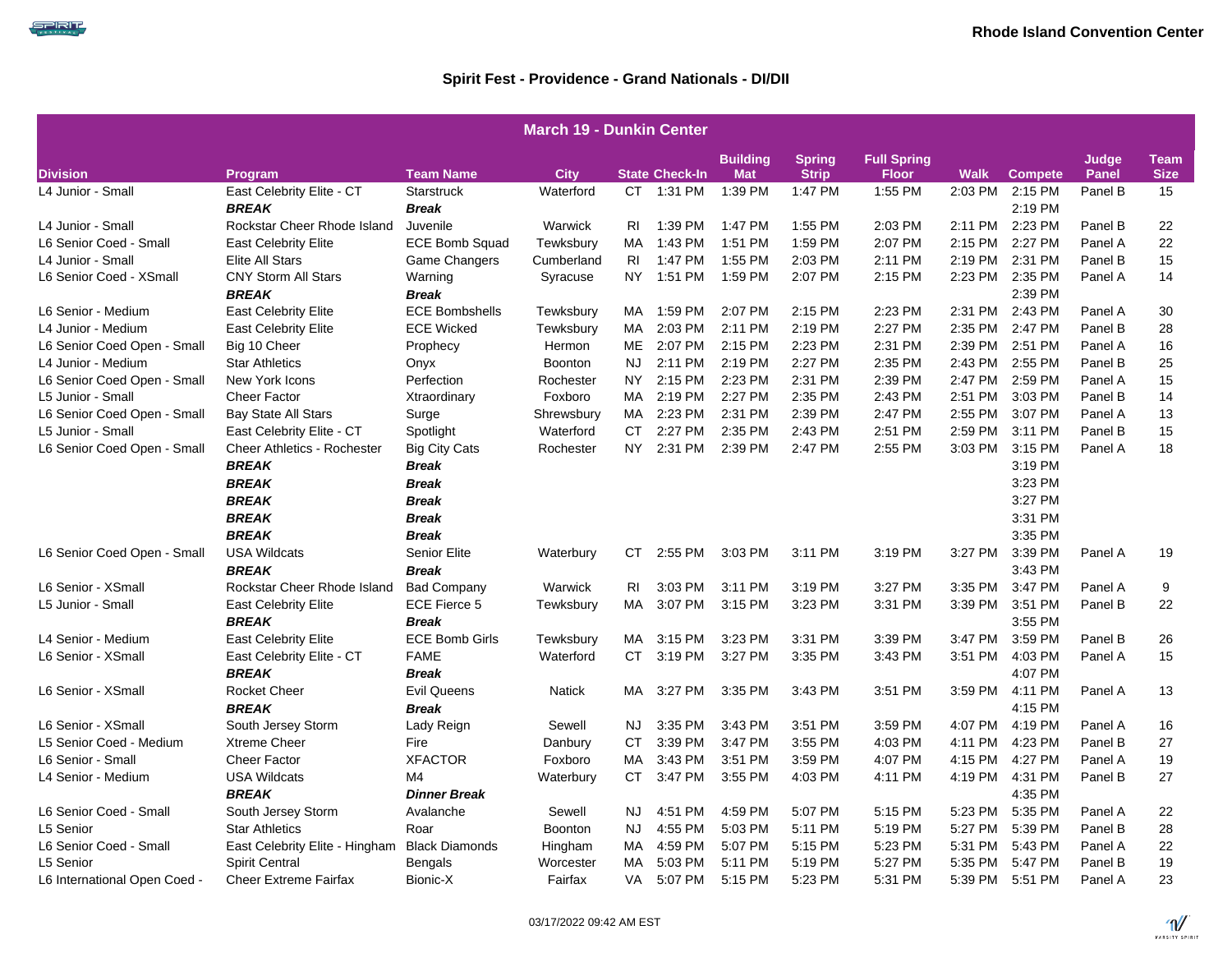|                                                                  | <b>March 19 - Dunkin Center</b>                                          |                                 |                            |                 |                       |                               |                               |                                    |                    |                            |                       |                            |  |  |
|------------------------------------------------------------------|--------------------------------------------------------------------------|---------------------------------|----------------------------|-----------------|-----------------------|-------------------------------|-------------------------------|------------------------------------|--------------------|----------------------------|-----------------------|----------------------------|--|--|
| <b>Division</b>                                                  | Program                                                                  | <b>Team Name</b>                | <b>City</b>                |                 | <b>State Check-In</b> | <b>Building</b><br><b>Mat</b> | <b>Spring</b><br><b>Strip</b> | <b>Full Spring</b><br><b>Floor</b> | <b>Walk</b>        | <b>Compete</b>             | Judge<br><b>Panel</b> | <b>Team</b><br><b>Size</b> |  |  |
| Large                                                            |                                                                          |                                 |                            |                 |                       |                               |                               |                                    |                    |                            |                       |                            |  |  |
| L5 Senior Coed - Medium<br>L6 International Open Coed -<br>Large | <b>East Celebrity Elite</b><br><b>East Celebrity Elite</b><br>Manchester | ECE Royal 5<br>Rage             | Tewksbury<br>Manchester    | MA<br>CT.       | 5:11 PM<br>5:15 PM    | 5:19 PM<br>5:23 PM            | 5:27 PM<br>5:31 PM            | 5:35 PM<br>5:39 PM                 | 5:43 PM<br>5:47 PM | 5:55 PM<br>5:59 PM         | Panel B<br>Panel A    | 29<br>19                   |  |  |
|                                                                  | <b>BREAK</b><br><b>BREAK</b>                                             | <b>Break</b><br><b>Break</b>    |                            |                 |                       |                               |                               |                                    |                    | 6:03 PM<br>6:07 PM         |                       |                            |  |  |
|                                                                  | <b>BREAK</b>                                                             | <b>Break</b>                    |                            |                 |                       |                               |                               |                                    |                    | 6:11 PM                    |                       |                            |  |  |
| L6 International Open Coed -<br>Large                            | <b>Xtreme Cheer</b>                                                      | Inferno                         | Danbury                    | CT.             | 5:31 PM               | 5:39 PM                       | 5:47 PM                       | 5:55 PM                            | 6:03 PM            | 6:15 PM                    | Panel A               | 23                         |  |  |
| L5 Junior Coed - Small                                           | <b>Cheer Athletics - Rochester</b>                                       | AlleyKatz                       | Rochester                  | NY.             | 5:35 PM               | 5:43 PM                       | 5:51 PM                       | 5:59 PM                            | 6:07 PM            | 6:19 PM                    | Panel B               | 15                         |  |  |
| L6 Junior - Small                                                | Rockstar Cheer Rhode Island                                              | Lady Gaga                       | Warwick                    | R <sub>1</sub>  | 5:39 PM               | 5:47 PM                       | 5:55 PM                       | 6:03 PM                            | 6:11 PM            | 6:23 PM                    | Panel A               | 12 <sup>2</sup>            |  |  |
| L5 Junior Coed - Small                                           | <b>Bay State All Stars</b>                                               | Sky                             | Shrewsbury                 | MA.             | 5:43 PM               | 5:51 PM                       | 5:59 PM                       | 6:07 PM                            | 6:15 PM            | 6:27 PM                    | Panel B               | 12                         |  |  |
| L6 Junior - Small                                                | <b>East Celebrity Elite</b>                                              | ECE J-WOW                       | Tewksbury                  | MA.             | 5:47 PM               | 5:55 PM                       | 6:03 PM                       | 6:11 PM                            | 6:19 PM            | 6:31 PM                    | Panel A               | 22                         |  |  |
| L5 Junior Coed - Small                                           | East Celebrity Elite - Hingham                                           | <b>Hot Shots</b>                | Hingham                    | MA              | 5:51 PM               | 5:59 PM                       | 6:07 PM                       | 6:15 PM                            | 6:23 PM            | 6:35 PM                    | Panel B               | 15                         |  |  |
| L6 Junior - Small                                                | <b>Cheer Factor</b>                                                      | <b>JUNIOR X</b>                 | Foxboro                    | МA              | 5:55 PM               | 6:03 PM                       | 6:11 PM                       | 6:19 PM                            | 6:27 PM            | 6:39 PM                    | Panel A               | 16                         |  |  |
| L5 Junior Coed - Small                                           | <b>East Celebrity Elite Central</b>                                      | <b>J-HONEY</b>                  | Lancaster                  | MA.             | 5:59 PM               | 6:07 PM                       | 6:15 PM                       | 6:23 PM                            | 6:31 PM            | 6:43 PM                    | Panel B               | 22                         |  |  |
| L4.2 Senior - Small                                              | New York Icons                                                           | Lady Legends                    | Rochester                  | NY.             | 6:03 PM               | 6:11 PM                       | 6:19 PM                       | 6:27 PM                            | 6:35 PM            | 6:47 PM                    | Panel A               | 19                         |  |  |
| L4 Senior - Small                                                | <b>Premier Spirit Athletics</b>                                          | Peach                           | Weymouth                   | МA              | 6:07 PM               | 6:15 PM                       | 6:23 PM                       | 6:31 PM                            | 6:39 PM            | 6:51 PM                    | Panel B               | 12                         |  |  |
| L4.2 Senior - Small                                              | Bay State NH<br><b>BREAK</b>                                             | Forecast<br><b>Break</b>        | Dover                      | NH              | 6:11 PM               | 6:19 PM                       | 6:27 PM                       | 6:35 PM                            | 6:43 PM            | 6:55 PM<br>6:59 PM         | Panel A               | 15                         |  |  |
|                                                                  | <b>BREAK</b><br><b>BREAK</b>                                             | <b>Break</b><br><b>Break</b>    |                            |                 |                       |                               |                               |                                    |                    | 7:03 PM<br>7:07 PM         |                       |                            |  |  |
| L4.2 Senior - Small                                              | East Celebrity Elite - Hingham                                           | Ice Queens                      | Hingham                    | МA              | 6:27 PM               | 6:35 PM                       | 6:43 PM                       | 6:51 PM                            | 6:59 PM            | 7:11 PM                    | Panel A               | 17                         |  |  |
| L4 Senior - Small                                                | <b>Full House All Stars</b>                                              | Jesters                         | West<br><b>Bridgewater</b> | MA              | 6:31 PM               | 6:39 PM                       | 6:47 PM                       | 6:55 PM                            |                    | 7:03 PM 7:15 PM            | Panel B               | 15                         |  |  |
| L4.2 Senior - Small                                              | <b>Star Athletics</b>                                                    | Senior Platinum                 | Boonton                    | NJ.             | 6:35 PM               | 6:43 PM                       | 6:51 PM                       | 6:59 PM                            | 7:07 PM            | 7:19 PM                    | Panel A               | 22                         |  |  |
| L4 Senior - Small                                                | <b>Cheer Athletics - Rochester</b>                                       | FameCats                        | Rochester                  | NY.             | 6:39 PM               | 6:47 PM                       | 6:55 PM                       | 7:03 PM                            |                    | 7:11 PM 7:23 PM            | Panel B               | 20                         |  |  |
| L4.2 Senior - Small                                              | Rockstar Cheer Rhode Island<br><b>BREAK</b>                              | The Temptations<br><b>Break</b> | Warwick                    | RI              | 6:43 PM               | 6:51 PM                       | 6:59 PM                       | 7:07 PM                            | 7:15 PM            | 7:27 PM<br>7:31 PM         | Panel A               | 11                         |  |  |
|                                                                  | <b>BREAK</b><br><b>BREAK</b>                                             | <b>Break</b><br><b>Break</b>    |                            |                 |                       |                               |                               |                                    |                    | 7:35 PM<br>7:39 PM         |                       |                            |  |  |
|                                                                  | <b>BREAK</b>                                                             | <b>Break</b>                    |                            |                 |                       |                               |                               |                                    |                    | 7:43 PM                    |                       |                            |  |  |
|                                                                  | <b>BREAK</b>                                                             | <b>Break</b>                    |                            |                 |                       |                               |                               |                                    |                    | 7:47 PM                    |                       |                            |  |  |
| L4.2 Senior - Medium                                             | <b>East Celebrity Elite</b>                                              | <b>ECE Rebels</b>               | Tewksbury                  | MA.             | 7:07 PM               | 7:15 PM                       | 7:23 PM                       | 7:31 PM                            | 7:39 PM            | 7:51 PM                    | Panel A               | 30                         |  |  |
| L4 Senior - Small                                                | <b>Island Xtreme</b>                                                     | Celebrities                     | Plainview                  | NY.             | 7:11 PM               | 7:19 PM                       | 7:27 PM                       | 7:35 PM                            | 7:43 PM            | 7:55 PM                    | Panel B               | 16                         |  |  |
| L4.2 Senior - Small                                              | <b>East Celebrity Elite</b>                                              | <b>ECE Angels</b>               | Tewksbury                  | MA.             | 7:15 PM               | 7:23 PM                       | 7:31 PM                       | 7:39 PM                            | 7:47 PM            | 7:59 PM                    | Panel A               | 19                         |  |  |
| L4 Senior - Small                                                | <b>East Celebrity Elite Central</b>                                      | <b>LADY STEEL</b>               | Lancaster                  | MA.             | 7:19 PM               | 7:27 PM                       | 7:35 PM                       | 7:43 PM                            | 7:51 PM            | 8:03 PM                    | Panel B               | 20                         |  |  |
| L4.2 Senior Coed - Small                                         | <b>Xtreme Cheer</b>                                                      | Scorch                          | Danbury                    | CT.             | 7:23 PM               | 7:31 PM                       | 7:39 PM                       | 7:47 PM                            | 7:55 PM            | 8:07 PM                    | Panel A               | 22                         |  |  |
| L4 Senior - Small<br>L4.2 Senior Coed - Small                    | New York Icons<br>Elite All Stars                                        | Leading Ladies<br>Ringmasters   | Rochester<br>Cumberland    | <b>NY</b><br>RI | 7:27 PM<br>7:31 PM    | 7:35 PM<br>7:39 PM            | 7:43 PM<br>7:47 PM            | 7:51 PM<br>7:55 PM                 | 7:59 PM            | 8:11 PM<br>8:03 PM 8:15 PM | Panel B<br>Panel A    | 15<br>19                   |  |  |

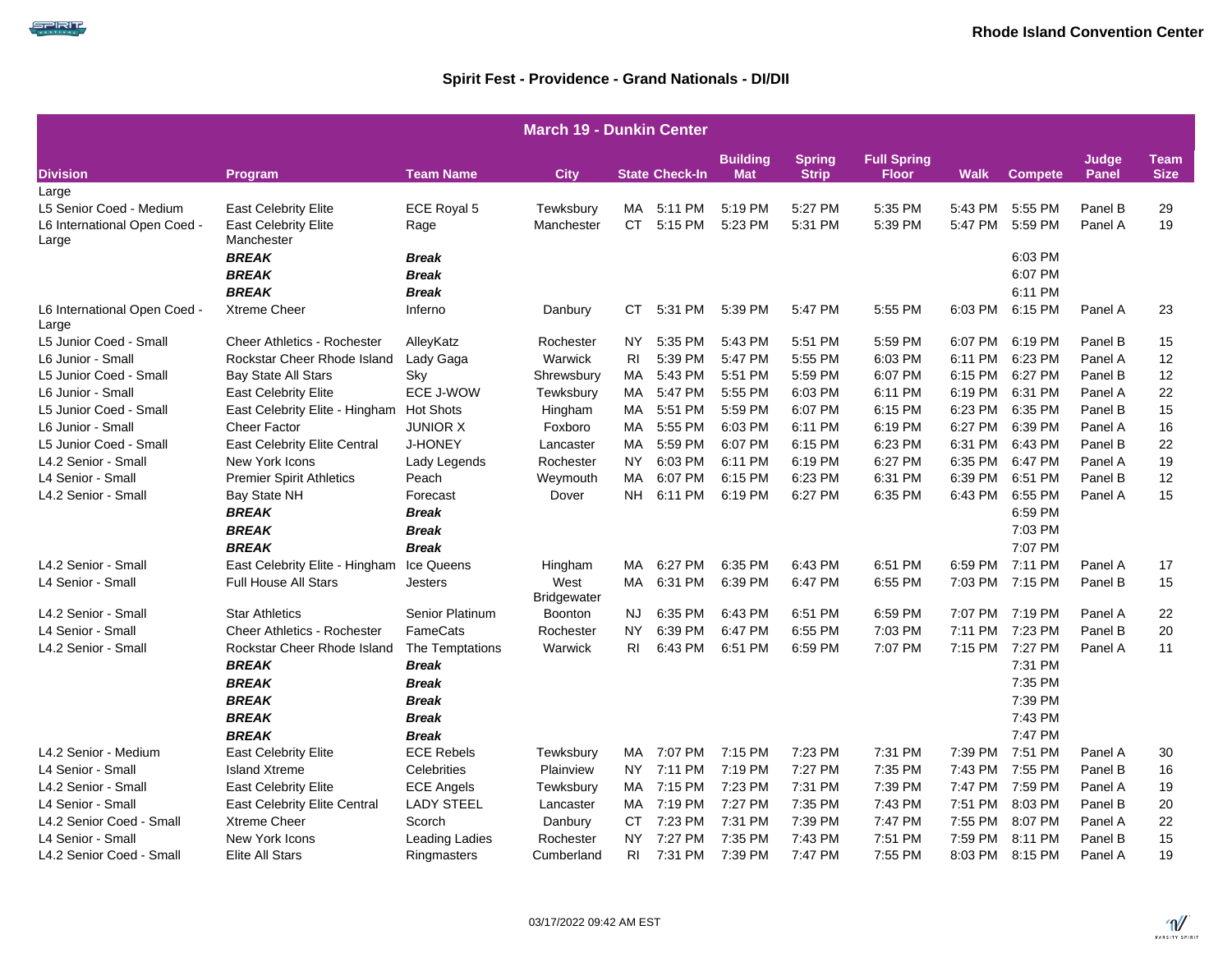|                                                     | <b>March 19 - Exhibit Hall</b>        |                            |                |                |                       |                 |               |                    |             |                   |         |             |  |  |
|-----------------------------------------------------|---------------------------------------|----------------------------|----------------|----------------|-----------------------|-----------------|---------------|--------------------|-------------|-------------------|---------|-------------|--|--|
|                                                     |                                       |                            |                |                |                       | <b>Building</b> | <b>Spring</b> | <b>Full Spring</b> |             |                   | Judge   | <b>Team</b> |  |  |
| <b>Division</b>                                     | <b>Program</b>                        | Team Name                  | City           |                | <b>State Check-In</b> | <b>Mat</b>      | <b>Strip</b>  | <b>Floor</b>       | <b>Walk</b> | <b>Compete</b>    | Panel   | <b>Size</b> |  |  |
| L1.1 Youth - PREP - A                               | <b>Maine Stars</b>                    | Youth Fury                 | Eliot          | ME             | 7:16 AM               | 7:24 AM         | 7:32 AM       | 7:40 AM            | 7:48 AM     | 8:00 AM           | Panel C | 8           |  |  |
| L1.1 Junior - PREP - A                              | <b>Quest Athletics</b>                | Majors                     | Pine Bush      | NY.            | 7:20 AM               | 7:28 AM         | 7:36 AM       | 7:44 AM            | 7:52 AM     | 8:04 AM           | Panel D | 12          |  |  |
| L1.1 Youth - PREP - A                               | <b>Empire All Stars</b>               | Legacy                     | <b>Berlin</b>  |                | CT 7:24 AM            | 7:32 AM         | 7:40 AM       | 7:48 AM            | 7:56 AM     | 8:08 AM           | Panel C | 11          |  |  |
| L1.1 Junior - PREP - A                              | <b>East Celebrity Elite</b>           | <b>ECE Electric</b>        | Tewksbury      | MA             | 7:28 AM               | 7:36 AM         | 7:44 AM       | 7:52 AM            | 8:00 AM     | 8:12 AM           | Panel D | 22          |  |  |
| L1.1 Youth - PREP - A                               | <b>Xtreme Cheer</b>                   | Suns                       | Danbury        | CT .           | 7:32 AM               | 7:40 AM         | 7:48 AM       | 7:56 AM            | 8:04 AM     | 8:16 AM           | Panel C | 16          |  |  |
| L1.1 Junior - PREP - A                              | Spirit Too                            | Crystals                   | Greenwich      | CT.            | 7:36 AM 7:44 AM       |                 | 7:52 AM       | 8:00 AM            | 8:08 AM     | 8:20 AM           | Panel D | 11          |  |  |
| L1.1 Youth - PREP - A                               | <b>Cheer Factor</b>                   | <b>FACADE</b>              | Foxboro        | MA             | 7:40 AM               | 7:48 AM         | 7:56 AM       | 8:04 AM            | 8:12 AM     | 8:24 AM           | Panel C | 10          |  |  |
|                                                     | <b>BREAK</b>                          | <b>Break</b>               |                |                |                       |                 |               |                    |             | 8:28 AM           |         |             |  |  |
| L1.1 Youth - PREP - A                               | <b>Legend Athletics</b>               | <b>Diamonds</b>            | Ellsworth      |                | ME 7:48 AM 7:56 AM    |                 | 8:04 AM       | 8:12 AM            | 8:20 AM     | 8:32 AM           | Panel C | 14          |  |  |
|                                                     | <b>BREAK</b>                          | <b>Break</b>               |                |                |                       |                 |               |                    |             | 8:36 AM           |         |             |  |  |
|                                                     | <b>BREAK</b>                          | <b>Break</b>               |                |                |                       |                 |               |                    |             | 8:40 AM           |         |             |  |  |
| L1.1 Junior - PREP - A                              | <b>Star Athletics</b>                 | <b>Junior Silver</b>       | <b>Boonton</b> | NJ             | 8:00 AM               | 8:08 AM         | 8:16 AM       | 8:24 AM            | 8:32 AM     | 8:44 AM           | Panel D | 16          |  |  |
| L1.1 Youth - PREP - A                               | <b>East Celebrity Elite</b>           | <b>ECE Envy</b>            | Tewksbury      | <b>MA</b>      | 8:04 AM               | 8:12 AM         | 8:20 AM       | 8:28 AM            | 8:36 AM     | 8:48 AM           | Panel C | 13          |  |  |
| L1.1 Junior - PREP - A                              | <b>Titan All-Star Cheerleading</b>    | Gems                       | Wilbraham      | MA             | 8:08 AM               | 8:16 AM         | 8:24 AM       | 8:32 AM            | 8:40 AM     | 8:52 AM           | Panel D | 18          |  |  |
| L1.1 Youth - PREP - A                               | <b>East Celebrity Elite</b>           | <b>ECE Starlight</b>       | Tewksbury      | MA             | 8:12 AM               | 8:20 AM         | 8:28 AM       | 8:36 AM            | 8:44 AM     | 8:56 AM           | Panel C | 18          |  |  |
| L1.1 Junior - PREP - A                              | Cheer Factor                          | Phenomenon                 | Foxboro        | MA             | 8:16 AM               | 8:24 AM         | 8:32 AM       | 8:40 AM            | 8:48 AM     | $9:00$ AM         | Panel D | 19          |  |  |
| L1.1 Youth - PREP - A                               | <b>Elite All Stars</b>                | <b>Fierce Cats</b>         | Cumberland     | R <sub>1</sub> | 8:20 AM               | 8:28 AM         | 8:36 AM       | 8:44 AM            | 8:52 AM     | 9:04 AM           | Panel C | 10          |  |  |
| L3 Performance Recreation - 8-18 Years<br>Old (NON) | <b>Haverhill Elite Cheer</b>          | Venom                      | Haverhill      | MA             | 8:24 AM               | 8:32 AM         | 8:40 AM       | 8:48 AM            | 8:56 AM     | 9:08 AM           | Panel D | 23          |  |  |
| L1.1 Youth - PREP - A                               | <b>Athletix United</b>                | <b>Hot Shots</b>           | Webster        | <b>MA</b>      | 8:28 AM               | 8:36 AM         | 8:44 AM       | 8:52 AM            | 9:00 AM     | 9:12 AM           | Panel C | 17          |  |  |
| L1.1 Junior - PREP - B                              | <b>Rockstar Cheer Rhode</b><br>Island | <b>TLC</b>                 | Warwick        | R <sub>1</sub> | 8:32 AM               | 8:40 AM         | 8:48 AM       | 8:56 AM            | 9:04 AM     | $9:16$ AM         | Panel D | 12          |  |  |
|                                                     | <b>BREAK</b>                          | <b>Break</b>               |                |                |                       |                 |               |                    |             | 9:20 AM           |         |             |  |  |
|                                                     | <b>BREAK</b>                          | <b>Break</b>               |                |                |                       |                 |               |                    |             | 9:24 AM           |         |             |  |  |
| L1.1 Youth - PREP - B                               | <b>Rocket Cheer</b>                   | Pre Fantasia               | Natick         | MA             | 8:44 AM               | 8:52 AM         | 9:00 AM       | 9:08 AM            | 9:16 AM     | 9:28 AM           | Panel C | 15          |  |  |
| L1.1 Junior - PREP - B                              | <b>Cheer Factor</b>                   | Deception                  | Foxboro        | MA             | 8:48 AM               | 8:56 AM         | $9:04$ AM     | $9:12$ AM          | 9:20 AM     | 9:32 AM           | Panel D | 17          |  |  |
| L1.1 Youth - PREP - B                               | <b>Central Mass Athletics</b>         | Sapphire                   | Webster        | MA             | 8:52 AM               | 9:00 AM         | 9:08 AM       | 9:16 AM            | $9:24$ AM   | 9:36 AM           | Panel C | 10          |  |  |
| L1.1 Junior - PREP - B                              | Southcoast Storm II                   | Sparks                     | New Bedford    | MA             | 8:56 AM               | 9:04 AM         | 9:12 AM       | 9:20 AM            | 9:28 AM     | 9:40 AM           | Panel D | 11          |  |  |
| L1.1 Youth - PREP - B                               | <b>Triple Threat Athletics</b>        | BOOM-BOOM                  | Albany         | NY.            | 9:00 AM               | 9:08 AM         | 9:16 AM       | 9:24 AM            | 9:32 AM     | $9:44$ AM         | Panel C | 13          |  |  |
| L1.1 Junior - PREP - B                              | East Celebrity Elite -<br>Hingham     | Shine                      | Hingham        | MA             | 9:04 AM               | 9:12 AM         | 9:20 AM       | 9:28 AM            | 9:36 AM     | 9:48 AM           | Panel D | 21          |  |  |
| L1.1 Youth - PREP - B                               | Cape Cod Cheer Academy                | Youth Sassy Silver<br>Tips | Hyannis        | MA             | $9:08$ AM             | 9:16 AM         | 9:24 AM       | 9:32 AM            | 9:40 AM     | 9:52 AM           | Panel C | 16          |  |  |
| L1.1 Junior - PREP - B                              | <b>USA Wildcats</b>                   | Junior Justice             | Waterbury      | СT             | 9:12 AM               | 9:20 AM         | 9:28 AM       | 9:36 AM            | 9:44 AM     | 9:56 AM           | Panel D | 18          |  |  |
| L1.1 Youth - PREP - B                               | <b>East Celebrity Elite</b>           | Showstoppers               | Manchester     | CT             | 9:16 AM               | 9:24 AM         | 9:32 AM       | 9:40 AM            | 9:48 AM     | 10:00 AM          | Panel C | 14          |  |  |
|                                                     | Manchester                            |                            |                |                |                       |                 |               |                    |             |                   |         |             |  |  |
| L1.1 Junior - PREP - B                              | East Celebrity Elite - CT             | The Golden Girls           | Waterford      | СT             | 9:20 AM               | 9:28 AM         | 9:36 AM       | 9:44 AM            | $9:52$ AM   | 10:04 AM          | Panel D | 30          |  |  |
|                                                     | <b>BREAK</b>                          | <b>Break</b>               |                |                |                       |                 |               |                    |             | 10:08 AM          |         |             |  |  |
|                                                     | <b>BREAK</b>                          | <b>Break</b>               |                |                |                       |                 |               |                    |             | 10:12 AM          |         |             |  |  |
| L1.1 Youth - PREP - B                               | <b>East Celebrity Elite</b>           | <b>ECE Prodigy</b>         | Tewksbury      | MA             | 9:32 AM               | 9:40 AM         | 9:48 AM       | 9:56 AM            |             | 10:04 AM 10:16 AM | Panel C | 25          |  |  |
| L2.1 Senior - PREP                                  | <b>Bravo All Stars</b>                | Fusion                     | Woburn         | MA             | 9:36 AM               | $9:44$ AM       | 9:52 AM       | 10:00 AM           |             | 10:08 AM 10:20 AM | Panel D | 12          |  |  |
| L1.1 Youth - PREP - B                               | <b>Premier Spirit Athletics</b>       | <b>SKY</b>                 | Wevmouth       | <b>MA</b>      | 9:40 AM               | 9:48 AM         | 9:56 AM       | 10:04 AM           |             | 10:12 AM 10:24 AM | Panel C | 10          |  |  |

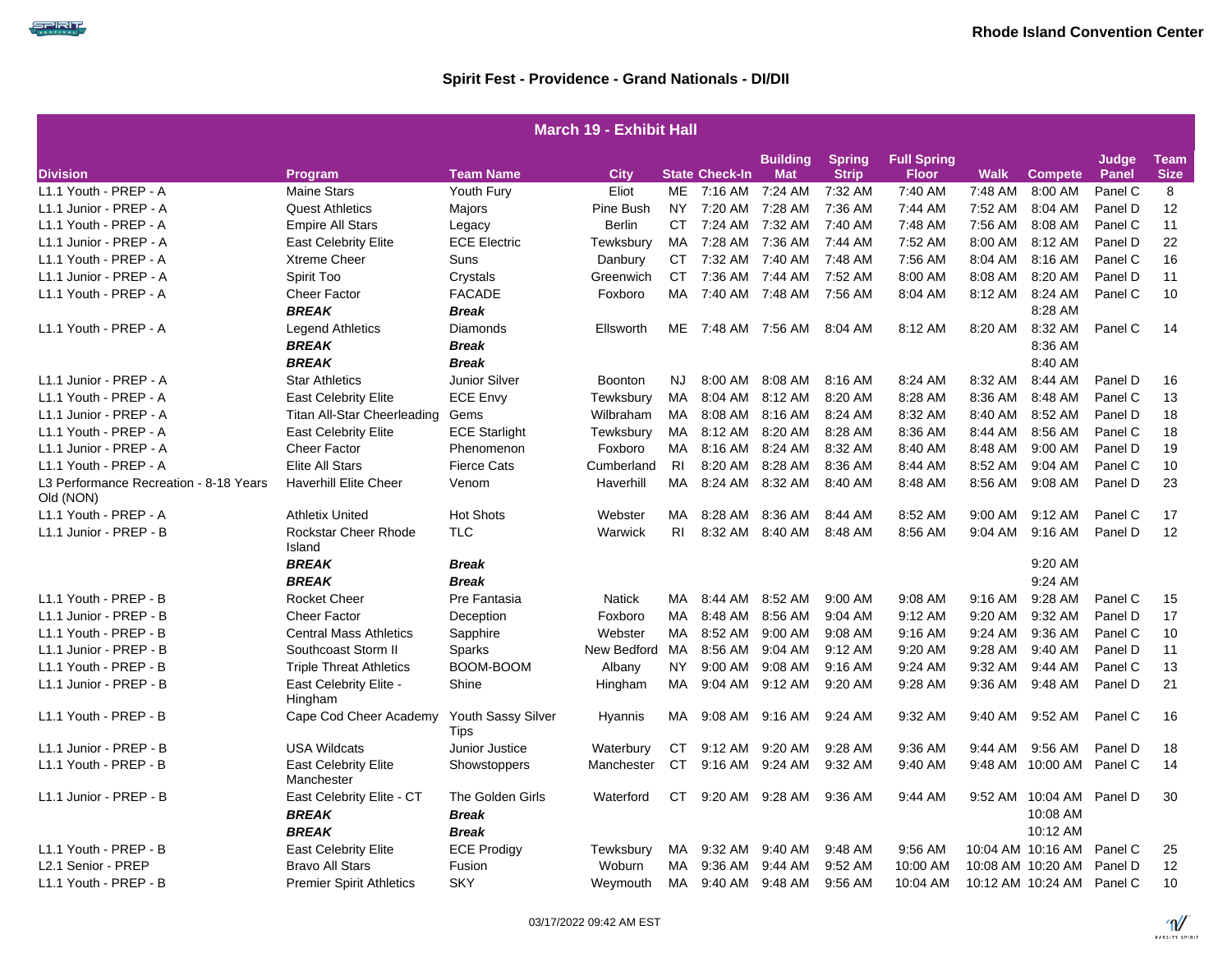SPRIT

|                                                                 | <b>March 19 - Exhibit Hall</b>                |                                |                     |           |                               |                            |              |              |             |                               |         |             |  |  |
|-----------------------------------------------------------------|-----------------------------------------------|--------------------------------|---------------------|-----------|-------------------------------|----------------------------|--------------|--------------|-------------|-------------------------------|---------|-------------|--|--|
| <b>Building</b><br><b>Spring</b><br><b>Full Spring</b><br>Judge |                                               |                                |                     |           |                               |                            |              |              |             |                               |         | <b>Team</b> |  |  |
| <b>Division</b>                                                 | Program                                       | <b>Team Name</b>               | <b>City</b>         |           | <b>State Check-In</b>         | <b>Mat</b>                 | <b>Strip</b> | <b>Floor</b> | <b>Walk</b> | <b>Compete</b>                | Panel   | <b>Size</b> |  |  |
| L2.1 Junior - PREP                                              | <b>East Celebrity Elite</b><br>Manchester     | Crush                          | Manchester          | CT.       |                               | 9:44 AM 9:52 AM            | 10:00 AM     | 10:08 AM     |             | 10:16 AM 10:28 AM             | Panel D | 10          |  |  |
| L2.1 Youth - PREP                                               | <b>Central Mass Athletics</b><br><b>BREAK</b> | Crystal<br><b>Break</b>        | Webster             | MA        |                               | 9:48 AM 9:56 AM 10:04 AM   |              | 10:12 AM     |             | 10:20 AM 10:32 AM<br>10:36 AM | Panel C | 17          |  |  |
| L <sub>2.1</sub> Youth - PREP                                   | <b>Port City Athletics</b>                    | <b>Tomb Raiders</b>            | South<br>Portland   | ME        |                               |                            |              | 10:20 AM     |             | 10:28 AM 10:40 AM             | Panel C | 10          |  |  |
| L2.2 Senior - PREP                                              | <b>Cheer Factor</b>                           | Phantom                        | Foxboro             |           | MA 10:00 AM 10:08 AM 10:16 AM |                            |              | 10:24 AM     |             | 10:32 AM 10:44 AM             | Panel D | 19          |  |  |
| L2 Performance Recreation - 8-18 Years<br>Old (NON)             | <b>Haverhill Elite Cheer</b>                  | Honey                          | Haverhill           |           | MA 10:04 AM 10:12 AM 10:20 AM |                            |              | 10:28 AM     |             | 10:36 AM 10:48 AM             | Panel C | 18          |  |  |
| L2.2 Senior - PREP                                              | <b>Central Mass Athletics</b>                 | Topaz                          | Webster             |           | MA 10:08 AM 10:16 AM 10:24 AM |                            |              | 10:32 AM     |             | 10:40 AM 10:52 AM             | Panel D | 9           |  |  |
|                                                                 | <b>BREAK</b>                                  | <b>Awards</b>                  |                     |           |                               |                            |              |              |             | 10:56 AM                      |         |             |  |  |
| L3 Youth - D2 - Small                                           | Southcoast Storm II                           | Eclipse                        | New Bedford         |           | MA 11:12 AM 11:20 AM 11:28 AM |                            |              | 11:36 AM     |             | 11:44 AM 11:56 AM             | Panel D | 13          |  |  |
| L4 - U19 Coed                                                   | East Celebrity Elite -<br>Hingham             | Legends                        | Hingham             |           | MA 11:16 AM 11:24 AM 11:32 AM |                            |              | 11:40 AM     |             | 11:48 AM 12:00 PM             | Panel C | 19          |  |  |
| L3 Youth - D2 - Small                                           | Port City Athletics                           | Giza Girls                     | South<br>Portland   |           | ME 11:20 AM 11:28 AM 11:36 AM |                            |              | 11:44 AM     |             | 11:52 AM 12:04 PM             | Panel D | 15          |  |  |
| $L1 - U17$                                                      | <b>East Coast Elite</b>                       | Crush                          | South<br>Plainfield | NJ.       | 11:24 AM 11:32 AM 11:40 AM    |                            |              | 11:48 AM     |             | 11:56 AM 12:08 PM Panel C     |         | 20          |  |  |
| L3 Junior - D2 - A                                              | <b>Cheer UP Athletics</b>                     | Karma                          | Providence          | RL        | 11:28 AM 11:36 AM 11:44 AM    |                            |              | 11:52 AM     |             | 12:00 PM 12:12 PM             | Panel D | 13          |  |  |
| $L1 - U17$                                                      | <b>Cheer Sport Sharks-New</b><br>England      | <b>Viper Sharks</b>            | Weymouth            |           | MA 11:32 AM 11:40 AM 11:48 AM |                            |              | 11:56 AM     |             | 12:04 PM 12:16 PM             | Panel C | 21          |  |  |
| L3 Junior - D2 - A                                              | <b>Athletix United</b>                        | <b>Spitfires</b>               | Webster             |           | MA 11:36 AM 11:44 AM 11:52 AM |                            |              | 12:00 PM     |             | 12:08 PM 12:20 PM             | Panel D | 16          |  |  |
| $L1 - U17$                                                      | <b>East Celebrity Elite</b><br>Manchester     | Heartbreakers                  | Manchester          |           | CT 11:40 AM 11:48 AM 11:56 AM |                            |              | 12:04 PM     |             | 12:12 PM 12:24 PM             | Panel C | 13          |  |  |
| L3 Junior - D2 - A                                              | Cape Cod Cheer Academy                        | Junior Level 3 Angel<br>Sharks | Hyannis             |           | MA 11:44 AM 11:52 AM 12:00 PM |                            |              | 12:08 PM     |             | 12:16 PM 12:28 PM             | Panel D | 10          |  |  |
| $L1 - U17$                                                      | <b>USA Wildcats</b><br><b>BREAK</b>           | Explosion<br><b>Break</b>      | Waterbury           |           | CT 11:48 AM 11:56 AM 12:04 PM |                            |              | 12:12 PM     |             | 12:20 PM 12:32 PM<br>12:36 PM | Panel C | 18          |  |  |
|                                                                 | <b>BREAK</b>                                  | <b>Break</b>                   |                     |           |                               |                            |              |              |             | 12:40 PM                      |         |             |  |  |
|                                                                 | <b>BREAK</b>                                  | <b>Break</b>                   |                     |           |                               |                            |              |              |             | 12:44 PM                      |         |             |  |  |
| $L1 - U17$                                                      | East Celebrity Elite -<br>Hingham             | Sparkle                        | Hingham             |           | MA 12:04 PM 12:12 PM 12:20 PM |                            |              | 12:28 PM     |             | 12:36 PM 12:48 PM             | Panel C | 20          |  |  |
| L3 Junior - D2 - A                                              | <b>BTA All Stars</b>                          | Dream Team                     | Swampscott          |           | MA 12:08 PM 12:16 PM 12:24 PM |                            |              | 12:32 PM     |             | 12:40 PM 12:52 PM             | Panel D | 13          |  |  |
| $L2 - U17$                                                      | <b>Spirit Central</b>                         | <b>Black Tigers</b>            | Worcester           |           | MA 12:12 PM 12:20 PM 12:28 PM |                            |              | 12:36 PM     |             | 12:44 PM 12:56 PM             | Panel C | 24          |  |  |
| L3 Junior - D2 - A                                              | <b>BSRI All Stars</b>                         | <b>Black Jacks</b>             | Rumford             | RI        | 12:16 PM 12:24 PM 12:32 PM    |                            |              | 12:40 PM     |             | 12:48 PM 1:00 PM              | Panel D | 12          |  |  |
| $L2 - U17$                                                      | <b>Central Mass Athletics</b>                 | Ruby                           | Webster             |           | MA 12:20 PM 12:28 PM 12:36 PM |                            |              | 12:44 PM     |             | 12:52 PM 1:04 PM              | Panel C | 13          |  |  |
| L3 Junior - D2 - B                                              | <b>Triple Threat Athletics</b>                | <b>QUICKSILVER</b>             | Albany              |           | NY 12:24 PM 12:32 PM 12:40 PM |                            |              | 12:48 PM     |             | 12:56 PM 1:08 PM              | Panel D | 13          |  |  |
| $L2 - U17$                                                      | Bay State NH                                  | Weathergirls                   | Dover               |           | NH 12:28 PM 12:36 PM 12:44 PM |                            |              | 12:52 PM     |             | 1:00 PM 1:12 PM               | Panel C | 11          |  |  |
| L3 Junior - D2 - B                                              | Spirit Too                                    | Ice                            | Greenwich           | <b>CT</b> |                               | 12:32 PM 12:40 PM 12:48 PM |              | 12:56 PM     | 1:04 PM     | 1:16 PM                       | Panel D | 19          |  |  |
| $L2 - U17$                                                      | <b>USA Wildcats</b>                           | Lady Liberty                   | Waterbury           | CT.       | 12:36 PM 12:44 PM 12:52 PM    |                            |              | 1:00 PM      | 1:08 PM     | 1:20 PM                       | Panel C | 23          |  |  |
| L3 Junior - D2 - B                                              | <b>Element All Stars</b>                      | Emerald                        | Lewiston            |           | ME 12:40 PM 12:48 PM 12:56 PM |                            |              | 1:04 PM      |             | 1:12 PM 1:24 PM               | Panel D | 26          |  |  |
| $L2 - U17$                                                      | <b>Cheerletics Royalty</b>                    | <b>POSH</b>                    | Georgetown          |           | MA 12:44 PM 12:52 PM 1:00 PM  |                            |              | 1:08 PM      |             | 1:16 PM 1:28 PM               | Panel C | 19          |  |  |

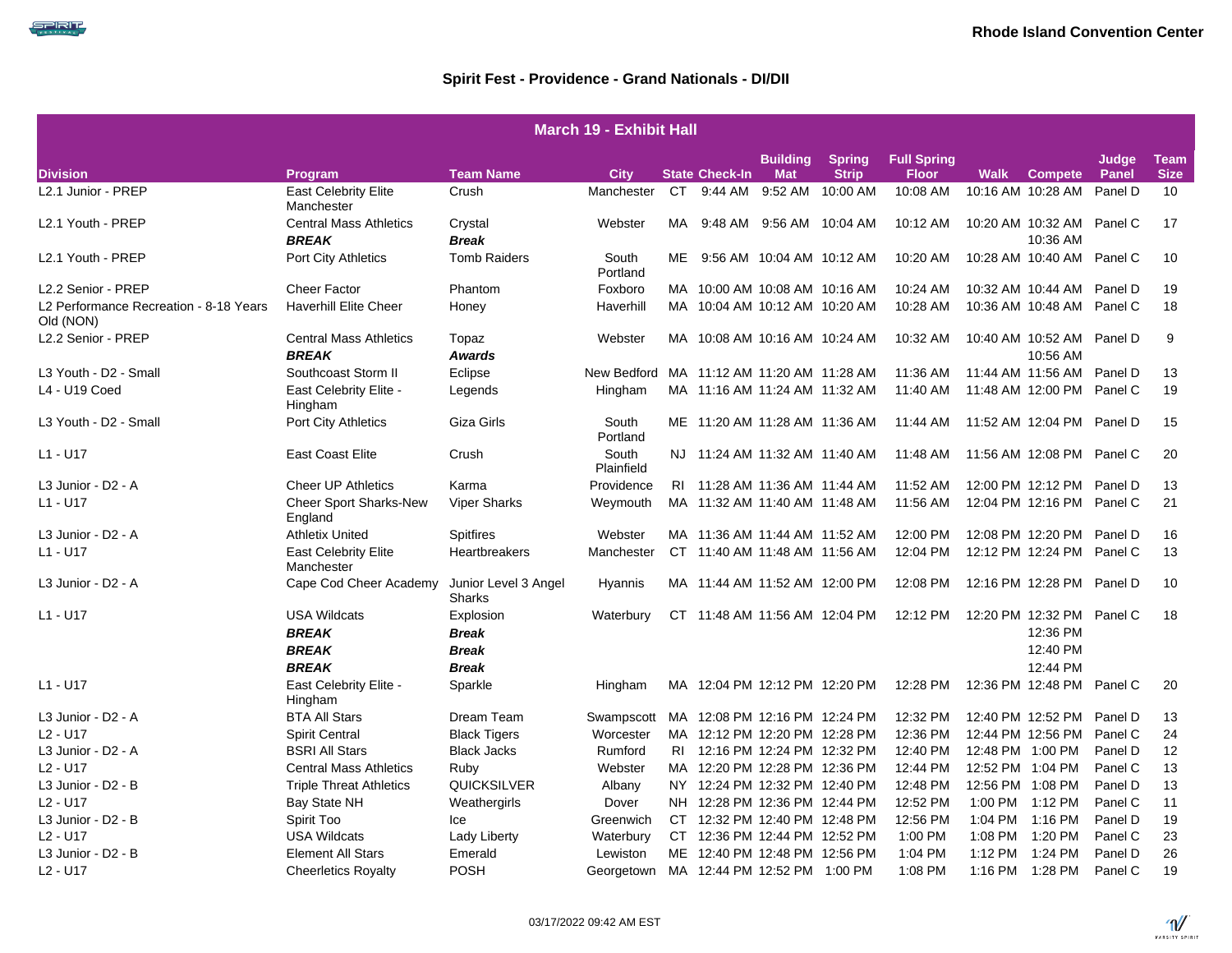| <b>March 19 - Exhibit Hall</b> |                                           |                                    |                                |                |                       |                               |                               |                                    |             |                    |                |                            |  |
|--------------------------------|-------------------------------------------|------------------------------------|--------------------------------|----------------|-----------------------|-------------------------------|-------------------------------|------------------------------------|-------------|--------------------|----------------|----------------------------|--|
| <b>Division</b>                | Program                                   | <b>Team Name</b>                   | <b>City</b>                    |                | <b>State Check-In</b> | <b>Building</b><br><b>Mat</b> | <b>Spring</b><br><b>Strip</b> | <b>Full Spring</b><br><b>Floor</b> | <b>Walk</b> | <b>Compete</b>     | Judge<br>Panel | <b>Team</b><br><b>Size</b> |  |
| L3 Junior - D2 - B             | <b>CDX Elite</b>                          | Terminators                        | Matawan                        |                |                       | NJ 12:48 PM 12:56 PM 1:04 PM  |                               | 1:12 PM                            | 1:20 PM     | 1:32 PM            | Panel D        | 16                         |  |
|                                | <b>BREAK</b>                              | <b>Break</b>                       |                                |                |                       |                               |                               |                                    |             | 1:36 PM            |                |                            |  |
|                                | <b>BREAK</b>                              | <b>Break</b>                       |                                |                |                       |                               |                               |                                    |             | 1:40 PM            |                |                            |  |
| $L2 - U17$                     | <b>Premier Spirit Athletics</b>           | <b>THE Ice Queens</b>              | Weymouth                       | MA             |                       | 1:00 PM 1:08 PM               | 1:16 PM                       | 1:24 PM                            | 1:32 PM     | 1:44 PM            | Panel C        | 24                         |  |
| L3 Junior - D2 - B             | Cheer Advantage All Stars                 | <b>TOPAZ</b>                       | Norwood                        | MA             |                       | 1:04 PM 1:12 PM               | 1:20 PM                       | 1:28 PM                            | 1:36 PM     | 1:48 PM            | Panel D        | 22                         |  |
| $L2 - U17$                     | <b>BSRI All Stars</b>                     | <b>Black Savage</b>                | Rumford                        | <b>RI</b>      |                       | 1:08 PM 1:16 PM               | 1:24 PM                       | 1:32 PM                            | 1:40 PM     | 1:52 PM            | Panel C        | 15                         |  |
| L3 Senior Coed - D2 - Small    | <b>Central Mass Athletics</b>             | Diamond Cats-                      | Webster                        | MA             |                       | 1:12 PM 1:20 PM               | 1:28 PM                       | 1:36 PM                            | 1:44 PM     | 1:56 PM            | Panel D        | 11                         |  |
| $L2 - U17$                     | <b>East Celebrity Elite Central</b>       | <b>BLUSH</b>                       | Lancaster                      | MA.            |                       | 1:16 PM 1:24 PM               | 1:32 PM                       | 1:40 PM                            | 1:48 PM     | 2:00 PM            | Panel C        | 19                         |  |
| L3 Senior Coed - D2 - Small    | <b>Port City Athletics</b>                | Cairo Crew                         | South<br>Portland              | ME             |                       |                               | 1:36 PM                       | 1:44 PM                            | 1:52 PM     | 2:04 PM            | Panel D        | 15                         |  |
| $L2 - U19$                     | <b>Bay State All Stars</b>                | Fire                               | Shrewsbury                     |                |                       | MA 1:24 PM 1:32 PM 1:40 PM    |                               | 1:48 PM                            | 1:56 PM     | 2:08 PM            | Panel C        | 14                         |  |
|                                | <b>BREAK</b>                              | <b>Break</b>                       |                                |                |                       |                               |                               |                                    |             | 2:12 PM            |                |                            |  |
|                                | <b>BREAK</b>                              | <b>Break</b>                       |                                |                |                       |                               |                               |                                    |             | 2:16 PM            |                |                            |  |
| L3 Senior Coed - D2 - Small    | <b>Next Level All Stars</b>               | Fury                               | Garfield                       | NJ.            |                       | 1:36 PM 1:44 PM               | 1:52 PM                       | 2:00 PM                            | 2:08 PM     | 2:20 PM            | Panel D        | 15                         |  |
| $L3 - U17$                     | <b>Empire All Stars</b>                   | Royal Phoenix                      | <b>Berlin</b>                  | СT             |                       | 1:40 PM 1:48 PM               | 1:56 PM                       | 2:04 PM                            | 2:12 PM     | 2:24 PM            | Panel C        | 14                         |  |
| L3 Senior - D2 - Small         | <b>Triple Threat Athletics</b>            | <b>MAGNETO</b>                     | Albany                         | <b>NY</b>      |                       | 1:44 PM 1:52 PM               | 2:00 PM                       | 2:08 PM                            | 2:16 PM     | 2:28 PM            | Panel D        | 14                         |  |
| $L3 - U17$                     | <b>CT HART CHEER</b>                      | <b>Dlamonds</b>                    | West<br>Hartford               |                | CT 1:48 PM 1:56 PM    |                               | 2:04 PM                       | 2:12 PM                            | 2:20 PM     | 2:32 PM            | Panel C        | 11                         |  |
| L3 Senior - D2 - Small         | Cape Cod Cheer Academy<br><b>BREAK</b>    | <b>Great White</b><br><b>Break</b> | Hyannis                        |                | MA 1:52 PM 2:00 PM    |                               | 2:08 PM                       | 2:16 PM                            | 2:24 PM     | 2:36 PM<br>2:40 PM | Panel D        | 15                         |  |
| L3 Senior - D2 - Small         | <b>True Allstars</b>                      | LOYALTY                            | Wyckoff                        | <b>NJ</b>      |                       | 2:00 PM 2:08 PM               | 2:16 PM                       | 2:24 PM                            | 2:32 PM     | 2:44 PM            | Panel D        | 11                         |  |
| $L3 - U17$                     | <b>Bay State All Stars</b>                | Shade                              | Shrewsbury                     | MA             |                       | 2:04 PM 2:12 PM               | 2:20 PM                       | 2:28 PM                            | 2:36 PM     | 2:48 PM            | Panel C        | 11                         |  |
| L3 Senior - D2 - Small         | Legend Athletics                          | Icons                              | Ellsworth                      | ME             |                       | 2:08 PM 2:16 PM               | 2:24 PM                       | 2:32 PM                            | 2:40 PM     | 2:52 PM            | Panel D        | 14                         |  |
| $L3 - U17$                     | <b>East Celebrity Elite</b><br>Manchester | Royalty                            | Manchester                     | CT             |                       | 2:12 PM 2:20 PM               | 2:28 PM                       | 2:36 PM                            | 2:44 PM     | 2:56 PM            | Panel C        | 22                         |  |
| L3 Senior - D2 - Small         | <b>Cheer UP Athletics</b>                 | Wicked                             | Providence                     | R <sub>1</sub> |                       | 2:16 PM 2:24 PM               | 2:32 PM                       | 2:40 PM                            | 2:48 PM     | 3:00 PM            | Panel D        | 13                         |  |
| $L3 - U17$                     | <b>East Celebrity Elite</b>               | <b>ECE Obsession</b>               | Tewksbury                      | MA             |                       | 2:20 PM 2:28 PM               | 2:36 PM                       | 2:44 PM                            | 2:52 PM     | 3:04 PM            | Panel C        | 23                         |  |
| L3 Senior - D2 - Small         | <b>Bravo All Stars</b>                    | <b>Bellas</b>                      | Woburn                         | MA             | 2:24 PM               | 2:32 PM                       | 2:40 PM                       | 2:48 PM                            | 2:56 PM     | 3:08 PM            | Panel D        | 21                         |  |
| $L3 - U17$                     | <b>Spirit Central</b>                     | <b>White Tigers</b>                | Worcester                      | MA             |                       | 2:28 PM 2:36 PM               | 2:44 PM                       | 2:52 PM                            | 3:00 PM     | 3:12 PM            | Panel C        | 17                         |  |
|                                | <b>BREAK</b>                              | <b>Break</b>                       |                                |                |                       |                               |                               |                                    |             | 3:16 PM            |                |                            |  |
| $L3 - U17$                     | JAG Cheer & Dance<br>Company              | G.I. JAGS                          | Woburn                         | MA             | 2:36 PM               | 2:44 PM                       | 2:52 PM                       | 3:00 PM                            | 3:08 PM     | 3:20 PM            | Panel C        | 19                         |  |
| L4 Junior - D2                 | <b>Rocket Cheer</b>                       | Queen of Hearts                    | <b>Natick</b>                  | МA             |                       | 2:40 PM 2:48 PM               | 2:56 PM                       | 3:04 PM                            | 3:12 PM     | 3:24 PM            | Panel D        | 18                         |  |
| $L3 - U17$                     | <b>USA Wildcats</b>                       | JuCo                               | Waterbury                      | CT             |                       | 2:44 PM 2:52 PM               | 3:00 PM                       | 3:08 PM                            | 3:16 PM     | 3:28 PM            | Panel C        | 23                         |  |
| L4 Junior - D2                 | <b>Port City Athletics</b>                | Cleopatra                          | South<br>Portland              |                | ME 2:48 PM 2:56 PM    |                               | 3:04 PM                       | 3:12 PM                            | 3:20 PM     | 3:32 PM            | Panel D        | 15                         |  |
| $L3 - U17$                     | <b>Premier Spirit Athletics</b>           | <b>JLOVE</b>                       | Weymouth                       |                |                       | MA 2:52 PM 3:00 PM            | 3:08 PM                       | 3:16 PM                            | 3:24 PM     | 3:36 PM            | Panel C        | 24                         |  |
|                                | <b>BREAK</b>                              | <b>Break</b>                       |                                |                |                       |                               |                               |                                    |             | 3:40 PM            |                |                            |  |
|                                | <b>BREAK</b>                              | <b>Break</b>                       |                                |                |                       |                               |                               |                                    |             | 3:44 PM            |                |                            |  |
| L4 Junior - D2                 | Southcoast Storm II                       | <b>Black Out</b>                   | New Bedford MA 3:04 PM 3:12 PM |                |                       |                               | 3:20 PM                       | 3:28 PM                            | 3:36 PM     | 3:48 PM            | Panel D        | 10                         |  |
|                                | <b>BREAK</b>                              | <b>Break</b>                       |                                |                |                       |                               |                               |                                    |             | 3:52 PM            |                |                            |  |
| L4 Junior - D2                 | <b>Maine Stars</b>                        | Maine Stars J4 Savage              | Eliot                          |                |                       | ME 3:12 PM 3:20 PM            | 3:28 PM                       | 3:36 PM                            | 3:44 PM     | 3:56 PM            | Panel D        | 30                         |  |

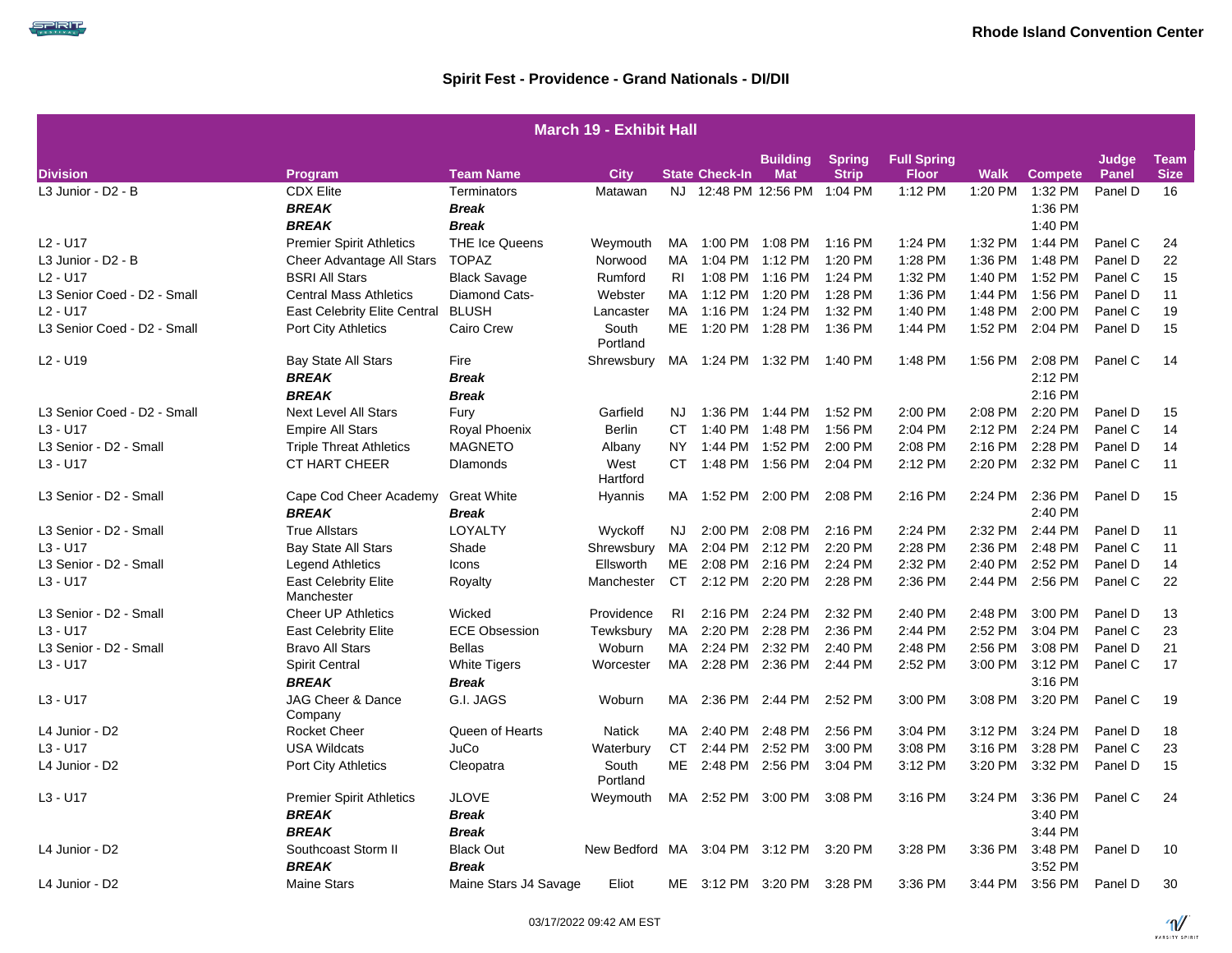SPIRIT

|                            | <b>March 19 - Exhibit Hall</b>            |                            |                     |                |                       |                               |                               |                                    |         |                |                |                            |  |  |
|----------------------------|-------------------------------------------|----------------------------|---------------------|----------------|-----------------------|-------------------------------|-------------------------------|------------------------------------|---------|----------------|----------------|----------------------------|--|--|
| <b>Division</b>            | <b>Program</b>                            | <b>Team Name</b>           | <b>City</b>         |                | <b>State Check-In</b> | <b>Building</b><br><b>Mat</b> | <b>Spring</b><br><b>Strip</b> | <b>Full Spring</b><br><b>Floor</b> | Walk    | <b>Compete</b> | Judge<br>Panel | <b>Team</b><br><b>Size</b> |  |  |
| $L3 - U19$                 | <b>Cheer Extreme Fairfax</b>              | X <sub>3</sub>             | Fairfax             | VA.            | 3:16 PM               | 3:24 PM                       | 3:32 PM                       | 3:40 PM                            | 3:48 PM | 4:00 PM        | Panel C        | 15                         |  |  |
| L4 Junior - D2             | Big 10 Cheer                              | Force                      | Hermon              | <b>ME</b>      | 3:20 PM               | 3:28 PM                       | 3:36 PM                       | 3:44 PM                            | 3:52 PM | 4:04 PM        | Panel D        | 13                         |  |  |
|                            | <b>BREAK</b>                              | <b>Break</b>               |                     |                |                       |                               |                               |                                    |         | 4:08 PM        |                |                            |  |  |
|                            | <b>BREAK</b>                              | <b>Break</b>               |                     |                |                       |                               |                               |                                    |         | 4:12 PM        |                |                            |  |  |
| L4 - U17                   | <b>Cheerletics Royalty</b>                | <b>LEMONADE</b>            | Georgetown          | MA             | 3:32 PM               | 3:40 PM                       | 3:48 PM                       | 3:56 PM                            | 4:04 PM | 4:16 PM        | Panel C        | 18                         |  |  |
| L4.2 Senior - D2           | <b>New World Athletics</b>                | Magnitude 4.2              | Windsor<br>Locks    | <b>CT</b>      | 3:36 PM               | 3:44 PM                       | 3:52 PM                       | 4:00 PM                            | 4:08 PM | 4:20 PM        | Panel D        | 11                         |  |  |
| L4 - U17 Coed              | <b>Spirit Central</b>                     | Sabers                     | Worcester           | MA             | 3:40 PM               | 3:48 PM                       | 3:56 PM                       | 4:04 PM                            | 4:12 PM | 4:24 PM        | Panel C        | 15                         |  |  |
| L4.2 Senior - D2           | <b>True Allstars</b>                      | Trinity                    | Wyckoff             | <b>NJ</b>      | 3:44 PM               | 3:52 PM                       | 4:00 PM                       | 4:08 PM                            | 4:16 PM | 4:28 PM        | Panel D        | 24                         |  |  |
| L4 - U17                   | <b>East Celebrity Elite</b><br>Manchester | Fab4                       | Manchester          | <b>CT</b>      | 3:48 PM               | 3:56 PM                       | 4:04 PM                       | 4:12 PM                            | 4:20 PM | 4:32 PM        | Panel C        | 15                         |  |  |
| L4.2 Senior - D2           | <b>CDX Elite</b>                          | G4ORCE                     | Matawan             | NJ.            | 3:52 PM               | 4:00 PM                       | 4:08 PM                       | 4:16 PM                            | 4:24 PM | 4:36 PM        | Panel D        | 10                         |  |  |
| L4 - U17                   | <b>US Cheer Rebels</b>                    | <b>Razor Rebels</b>        | Mahwah              | <b>NJ</b>      | 3:56 PM               | 4:04 PM                       | 4:12 PM                       | 4:20 PM                            | 4:28 PM | 4:40 PM        | Panel C        | 16                         |  |  |
| L4.2 Senior Coed - D2      | <b>Maine Stars</b>                        | Maine Stars 4.2<br>Legends | Eliot               | ME             | 4:00 PM               | 4:08 PM                       | 4:16 PM                       | 4:24 PM                            | 4:32 PM | 4:44 PM        | Panel D        | 30                         |  |  |
|                            | <b>BREAK</b>                              | <b>Dinner Break</b>        |                     |                |                       |                               |                               |                                    |         | 4:48 PM        |                |                            |  |  |
| L4 - U19                   | <b>Cheer Extreme Fairfax</b>              | X-Machine                  | Fairfax             | VA.            | $5:04$ PM             | 5:12 PM                       | 5:20 PM                       | 5:28 PM                            | 5:36 PM | 5:48 PM        | Panel C        | 18                         |  |  |
| L4 Senior - D2 - Small     | <b>Cheer UP Athletics</b>                 | Reckless                   | Providence          | R <sub>1</sub> | 5:08 PM               | 5:16 PM                       | 5:24 PM                       | 5:32 PM                            | 5:40 PM | 5:52 PM        | Panel D        | 12                         |  |  |
| L4 International Open      | <b>Cheerletics Royalty</b>                | <b>MISS LASH</b>           | Georgetown          | MA             | 5:12 PM               | 5:20 PM                       | 5:28 PM                       | 5:36 PM                            | 5:44 PM | 5:56 PM        | Panel C        | 15                         |  |  |
| L4 Senior - D2 - Small     | <b>Triple Threat Athletics</b>            | <b>STORM</b>               | Albany              | <b>NY</b>      | 5:16 PM               | 5:24 PM                       | 5:32 PM                       | 5:40 PM                            | 5:48 PM | 6:00 PM        | Panel D        | 14                         |  |  |
| L2 Junior - D2 - Medium    | <b>Maine Stars</b>                        | Maine Stars Brave          | Eliot               | <b>ME</b>      | 5:20 PM               | 5:28 PM                       | 5:36 PM                       | 5:44 PM                            | 5:52 PM | 6:04 PM        | Panel C        | 29                         |  |  |
| L4 Senior - D2 - Small     | Cheer Advantage All Stars                 | <b>STEEL</b>               | Norwood             | MA.            | 5:24 PM               | 5:32 PM                       | 5:40 PM                       | 5:48 PM                            | 5:56 PM | 6:08 PM        | Panel D        | 12                         |  |  |
|                            | <b>BREAK</b>                              | <b>Break</b>               |                     |                |                       |                               |                               |                                    |         | 6:12 PM        |                |                            |  |  |
|                            | <b>BREAK</b>                              | <b>Break</b>               |                     |                |                       |                               |                               |                                    |         | 6:16 PM        |                |                            |  |  |
|                            | <b>BREAK</b>                              | <b>Break</b>               |                     |                |                       |                               |                               |                                    |         | 6:20 PM        |                |                            |  |  |
| L2 Junior - D2 - Medium    | <b>Rocket Cheer</b>                       | Cruella                    | <b>Natick</b>       | MA             | 5:40 PM               | 5:48 PM                       | 5:56 PM                       | 6:04 PM                            | 6:12 PM | 6:24 PM        | Panel C        | 27                         |  |  |
| L4 Senior Open - D2        | <b>Triple Threat Athletics</b>            | Phoenix                    | Albany              | <b>NY</b>      | 5:44 PM               | 5:52 PM                       | 6:00 PM                       | 6:08 PM                            | 6:16 PM | 6:28 PM        | Panel D        | 21                         |  |  |
| L2 Junior - D2 - Medium    | <b>Empire All Stars</b>                   | Queens                     | <b>Berlin</b>       | СT             | 5:48 PM               | 5:56 PM                       | 6:04 PM                       | 6:12 PM                            | 6:20 PM | 6:32 PM        | Panel C        | 28                         |  |  |
| L4 Senior Open - D2        | Big 10 Cheer                              | <b>BLACKOUT</b>            | Hermon              | ME             | 5:52 PM               | 6:00 PM                       | 6:08 PM                       | 6:16 PM                            | 6:24 PM | 6:36 PM        | Panel D        | 23                         |  |  |
| L2 Junior - D2 - Small - A | CT HART CHEER                             | Queens of Hart             | West<br>Hartford    | CT.            | 5:56 PM               | 6:04 PM                       | 6:12 PM                       | 6:20 PM                            | 6:28 PM | 6:40 PM        | Panel C        | 9                          |  |  |
| L4 Senior Open - D2        | <b>BSRI All Stars</b>                     | Code Black                 | Rumford             | RI             | 6:00 PM               | 6:08 PM                       | 6:16 PM                       | 6:24 PM                            | 6:32 PM | 6:44 PM        | Panel D        | 9                          |  |  |
| L2 Junior - D2 - Small - A | Big 10 Cheer                              | Illusion                   | Hermon              | МE             | 6:04 PM               | 6:12 PM                       | 6:20 PM                       | 6:28 PM                            | 6:36 PM | 6:48 PM        | Panel C        | 22                         |  |  |
| L4 Senior Coed - D2        | <b>Quest Athletics</b>                    | <b>Bomb Squad</b>          | Pine Bush           | <b>NY</b>      |                       | 6:08 PM 6:16 PM               | 6:24 PM                       | 6:32 PM                            | 6:40 PM | 6:52 PM        | Panel D        | 23                         |  |  |
|                            | <b>BREAK</b>                              | <b>Break</b>               |                     |                |                       |                               |                               |                                    |         | 6:56 PM        |                |                            |  |  |
|                            | <b>BREAK</b>                              | <b>Break</b>               |                     |                |                       |                               |                               |                                    |         | 7:00 PM        |                |                            |  |  |
| L2 Junior - D2 - Small - A | <b>New World Athletics</b>                | Thunder                    | Windsor<br>Locks    | СT             | 6:20 PM               | 6:28 PM                       | 6:36 PM                       | 6:44 PM                            | 6:52 PM | 7:04 PM        | Panel C        | 12                         |  |  |
| L4 Senior Coed - D2        | <b>Element All Stars</b>                  | Sapphire                   | Lewiston            | ME             | 6:24 PM               | 6:32 PM                       | 6:40 PM                       | 6:48 PM                            | 6:56 PM | 7:08 PM        | Panel D        | 19                         |  |  |
| L2 Junior - D2 - Small - A | Reign Forces                              | Lady Luxe                  | <b>Beacon Falls</b> | <b>CT</b>      | 6:28 PM               | 6:36 PM                       | 6:44 PM                       | 6:52 PM                            | 7:00 PM | 7:12 PM        | Panel C        | 9                          |  |  |
| L4 Senior Coed - D2        | Spirit Too                                | Code Black                 | Greenwich           | CT.            | 6:32 PM               | 6:40 PM                       | 6:48 PM                       | 6:56 PM                            | 7:04 PM | 7:16 PM        | Panel D        | 13                         |  |  |
| L2 Junior - D2 - Small - A | <b>Bravo All Stars</b>                    | Jewels                     | Woburn              | MA             | 6:36 PM               | 6:44 PM                       | 6:52 PM                       | 7:00 PM                            | 7:08 PM | 7:20 PM        | Panel C        | 12                         |  |  |

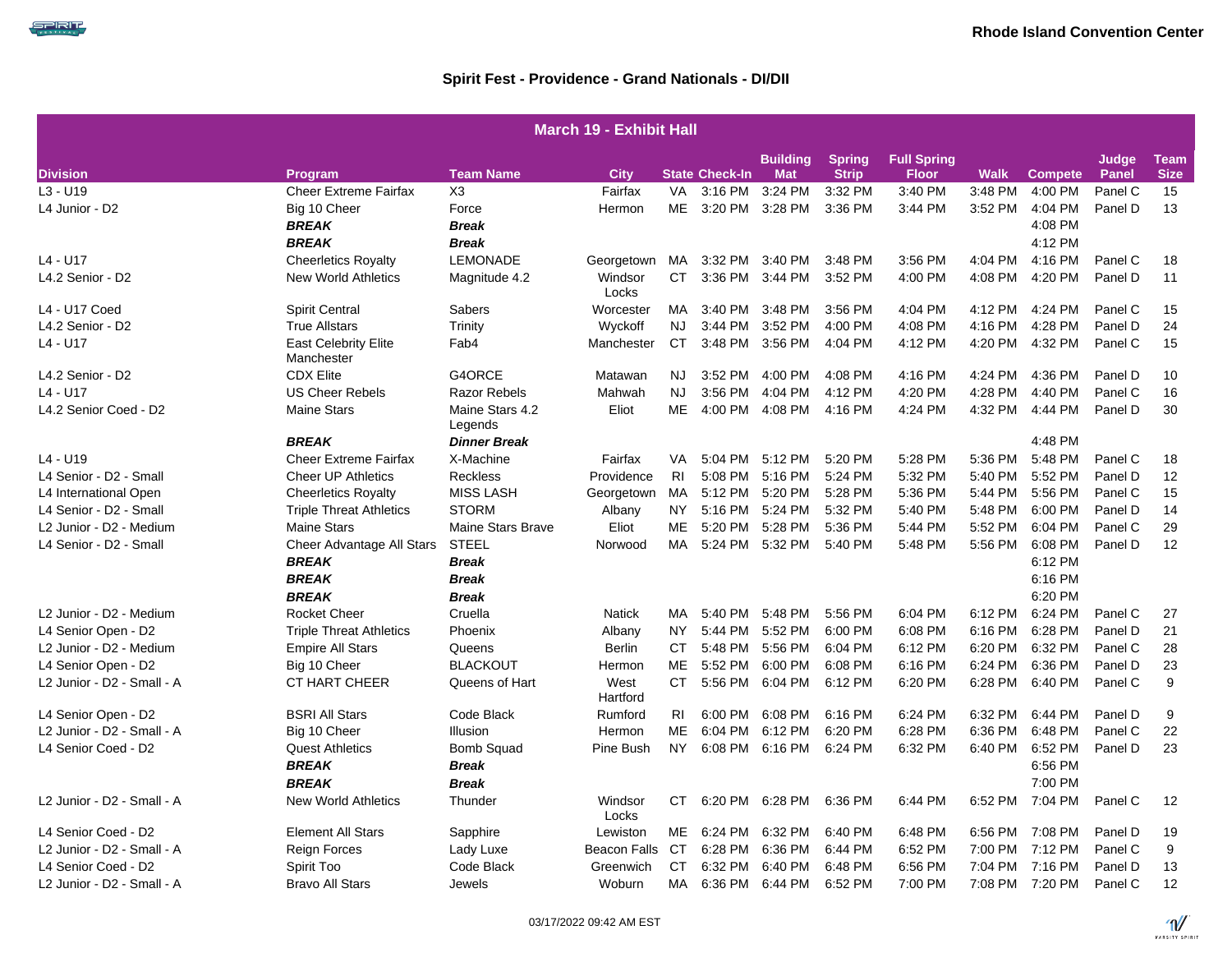SPIRIT

| <b>March 19 - Exhibit Hall</b> |                                                |                                    |                   |           |                       |                               |                               |                                    |             |                    |                       |                            |  |
|--------------------------------|------------------------------------------------|------------------------------------|-------------------|-----------|-----------------------|-------------------------------|-------------------------------|------------------------------------|-------------|--------------------|-----------------------|----------------------------|--|
| <b>Division</b>                | Program                                        | <b>Team Name</b>                   | <b>City</b>       |           | <b>State Check-In</b> | <b>Building</b><br><b>Mat</b> | <b>Spring</b><br><b>Strip</b> | <b>Full Spring</b><br><b>Floor</b> | <b>Walk</b> | <b>Compete</b>     | Judge<br><b>Panel</b> | <b>Team</b><br><b>Size</b> |  |
| L4 Senior Coed - D2            | <b>Maine Stars</b>                             | Maine Stars C4<br>Warriors         | Eliot             | ME        | 6:40 PM               | 6:48 PM                       | 6:56 PM                       | 7:04 PM                            | 7:12 PM     | 7:24 PM            | Panel D               | 15                         |  |
| L2 Junior - D2 - Small - A     | <b>Triple Threat Athletics</b><br><b>BREAK</b> | <b>JUBILEE</b><br><b>Break</b>     | Albany            | NY.       | 6:44 PM 6:52 PM       |                               | 7:00 PM                       | 7:08 PM                            | 7:16 PM     | 7:28 PM<br>7:32 PM | Panel C               | 12                         |  |
| L2 Junior - D2 - Small - B     | <b>Legend Athletics</b>                        | Royalty                            | Ellsworth         | ME        | 6:52 PM               | 7:00 PM                       | 7:08 PM                       | 7:16 PM                            | 7:24 PM     | 7:36 PM            | Panel C               | 18                         |  |
| L6 Junior - D2                 | <b>Element All Stars</b>                       | Jade                               | Lewiston          | <b>ME</b> | 6:56 PM               | 7:04 PM                       | 7:12 PM                       | 7:20 PM                            | 7:28 PM     | 7:40 PM            | Panel D               | 11                         |  |
| L2 Junior - D2 - Small - B     | <b>Quest Athletics</b><br><b>BREAK</b>         | <b>SWAT Team</b><br><b>Break</b>   | Pine Bush         | <b>NY</b> | 7:00 PM               | 7:08 PM                       | 7:16 PM                       | 7:24 PM                            | 7:32 PM     | 7:44 PM<br>7:48 PM | Panel C               | 13                         |  |
| L2 Junior - D2 - Small - B     | Cape Cod Cheer Academy                         | 3CA Junior Black Tips              | Hyannis           | MA        | 7:08 PM               | 7:16 PM                       | 7:24 PM                       | 7:32 PM                            | 7:40 PM     | 7:52 PM            | Panel C               | 17                         |  |
| L5 Senior Open Coed - D2       | <b>New World Athletics</b>                     | Flood 5                            | Windsor<br>Locks  | CT.       | 7:12 PM 7:20 PM       |                               | 7:28 PM                       | 7:36 PM                            | 7:44 PM     | 7:56 PM            | Panel D               | 13                         |  |
| L2 Junior - D2 - Small - B     | Cheer Advantage All Stars                      | <b>JADE</b>                        | Norwood           | MA        | 7:16 PM 7:24 PM       |                               | 7:32 PM                       | 7:40 PM                            | 7:48 PM     | 8:00 PM            | Panel C               | 17                         |  |
| L5 Senior Open Coed - D2       | <b>Element All Stars</b>                       | Onyx                               | Lewiston          | ME        | 7:20 PM               | 7:28 PM                       | 7:36 PM                       | 7:44 PM                            | 7:52 PM     | 8:04 PM            | Panel D               | 19                         |  |
| L2 Junior - D2 - Small - B     | Spirit Too                                     | Radiance                           | Greenwich         | <b>CT</b> | 7:24 PM               | 7:32 PM                       | 7:40 PM                       | 7:48 PM                            | 7:56 PM     | 8:08 PM            | Panel C               | 15                         |  |
| L5 Senior Open Coed - D2       | <b>Bravo All Stars</b>                         | Queen B's                          | Woburn            | MA        | 7:28 PM               | 7:36 PM                       | 7:44 PM                       | 7:52 PM                            | 8:00 PM     | 8:12 PM            | Panel D               | 13                         |  |
| L2 Junior - D2 - Small - B     | <b>Athletix United</b><br><b>BREAK</b>         | <b>Hot Tamales</b><br><b>Break</b> | Webster           | <b>MA</b> | 7:32 PM               | 7:40 PM                       | 7:48 PM                       | 7:56 PM                            | 8:04 PM     | 8:16 PM<br>8:20 PM | Panel C               | 19                         |  |
| L2 Senior - D2 - Small         | Cheer Advantage All Stars                      | <b>CHROME</b>                      | Norwood           | MA        | 7:40 PM               | 7:48 PM                       | 7:56 PM                       | 8:04 PM                            | 8:12 PM     | 8:24 PM            | Panel C               | 22                         |  |
| L5 Senior Coed - D2 - Small    | <b>Triple Threat Athletics</b>                 | Havok                              | Albany            | <b>NY</b> | 7:44 PM               | 7:52 PM                       | 8:00 PM                       | 8:08 PM                            | 8:16 PM     | 8:28 PM            | Panel D               | 18                         |  |
| L2 Senior - D2 - Small         | <b>Bravo All Stars</b>                         | Lady Legends                       | Woburn            | MA        | 7:48 PM               | 7:56 PM                       | 8:04 PM                       | 8:12 PM                            | 8:20 PM     | 8:32 PM            | Panel C               | 12                         |  |
| L5 Senior Coed - D2 - Small    | <b>Port City Athletics</b>                     | Phantom <sub>5</sub>               | South<br>Portland | ME        | 7:52 PM 8:00 PM       |                               | 8:08 PM                       | 8:16 PM                            | 8:24 PM     | 8:36 PM            | Panel D               | 15                         |  |
| L2 Senior - D2 - Small         | Southcoast Storm II                            | <b>Black Ice</b>                   | New Bedford       | MA        | 7:56 PM               | 8:04 PM                       | 8:12 PM                       | 8:20 PM                            | 8:28 PM     | 8:40 PM            | Panel C               | 9                          |  |
| L5 Senior Coed - D2 - Small    | <b>Quest Athletics</b>                         | <b>Black Ops</b>                   | Pine Bush         | <b>NY</b> | 8:00 PM               | 8:08 PM                       | 8:16 PM                       | 8:24 PM                            | 8:32 PM     | 8:44 PM            | Panel D               | 13                         |  |
| L2 Senior - D2 - Small         | <b>CDX Elite</b>                               | Commanders                         | Matawan           | NJ.       | 8:04 PM               | 8:12 PM                       | 8:20 PM                       | 8:28 PM                            | 8:36 PM     | 8:48 PM            | Panel C               | 16                         |  |

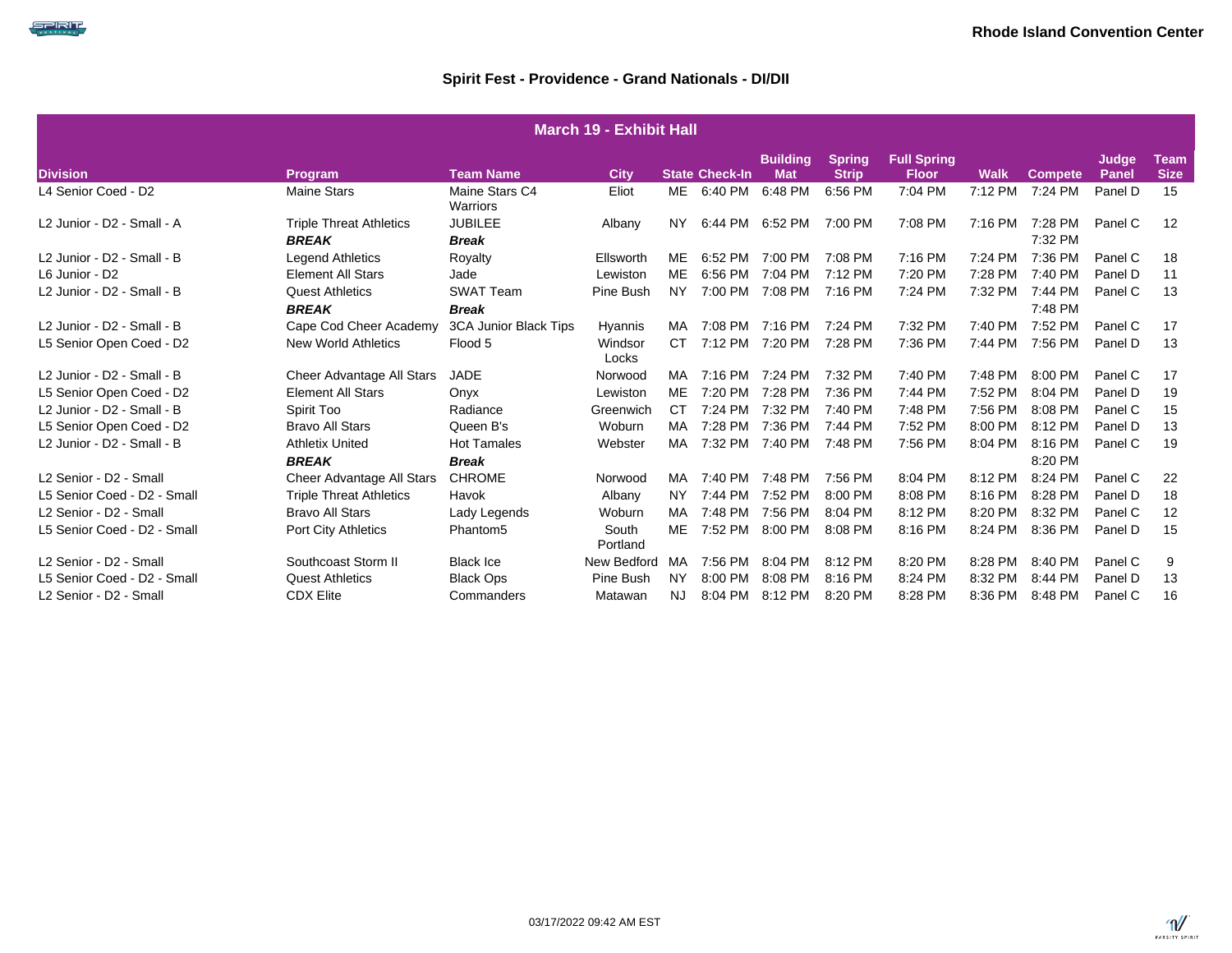

|                                       | <b>March 20 - Ballroom</b>                |                                     |                     |                |                       |                               |                               |                                    |             |                   |                |                            |  |  |
|---------------------------------------|-------------------------------------------|-------------------------------------|---------------------|----------------|-----------------------|-------------------------------|-------------------------------|------------------------------------|-------------|-------------------|----------------|----------------------------|--|--|
| <b>Division</b>                       | Program                                   | <b>Team Name</b>                    | <b>City</b>         |                | <b>State Check-In</b> | <b>Building</b><br><b>Mat</b> | <b>Spring</b><br><b>Strip</b> | <b>Full Spring</b><br><b>Floor</b> | <b>Walk</b> | <b>Compete</b>    | Judge<br>Panel | <b>Team</b><br><b>Size</b> |  |  |
|                                       | <b>BREAK</b>                              | <b>Break</b>                        |                     |                |                       |                               |                               |                                    |             | 8:00 AM           |                |                            |  |  |
| L1 Junior - D2 - A                    | <b>New World Athletics</b>                | Junior Rush                         | Windsor<br>Locks    |                | CT 7:46 AM            | 7:54 AM                       | 8:02 AM                       | 8:10 AM                            | 8:18 AM     | 8:30 AM           | Panel E        | 11                         |  |  |
| L1 Mini - D2 - Small                  | <b>Rocket Cheer</b>                       | Mini Mouses                         | <b>Natick</b>       | MA             | 7:50 AM               | 7:58 AM                       | 8:06 AM                       | 8:14 AM                            | 8:22 AM     | 8:34 AM           | Panel F        | 19                         |  |  |
| L1 Junior - D2 - A                    | <b>CDX Elite</b>                          | Airforce-1                          | Matawan             | NJ.            | 7:54 AM               | 8:02 AM                       | 8:10 AM                       | 8:18 AM                            | 8:26 AM     | 8:38 AM           | Panel E        | 23                         |  |  |
| L1 Mini - D2 - Small                  | <b>Maine Stars</b>                        | Maine Stars Mini<br><b>HotShots</b> | Eliot               | <b>ME</b>      | 7:58 AM               | 8:06 AM                       | 8:14 AM                       | 8:22 AM                            | 8:30 AM     | 8:42 AM           | Panel F        | 12                         |  |  |
| L1 Junior - D2 - A                    | <b>Midcoast Athletics Center</b>          | <b>MAC Storm Blizzard</b>           | Warren              | ME             | 8:02 AM               | 8:10 AM                       | 8:18 AM                       | 8:26 AM                            | 8:34 AM     | 8:46 AM           | Panel E        | 9                          |  |  |
| L1 Mini - D2 - Small                  | <b>CDX Elite</b>                          | <b>Strykers</b>                     | Matawan             | NJ.            | 8:06 AM               | 8:14 AM                       | 8:22 AM                       | 8:30 AM                            | 8:38 AM     | 8:50 AM           | Panel F        | 15                         |  |  |
| L1 Junior - D2 - A                    | <b>US Cheer Rebels</b>                    | <b>Reckless Rebels</b>              | Mahwah              | NJ             | 8:10 AM               | 8:18 AM                       | 8:26 AM                       | 8:34 AM                            | 8:42 AM     | 8:54 AM           | Panel E        | 16                         |  |  |
| L1 Youth - D2                         | Cheer Advantage All Stars                 | <b>PEARL</b>                        | Norwood             | MA             | 8:14 AM               | 8:22 AM                       | 8:30 AM                       | 8:38 AM                            | 8:46 AM     | 8:58 AM           | Panel F        | $\overline{7}$             |  |  |
| L1 Junior - D2 - A                    | <b>BSRI All Stars</b>                     | <b>Black Ice</b>                    | Rumford             | RI.            | 8:18 AM               | 8:26 AM                       | 8:34 AM                       | 8:42 AM                            | 8:50 AM     | 9:02 AM           | Panel E        | 13                         |  |  |
|                                       | <b>BREAK</b>                              | <b>Break</b>                        |                     |                |                       |                               |                               |                                    |             | 9:06 AM           |                |                            |  |  |
| L1 Junior - D2 - A                    | Southcoast Storm II                       | Avalanche                           | New Bedford         | MA             | 8:26 AM               | 8:34 AM                       | 8:42 AM                       | 8:50 AM                            | 8:58 AM     | 9:10 AM           | Panel E        | 9                          |  |  |
| L1 Youth - D2                         | <b>Rocket Cheer</b>                       | Incredibles                         | <b>Natick</b>       | MA.            | 8:30 AM               | 8:38 AM                       | 8:46 AM                       | 8:54 AM                            | 9:02 AM     | 9:14 AM           | Panel F        | 8                          |  |  |
| L1 Junior - D2 - B                    | Cape Cod Cheer Academy                    | Junior Tiger Sharks                 | Hyannis             | МA             | 8:34 AM               | 8:42 AM                       | 8:50 AM                       | 8:58 AM                            | 9:06 AM     | 9:18 AM           | Panel E        | 11                         |  |  |
| L1 Youth - D2                         | <b>Bravo All Stars</b>                    | <b>Miss Majesty</b>                 | Woburn              | MA             | 8:38 AM               | 8:46 AM                       | 8:54 AM                       | 9:02 AM                            | 9:10 AM     | 9:22 AM           | Panel F        | 13                         |  |  |
| L1 Junior - D2 - B                    | <b>Triple Threat Athletics</b>            | <b>WARPATH</b>                      | Albany              | NY.            | 8:42 AM               | 8:50 AM                       | 8:58 AM                       | 9:06 AM                            | 9:14 AM     | 9:26 AM           | Panel E        | 18                         |  |  |
| L1 Youth - D2                         | <b>BTA All Stars</b>                      | Empire                              | Swampscott          | MA             | 8:46 AM               | 8:54 AM                       | 9:02 AM                       | 9:10 AM                            | 9:18 AM     | 9:30 AM           | Panel F        | 10                         |  |  |
| L1 Junior - D2 - B                    | <b>Legend Athletics</b>                   | Prodigy                             | Ellsworth           | ME             | 8:50 AM               | 8:58 AM                       | 9:06 AM                       | 9:14 AM                            | 9:22 AM     | 9:34 AM           | Panel E        | 21                         |  |  |
| L1 Youth - D2                         | <b>Cheer UP Athletics</b>                 | Twilight                            | Providence          | R <sub>1</sub> | 8:54 AM               | 9:02 AM                       | 9:10 AM                       | 9:18 AM                            | 9:26 AM     | 9:38 AM           | Panel F        | 18                         |  |  |
| L1 Junior - D2 - B                    | <b>Athletix United</b>                    | Sparks                              | Webster             | MA.            | 8:58 AM               | 9:06 AM                       | 9:14 AM                       | 9:22 AM                            | 9:30 AM     | 9:42 AM           | Panel E        | 18                         |  |  |
|                                       | <b>BREAK</b>                              | <b>Break</b>                        |                     |                |                       |                               |                               |                                    |             | 9:46 AM           |                |                            |  |  |
|                                       | <b>BREAK</b>                              | <b>Break</b>                        |                     |                |                       |                               |                               |                                    |             | 9:50 AM           |                |                            |  |  |
|                                       | <b>BREAK</b>                              | <b>Break</b>                        |                     |                |                       |                               |                               |                                    |             | 9:54 AM           |                |                            |  |  |
| L1 Junior - D2 - B                    | Cheer Advantage All Stars                 | Amethyst                            | Norwood             | MA             | 9:14 AM               | 9:22 AM                       | 9:30 AM                       | 9:38 AM                            | 9:46 AM     | 9:58 AM           | Panel E        | 17                         |  |  |
|                                       | <b>BREAK</b>                              | <b>Awards</b>                       |                     |                |                       |                               |                               |                                    |             | 10:02 AM          |                |                            |  |  |
| $L1$ Tiny - D2                        | <b>CDX Elite</b>                          | Avengers                            | Matawan             | NJ             | 9:48 AM               | 9:56 AM                       | 10:04 AM                      | 10:12 AM                           |             | 10:20 AM 10:32 AM | Panel E        | 11                         |  |  |
| L1 Youth - D2                         | <b>Reign Forces</b>                       | <b>Combat Queens</b>                | <b>Beacon Falls</b> | CT             | 9:52 AM               | 10:00 AM                      | 10:08 AM                      | 10:16 AM                           |             | 10:24 AM 10:36 AM | Panel F        | 16                         |  |  |
|                                       | L2 Youth - D2 - Small Southcoast Storm II | Wildfire                            | New Bedford         | MA             | 9:56 AM               | 10:04 AM                      | 10:12 AM                      | 10:20 AM                           |             | 10:28 AM 10:40 AM | Panel E        | 13                         |  |  |
|                                       | <b>BREAK</b>                              | <b>Break</b>                        |                     |                |                       |                               |                               |                                    |             | 10:44 AM          |                |                            |  |  |
| L2 Youth - D2 - Small BSRI All Stars  |                                           | <b>Black Diamonds</b>               | Rumford             | RI             | 10:04 AM              | 10:12 AM                      | 10:20 AM                      | 10:28 AM                           |             | 10:36 AM 10:48 AM | Panel E        | 13                         |  |  |
| L1 Youth - D2                         | Big 10 Cheer                              | <b>DREAM</b>                        | Hermon              | ME             | 10:08 AM              | 10:16 AM                      | 10:24 AM                      | 10:32 AM                           |             | 10:40 AM 10:52 AM | Panel F        | 17                         |  |  |
| L2 Youth - D2 - Small Bravo All Stars |                                           | Royalty                             | Woburn              |                | MA 10:12 AM           | 10:20 AM                      | 10:28 AM                      | 10:36 AM                           |             | 10:44 AM 10:56 AM | Panel E        | 13                         |  |  |
| L1 Mini - A                           | <b>Cheer Factor</b>                       | <b>MARVELS</b>                      | Foxboro             |                | MA 10:16 AM           | 10:24 AM                      | 10:32 AM                      | 10:40 AM                           |             | 10:48 AM 11:00 AM | Panel F        | 13                         |  |  |
|                                       | <b>BREAK</b>                              | <b>Break</b>                        |                     |                |                       |                               |                               |                                    |             | 11:04 AM          |                |                            |  |  |
|                                       | <b>BREAK</b>                              | <b>Break</b>                        |                     |                |                       |                               |                               |                                    |             | 11:08 AM          |                |                            |  |  |
| L1 Senior - D2 -<br>Small             | Cheer UP Athletics                        | <b>Ruthless</b>                     | Providence          |                | RI 10:28 AM 10:36 AM  |                               | 10:44 AM                      | 10:52 AM                           |             | 11:00 AM 11:12 AM | Panel E        | 13                         |  |  |
|                                       | <b>BREAK</b>                              | <b>Break</b>                        |                     |                |                       |                               |                               |                                    |             | 11:16 AM          |                |                            |  |  |
| L2 Youth - D2 - Small CDX Elite       |                                           | Slayers                             | Matawan             |                | NJ 10:36 AM 10:44 AM  |                               | 10:52 AM                      | 11:00 AM                           |             | 11:08 AM 11:20 AM | Panel E        | 15                         |  |  |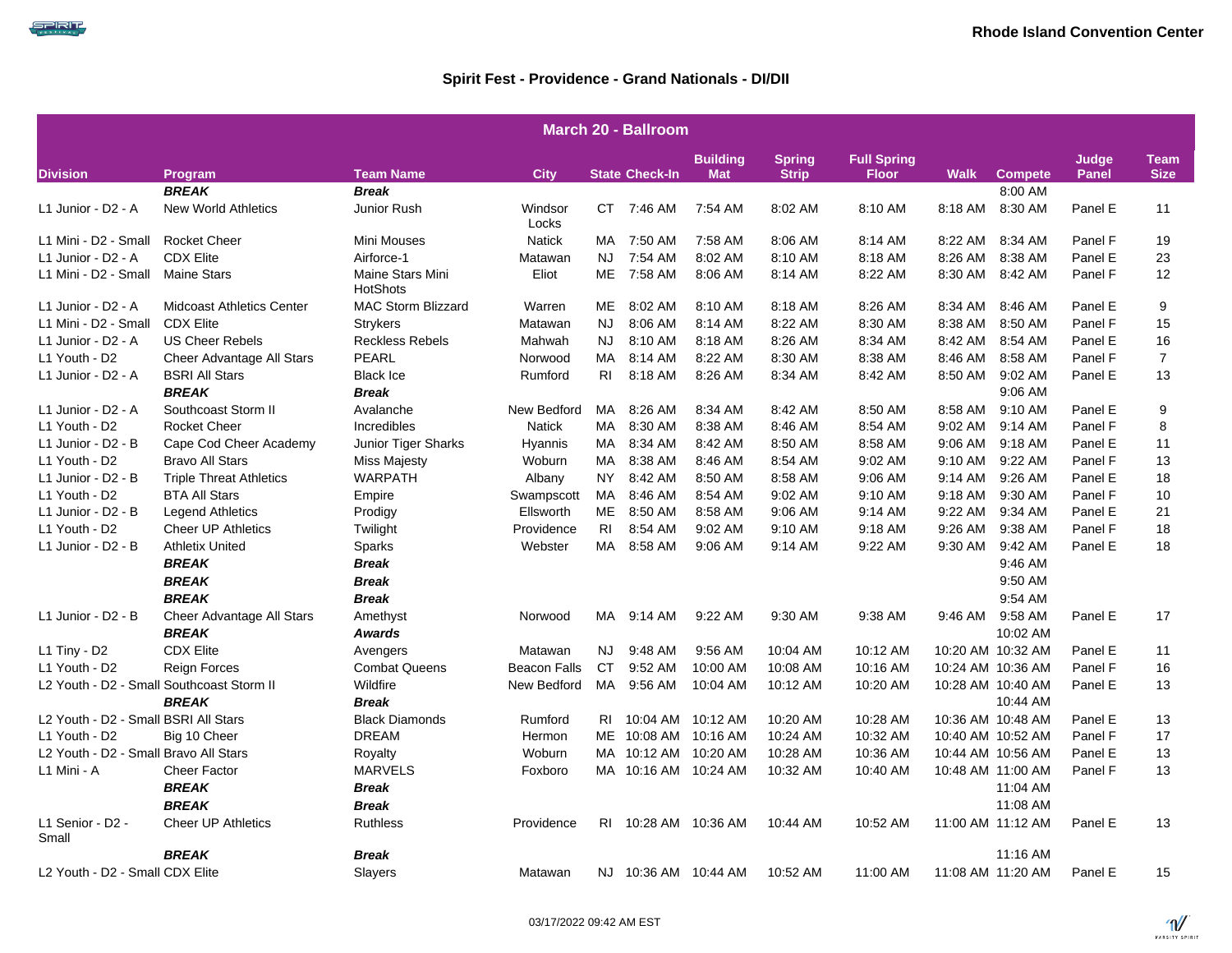SPRIT

|                              | <b>March 20 - Ballroom</b>               |                         |                |                       |                               |                               |                                    |             |                   |                |                     |  |  |  |
|------------------------------|------------------------------------------|-------------------------|----------------|-----------------------|-------------------------------|-------------------------------|------------------------------------|-------------|-------------------|----------------|---------------------|--|--|--|
| <b>Division</b>              |                                          | <b>Team Name</b>        | <b>City</b>    | <b>State Check-In</b> | <b>Building</b><br><b>Mat</b> | <b>Spring</b><br><b>Strip</b> | <b>Full Spring</b><br><b>Floor</b> | <b>Walk</b> | <b>Compete</b>    | Judge<br>Panel | Team<br><b>Size</b> |  |  |  |
|                              | Program<br><b>BREAK</b>                  | <b>Break</b>            |                |                       |                               |                               |                                    |             | 11:24 AM          |                |                     |  |  |  |
| L2 Youth - Small             | New York Icons                           | Prodigy                 | Rochester      | NY 10:44 AM           | 10:52 AM                      | 11:00 AM                      | 11:08 AM                           |             | 11:16 AM 11:28 AM | Panel E        | 19                  |  |  |  |
|                              | <b>BREAK</b>                             | Break                   |                |                       |                               |                               |                                    |             | 11:32 AM          |                |                     |  |  |  |
| L2 Youth - Small             | <b>Cheerletics Royalty</b>               | <b>MALEFICENT</b>       | Georgetown     | MA 10:52 AM 11:00 AM  |                               | 11:08 AM                      | 11:16 AM                           |             | 11:24 AM 11:36 AM | Panel E        | 18                  |  |  |  |
| L1 Mini - A                  | Rockstar Cheer Rhode Island              | Destiny's Child         | Warwick        | RI 10:56 AM 11:04 AM  |                               | 11:12 AM                      | 11:20 AM                           |             | 11:28 AM 11:40 AM | Panel F        | 12                  |  |  |  |
| L2 Youth - Small             | <b>Cheer Athletics - Rochester</b>       | <b>Broadway Cats</b>    | Rochester      | NY 11:00 AM 11:08 AM  |                               | 11:16 AM                      | 11:24 AM                           |             | 11:32 AM 11:44 AM | Panel E        | 12                  |  |  |  |
| L1 Mini - A                  | Spirit Central                           | Tiggers                 | Worcester      | MA 11:04 AM 11:12 AM  |                               | 11:20 AM                      | 11:28 AM                           |             | 11:36 AM 11:48 AM | Panel F        | 11                  |  |  |  |
|                              | <b>BREAK</b>                             | <b>Break</b>            |                |                       |                               |                               |                                    |             | 11:52 AM          |                |                     |  |  |  |
|                              | <b>BREAK</b>                             | <b>Break</b>            |                |                       |                               |                               |                                    |             | 11:56 AM          |                |                     |  |  |  |
| L <sub>2</sub> Youth - Small | <b>Cheer Factor</b>                      | Destiny                 | Foxboro        | MA 11:16 AM 11:24 AM  |                               | 11:32 AM                      | 11:40 AM                           |             | 11:48 AM 12:00 PM | Panel E        | 18                  |  |  |  |
| L1 Mini - A                  | <b>World Cup</b>                         | Galactica               | East Granby    | CT 11:20 AM 11:28 AM  |                               | 11:36 AM                      | 11:44 AM                           |             | 11:52 AM 12:04 PM | Panel F        | 8                   |  |  |  |
| L2 Youth - Small             | JAG Cheer & Dance Company                | <b>Youth Cadets</b>     | Woburn         | MA 11:24 AM 11:32 AM  |                               | 11:40 AM                      | 11:48 AM                           |             | 11:56 AM 12:08 PM | Panel E        | 14                  |  |  |  |
| L1 Mini - A                  | East Celebrity Elite - CT                | Paparazzi               | Waterford      | CT 11:28 AM 11:36 AM  |                               | 11:44 AM                      | 11:52 AM                           |             | 12:00 PM 12:12 PM | Panel F        | 16                  |  |  |  |
|                              | <b>BREAK</b>                             | Awards                  |                |                       |                               |                               |                                    |             | 12:16 PM          |                |                     |  |  |  |
|                              | <b>BREAK</b>                             | <b>Awards</b>           |                |                       |                               |                               |                                    |             | 12:46 PM          |                |                     |  |  |  |
| L2 Mini - Small              | <b>Island Xtreme</b>                     | <b>Blue Crush</b>       | Plainview      | NY 12:32 PM 12:40 PM  |                               | 12:48 PM                      | 12:56 PM                           |             | 1:04 PM 1:16 PM   | Panel E        | 12                  |  |  |  |
| L1 Mini - B                  | <b>Cheer Sport Sharks-New</b>            | Mini Magnificent Sharks | Weymouth       | MA 12:36 PM 12:44 PM  |                               | 12:52 PM                      | 1:00 PM                            | 1:08 PM     | 1:20 PM           | Panel F        | 19                  |  |  |  |
|                              | England                                  |                         |                |                       |                               |                               |                                    |             |                   |                |                     |  |  |  |
| L2 Mini - Small              | East Celebrity Elite                     | <b>ECE Work Work</b>    | Tewksbury      | MA 12:40 PM 12:48 PM  |                               | 12:56 PM                      | 1:04 PM                            |             | 1:12 PM 1:24 PM   | Panel E        | 16                  |  |  |  |
| L1 Mini - B                  | New York Icons                           | <b>Rising Stars</b>     | Rochester      | NY 12:44 PM 12:52 PM  |                               | 1:00 PM                       | 1:08 PM                            | 1:16 PM     | 1:28 PM           | Panel F        | 23                  |  |  |  |
| L2 Youth - Medium            | <b>Cheer Factor</b>                      | Superstition            | Foxboro        | MA 12:48 PM 12:56 PM  |                               | 1:04 PM                       | 1:12 PM                            | 1:20 PM     | 1:32 PM           | Panel E        | 24                  |  |  |  |
|                              | <b>BREAK</b>                             | <b>Break</b>            |                |                       |                               |                               |                                    |             | 1:36 PM           |                |                     |  |  |  |
| L2 Youth - Medium            | <b>East Celebrity Elite</b>              | <b>ECE Crush</b>        | Tewksbury      | MA 12:56 PM           | 1:04 PM                       | 1:12 PM                       | 1:20 PM                            | 1:28 PM     | 1:40 PM           | Panel E        | 27                  |  |  |  |
| L1 Mini - B                  | <b>East Celebrity Elite</b>              | <b>ECE Cherry Bombs</b> | Tewksbury      | MA<br>1:00 PM         | 1:08 PM                       | 1:16 PM                       | 1:24 PM                            | 1:32 PM     | 1:44 PM           | Panel F        | 17                  |  |  |  |
|                              | <b>BREAK</b>                             | <b>Break</b>            |                |                       |                               |                               |                                    |             | 1:48 PM           |                |                     |  |  |  |
|                              | <b>BREAK</b>                             | <b>Break</b>            |                |                       |                               |                               |                                    |             | 1:52 PM           |                |                     |  |  |  |
|                              | <b>BREAK</b>                             | <b>Break</b>            |                |                       |                               |                               |                                    |             | 1:56 PM           |                |                     |  |  |  |
|                              | <b>BREAK</b>                             | <b>Break</b>            |                |                       |                               |                               |                                    |             | 2:00 PM           |                |                     |  |  |  |
| L2 Youth - Medium            | <b>Cheer Sport Sharks-New</b><br>England | Lifeguards              | Weymouth       | MA 1:20 PM            | 1:28 PM                       | 1:36 PM                       | 1:44 PM                            | 1:52 PM     | 2:04 PM           | Panel E        | 26                  |  |  |  |
| L1 Mini - B                  | <b>USA Wildcats</b>                      | Miss Independence       | Waterbury      | 1:24 PM<br>CT.        | 1:32 PM                       | 1:40 PM                       | 1:48 PM                            | 1:56 PM     | 2:08 PM           | Panel F        | 15                  |  |  |  |
| L2 Senior - Medium           | <b>Premier Spirit Athletics</b>          | Lavender CRUSH          | Weymouth       | MA<br>1:28 PM         | 1:36 PM                       | 1:44 PM                       | 1:52 PM                            | 2:00 PM     | 2:12 PM           | Panel E        | 28                  |  |  |  |
| L1 Mini - B                  | <b>Star Athletics</b>                    | Mini Elite Neon         | <b>Boonton</b> | 1:32 PM<br>NJ.        | 1:40 PM                       | 1:48 PM                       | 1:56 PM                            | 2:04 PM     | 2:16 PM           | Panel F        | 22                  |  |  |  |
| L2 Senior - Medium           | JAG Cheer & Dance Company                | BL4ck.Hawk2             | Woburn         | 1:36 PM<br>MA.        | 1:44 PM                       | 1:52 PM                       | 2:00 PM                            | 2:08 PM     | 2:20 PM           | Panel E        | 23                  |  |  |  |
| L1 Tiny                      | <b>Cheerletics Royalty</b>               | <b>TINY TOOTSIES</b>    | Georgetown     | 1:40 PM<br>MA         | 1:48 PM                       | 1:56 PM                       | 2:04 PM                            | 2:12 PM     | 2:24 PM           | Panel F        | $\overline{7}$      |  |  |  |
| L2 Senior - Medium           | <b>Cheer Sport Sharks-New</b><br>England | <b>Lady Sharks</b>      | Weymouth       | MA<br>1:44 PM         | 1:52 PM                       | 2:00 PM                       | 2:08 PM                            | 2:16 PM     | 2:28 PM           | Panel E        | 26                  |  |  |  |
| L1 Tiny                      | <b>Bay State All Stars</b>               | <b>Bolts</b>            | Shrewsbury     | 1:48 PM<br>MA         | 1:56 PM                       | 2:04 PM                       | 2:12 PM                            | 2:20 PM     | 2:32 PM           | Panel F        | 9                   |  |  |  |
| L2 Senior - Small            | <b>Cheer Factor</b>                      | Mirage                  | Foxboro        | 1:52 PM<br>MA         | 2:00 PM                       | 2:08 PM                       | 2:16 PM                            | 2:24 PM     | 2:36 PM           | Panel E        | 18                  |  |  |  |
| L1 Tiny                      | <b>East Celebrity Elite</b>              | <b>ECE Tiny Shells</b>  | Tewksbury      | 1:56 PM<br>MA         | 2:04 PM                       | 2:12 PM                       | 2:20 PM                            | 2:28 PM     | 2:40 PM           | Panel F        | 14                  |  |  |  |
| L2 Senior - Small            | Rockstar Cheer Rhode Island              | <b>Big Tymers</b>       | Warwick        | RI.<br>2:00 PM        | 2:08 PM                       | 2:16 PM                       | 2:24 PM                            | 2:32 PM     | 2:44 PM           | Panel E        | 21                  |  |  |  |

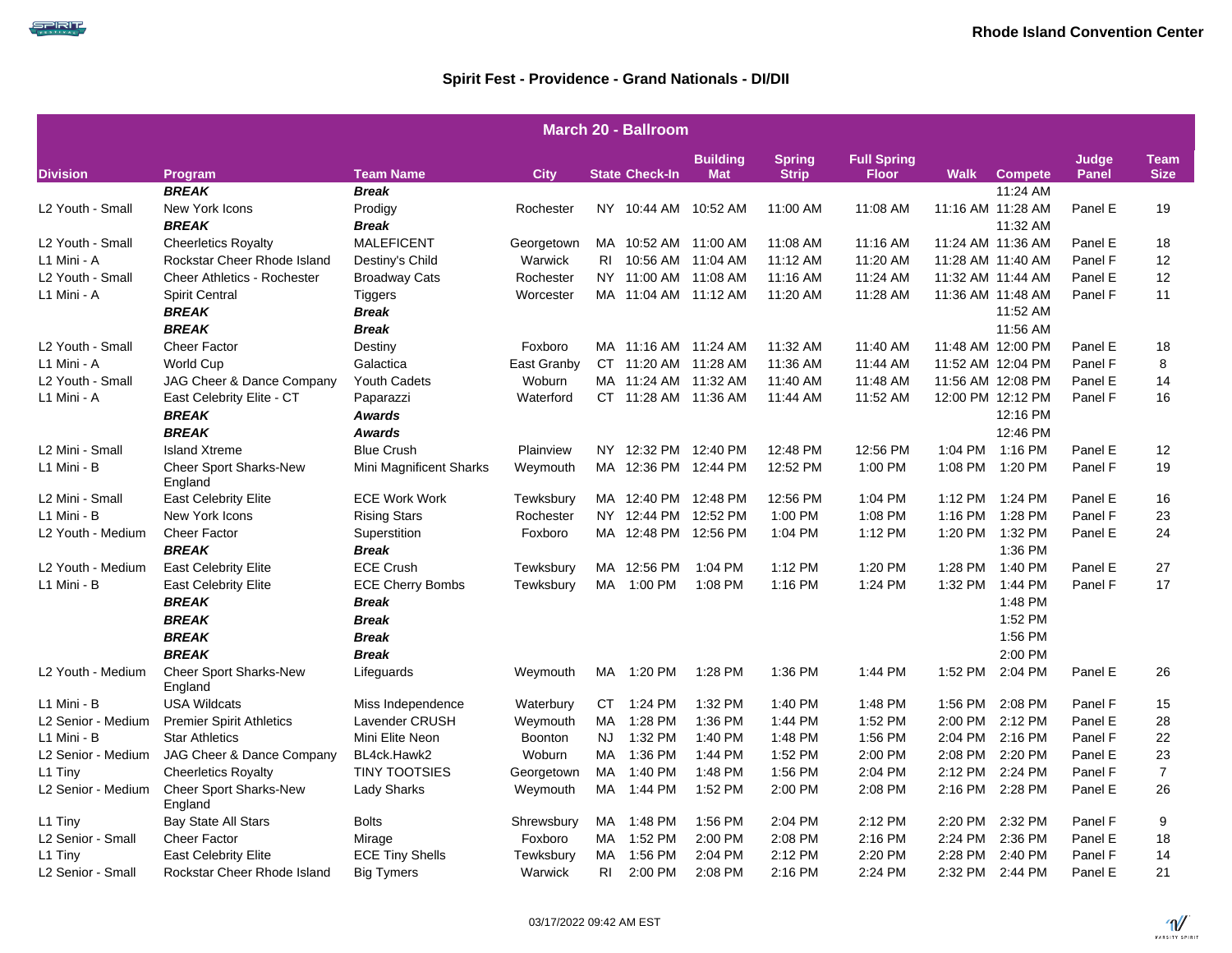|                                            | <b>March 20 - Ballroom</b>                            |                      |                |                |                       |                               |                               |                                    |             |                |                       |                            |  |  |
|--------------------------------------------|-------------------------------------------------------|----------------------|----------------|----------------|-----------------------|-------------------------------|-------------------------------|------------------------------------|-------------|----------------|-----------------------|----------------------------|--|--|
| <b>Division</b>                            | Program                                               | <b>Team Name</b>     | <b>City</b>    |                | <b>State Check-In</b> | <b>Building</b><br><b>Mat</b> | <b>Spring</b><br><b>Strip</b> | <b>Full Spring</b><br><b>Floor</b> | <b>Walk</b> | <b>Compete</b> | Judge<br><b>Panel</b> | <b>Team</b><br><b>Size</b> |  |  |
| L1 Tiny                                    | New York Icons                                        | Couture              | Rochester      | NY.            | 2:04 PM               | 2:12 PM                       | 2:20 PM                       | 2:28 PM                            | 2:36 PM     | 2:48 PM        | Panel F               | 12                         |  |  |
| L2 Senior - Small                          | <b>Cheer Athletics - Rochester</b>                    | RocKatz              | Rochester      | NY             | 2:08 PM               | 2:16 PM                       | 2:24 PM                       | 2:32 PM                            | 2:40 PM     | 2:52 PM        | Panel E               | 19                         |  |  |
| L1 Youth - Small                           | <b>Cheer Factor</b>                                   | Illusion             | Foxboro        | MA             | 2:12 PM               | 2:20 PM                       | 2:28 PM                       | 2:36 PM                            | 2:44 PM     | 2:56 PM        | Panel F               | 9                          |  |  |
|                                            | <b>BREAK</b>                                          | <b>Break</b>         |                |                |                       |                               |                               |                                    |             | 3:00 PM        |                       |                            |  |  |
| L1 Youth - Small                           | <b>Star Athletics</b>                                 | Youth Black          | <b>Boonton</b> | NJ.            | 2:20 PM               | 2:28 PM                       | 2:36 PM                       | 2:44 PM                            | 2:52 PM     | 3:04 PM        | Panel F               | 30                         |  |  |
| L2 Junior - Medium                         | <b>Xtreme Cheer</b>                                   | Spark                | Danbury        | <b>CT</b>      | 2:24 PM               | 2:32 PM                       | 2:40 PM                       | 2:48 PM                            | 2:56 PM     | 3:08 PM        | Panel E               | 24                         |  |  |
| L1 Youth - Small                           | <b>CNY Storm All Stars</b>                            | <b>Weather Girls</b> | Syracuse       | NY.            | 2:28 PM               | 2:36 PM                       | 2:44 PM                       | 2:52 PM                            | 3:00 PM     | 3:12 PM        | Panel F               | 20                         |  |  |
| L2 Junior - Medium                         | East Celebrity Elite - Hingham                        | Glam Squad           | Hingham        | MA             | 2:32 PM               | 2:40 PM                       | 2:48 PM                       | 2:56 PM                            | 3:04 PM     | 3:16 PM        | Panel E               | 27                         |  |  |
| L1 Youth - Small                           | <b>Spirit Central</b>                                 | <b>Gold Tigers</b>   | Worcester      | MA             | 2:36 PM               | 2:44 PM                       | 2:52 PM                       | 3:00 PM                            | 3:08 PM     | 3:20 PM        | Panel F               | 22                         |  |  |
| L2 Junior - Medium                         | <b>Star Athletics</b>                                 | Junior White         | <b>Boonton</b> | NJ.            | 2:40 PM               | 2:48 PM                       | 2:56 PM                       | 3:04 PM                            | 3:12 PM     | 3:24 PM        | Panel E               | 29                         |  |  |
| L1 Youth - Small                           | East Celebrity Elite - CT                             | Stardust             | Waterford      | CT.            | 2:44 PM               | 2:52 PM                       | 3:00 PM                       | 3:08 PM                            | 3:16 PM     | 3:28 PM        | Panel F               | 13                         |  |  |
|                                            | <b>BREAK</b>                                          | <b>Break</b>         |                |                |                       |                               |                               |                                    |             | 3:32 PM        |                       |                            |  |  |
|                                            | <b>BREAK</b>                                          | <b>Break</b>         |                |                |                       |                               |                               |                                    |             | 3:36 PM        |                       |                            |  |  |
|                                            | <b>BREAK</b>                                          | <b>Break</b>         |                |                |                       |                               |                               |                                    |             | 3:40 PM        |                       |                            |  |  |
| L2 Junior - Medium                         | <b>Cheer Factor</b>                                   | Prophecy             | Foxboro        | MA.            | 3:00 PM               | 3:08 PM                       | 3:16 PM                       | 3:24 PM                            | 3:32 PM     | 3:44 PM        | Panel E               | 27                         |  |  |
| L1 Youth - Small                           | <b>Cheer Athletics - Rochester</b>                    | <b>TaxiCats</b>      | Rochester      | NY.            | 3:04 PM               | 3:12 PM                       | 3:20 PM                       | 3:28 PM                            | 3:36 PM     | 3:48 PM        | Panel F               | 16                         |  |  |
|                                            | <b>BREAK</b>                                          | <b>Awards</b>        |                |                |                       |                               |                               |                                    |             | 3:52 PM        |                       |                            |  |  |
| L2 Junior - Small - A East Celebrity Elite |                                                       | <b>ECE Crew</b>      | Tewksbury      | MA             | 3:38 PM               | 3:46 PM                       | 3:54 PM                       | 4:02 PM                            | 4:10 PM     | 4:22 PM        | Panel E               | 19                         |  |  |
| L1 Junior - Medium                         | New York Icons                                        | Divas                | Rochester      | NY             | 3:42 PM               | 3:50 PM                       | 3:58 PM                       | 4:06 PM                            | 4:14 PM     | 4:26 PM        | Panel F               | 26                         |  |  |
|                                            | L2 Junior - Small - A Cheer Athletics - Rochester     | <b>DramaCats</b>     | Rochester      | NY.            | 3:46 PM               | 3:54 PM                       | 4:02 PM                       | 4:10 PM                            | 4:18 PM     | 4:30 PM        | Panel E               | 14                         |  |  |
| L1 Junior - Medium                         | Rockstar Cheer Rhode Island                           | Sublime              | Warwick        | R <sub>l</sub> | 3:50 PM               | 3:58 PM                       | 4:06 PM                       | 4:14 PM                            | 4:22 PM     | 4:34 PM        | Panel F               | 24                         |  |  |
| L2 Junior - Small - A Cheer Factor         |                                                       | <b>Mystique</b>      | Foxboro        | MA             | 3:54 PM               | 4:02 PM                       | 4:10 PM                       | 4:18 PM                            | 4:26 PM     | 4:38 PM        | Panel E               | 12                         |  |  |
| L1 Junior - Medium                         | <b>Premier Spirit Athletics</b>                       | <b>ROYAL</b>         | Weymouth       | MA             | 3:58 PM               | 4:06 PM                       | 4:14 PM                       | 4:22 PM                            | 4:30 PM     | 4:42 PM        | Panel F               | 30                         |  |  |
|                                            | L2 Junior - Small - A East Celebrity Elite Manchester | Gossip Girls         | Manchester     | CT             | 4:02 PM               | 4:10 PM                       | 4:18 PM                       | 4:26 PM                            | 4:34 PM     | 4:46 PM        | Panel E               | 16                         |  |  |
| L1 Junior - Small                          | <b>Bay State All Stars</b>                            | Ozone                | Shrewsbury     | MA             | 4:06 PM               | 4:14 PM                       | 4:22 PM                       | 4:30 PM                            | 4:38 PM     | 4:50 PM        | Panel F               | 13                         |  |  |
| L2 Junior - Small - A World Cup            |                                                       | Sunburst             | East Granby    | CT             | 4:10 PM               | 4:18 PM                       | 4:26 PM                       | 4:34 PM                            | 4:42 PM     | 4:54 PM        | Panel E               | 9                          |  |  |
| L1 Junior - Small                          | <b>Star Athletics</b>                                 | Junior Chrome        | <b>Boonton</b> | NJ.            | 4:14 PM               | 4:22 PM                       | 4:30 PM                       | 4:38 PM                            | 4:46 PM     | 4:58 PM        | Panel F               | 22                         |  |  |
| L2 Junior - Small - A Island Xtreme        |                                                       | Infinity             | Plainview      | NY I           | 4:18 PM               | 4:26 PM                       | 4:34 PM                       | 4:42 PM                            | 4:50 PM     | 5:02 PM        | Panel E               | 12                         |  |  |
|                                            | <b>BREAK</b>                                          | <b>Break</b>         |                |                |                       |                               |                               |                                    |             | 5:06 PM        |                       |                            |  |  |
|                                            | <b>BREAK</b>                                          | <b>Break</b>         |                |                |                       |                               |                               |                                    |             | 5:10 PM        |                       |                            |  |  |
|                                            | <b>BREAK</b>                                          | <b>Break</b>         |                |                |                       |                               |                               |                                    |             | 5:14 PM        |                       |                            |  |  |
| L2 Junior - Small - B                      | East Celebrity Elite - CT                             | Exclusive            | Waterford      | CT             | 4:34 PM               | 4:42 PM                       | 4:50 PM                       | 4:58 PM                            | 5:06 PM     | 5:18 PM        | Panel E               | 19                         |  |  |
| L1 Junior - Small                          | <b>Elite All Stars</b>                                | Candy Crew           | Cumberland     | R <sub>1</sub> | 4:38 PM               | 4:46 PM                       | 4:54 PM                       | 5:02 PM                            | 5:10 PM     | 5:22 PM        | Panel F               | 17                         |  |  |
|                                            | L2 Junior - Small - B Rockstar Cheer Rhode Island     | <b>Kid Rock</b>      | Warwick        | <b>RI</b>      | 4:42 PM               | 4:50 PM                       | 4:58 PM                       | 5:06 PM                            | 5:14 PM     | 5:26 PM        | Panel E               | 15                         |  |  |
| L1 Junior - Small                          | <b>Cheer Athletics - Rochester</b>                    | <b>StageCats</b>     | Rochester      | NY.            | 4:46 PM               | 4:54 PM                       | 5:02 PM                       | 5:10 PM                            | 5:18 PM     | 5:30 PM        | Panel F               | 22                         |  |  |
|                                            | L2 Junior - Small - B CNY Storm All Stars             | Tornados             | Syracuse       | NY.            | 4:50 PM               | 4:58 PM                       | 5:06 PM                       | 5:14 PM                            | 5:22 PM     | 5:34 PM        | Panel E               | 19                         |  |  |
| L1 Junior - Small                          | <b>Cheer Factor</b>                                   | Dream                | Foxboro        | MA             | 4:54 PM               | 5:02 PM                       | 5:10 PM                       | 5:18 PM                            | 5:26 PM     | 5:38 PM        | Panel F               | 11                         |  |  |
| L2 Junior - Small - B Bay State All Stars  |                                                       | Supercells           | Shrewsbury     | MA             | 4:58 PM               | 5:06 PM                       | 5:14 PM                       | 5:22 PM                            | 5:30 PM     | 5:42 PM        | Panel E               | 15                         |  |  |
| L1 Senior - Medium                         | <b>Cheer Factor</b>                                   | <b>CHARMED</b>       | Foxboro        | МA             | 5:02 PM               | 5:10 PM                       | 5:18 PM                       | 5:26 PM                            | 5:34 PM     | 5:46 PM        | Panel F               | 26                         |  |  |
| L2 Junior - Small - B New York Icons       |                                                       | Celebrities          | Rochester      | NY.            | 5:06 PM               | 5:14 PM                       | 5:22 PM                       | 5:30 PM                            | 5:38 PM     | 5:50 PM        | Panel E               | 22                         |  |  |
|                                            | BREAK                                                 | Awards               |                |                |                       |                               |                               |                                    |             | 5:54 PM        |                       |                            |  |  |

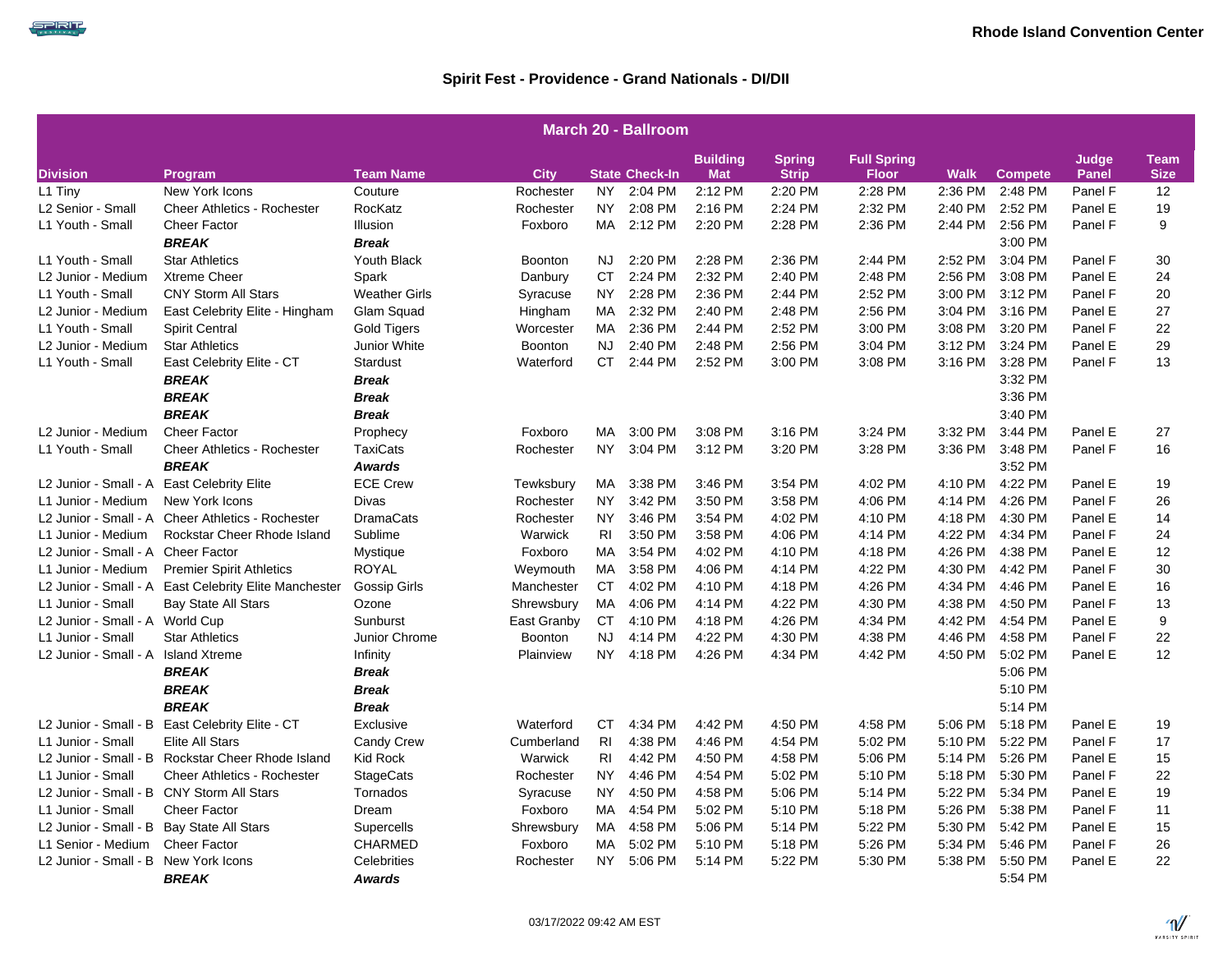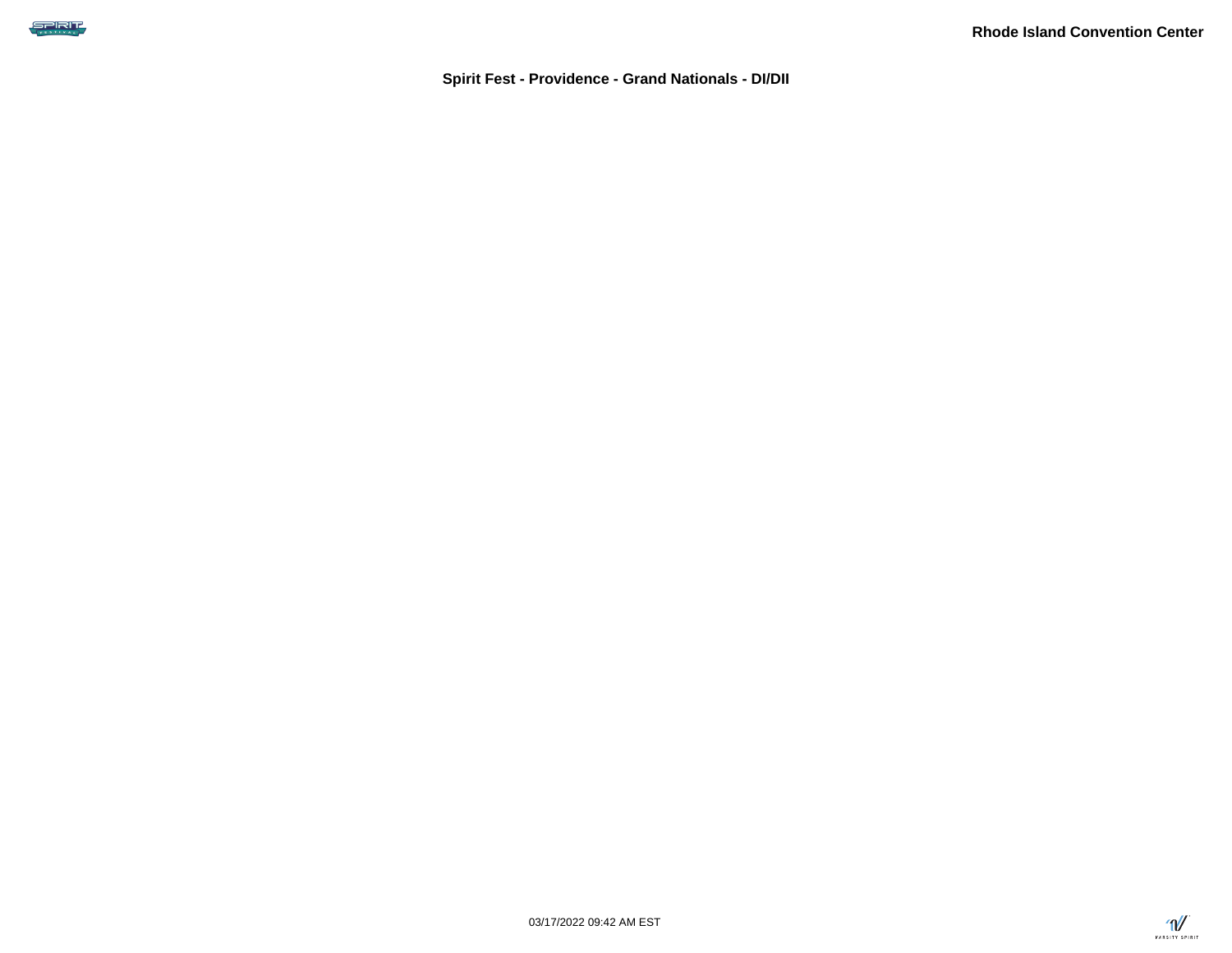SPRIT

|                                                 | <b>March 20 - Dunkin Center</b>          |                        |                            |           |                       |                               |                               |                                    |           |                   |                       |                            |  |
|-------------------------------------------------|------------------------------------------|------------------------|----------------------------|-----------|-----------------------|-------------------------------|-------------------------------|------------------------------------|-----------|-------------------|-----------------------|----------------------------|--|
| <b>Division</b>                                 | <b>Program</b>                           | <b>Team Name</b>       | <b>City</b>                |           | <b>State Check-In</b> | <b>Building</b><br><b>Mat</b> | <b>Spring</b><br><b>Strip</b> | <b>Full Spring</b><br><b>Floor</b> | Walk      | <b>Compete</b>    | Judge<br><b>Panel</b> | <b>Team</b><br><b>Size</b> |  |
|                                                 | <b>BREAK</b>                             | <b>Break</b>           |                            |           |                       |                               |                               |                                    |           | 8:00 AM           |                       |                            |  |
| L6 International Open - NT                      | East Celebrity Elite - CT                | <b>INFamous</b>        | Waterford                  | CT        | 7:31 AM               | 7:39 AM                       | 7:47 AM                       | 7:55 AM                            | 8:03 AM   | 8:15 AM           | Panel A               | 27                         |  |
| L3 Youth - Small                                | <b>Cheer Factor</b>                      | <b>FANTASY</b>         | Foxboro                    | MA.       | 7:35 AM               | 7:43 AM                       | 7:51 AM                       | 7:59 AM                            | 8:07 AM   | 8:19 AM           | Panel B               | 17                         |  |
| L6 International Open - NT                      | <b>Cheer Factor</b>                      | Xclusive               | Foxboro                    | MA.       | 7:39 AM               | 7:47 AM                       | 7:55 AM                       | 8:03 AM                            | 8:11 AM   | 8:23 AM           | Panel A               | 24                         |  |
| L3 Youth - Small                                | <b>East Celebrity Elite</b>              | <b>ECE Fireflies</b>   | Tewksbury                  | МA        | 7:43 AM               | 7:51 AM                       | 7:59 AM                       | 8:07 AM                            | 8:15 AM   | 8:27 AM           | Panel B               | 20                         |  |
| L6 International Open - NT                      | Bay State NH                             | Aurora                 | Dover                      | <b>NH</b> | 7:47 AM               | 7:55 AM                       | 8:03 AM                       | 8:11 AM                            | 8:19 AM   | 8:31 AM           | Panel A               | 13                         |  |
| L3 Youth - Small                                | <b>Cheerletics Royalty</b>               | <b>BLUSH</b>           | Georgetown                 | MA.       | 7:51 AM               | 7:59 AM                       | 8:07 AM                       | 8:15 AM                            | 8:23 AM   | 8:35 AM           | Panel B               | 15                         |  |
| L6 International Open - NT                      | <b>Bay State All Stars</b>               | Suns                   | Shrewsbury                 | MA        | 7:55 AM               | 8:03 AM                       | 8:11 AM                       | 8:19 AM                            | 8:27 AM   | 8:39 AM           | Panel A               | 12                         |  |
| L3 Youth - Small                                | East Celebrity Elite - CT                | VIP                    | Waterford                  |           | CT 7:59 AM            | 8:07 AM                       | 8:15 AM                       | 8:23 AM                            | 8:31 AM   | 8:43 AM           | Panel B               | 15                         |  |
|                                                 | <b>BREAK</b>                             | <b>Break</b>           |                            |           |                       |                               |                               |                                    |           | 8:47 AM           |                       |                            |  |
|                                                 | <b>BREAK</b>                             | <b>Break</b>           |                            |           |                       |                               |                               |                                    |           | 8:51 AM           |                       |                            |  |
| L6 International Open - NT                      | South Jersey Storm                       | Weathergirls           | Sewell                     | NJ.       | 8:11 AM               | 8:19 AM                       | 8:27 AM                       | 8:35 AM                            | 8:43 AM   | 8:55 AM           | Panel A               | 29                         |  |
| L3 Junior - Medium                              | Xtreme Cheer                             | Heat                   | Danbury                    | <b>CT</b> | 8:15 AM               | 8:23 AM                       | 8:31 AM                       | 8:39 AM                            | 8:47 AM   | 8:59 AM           | Panel B               | 27                         |  |
| L6 International Open - NT                      | Spirit Too                               | Lady Legends           | Greenwich                  | <b>CT</b> | 8:19 AM               | 8:27 AM                       | 8:35 AM                       | 8:43 AM                            | 8:51 AM   | 9:03 AM           | Panel A               | 15                         |  |
| L3 Junior - Medium                              | <b>Full House All Stars</b>              | Wildcardz              | West<br><b>Bridgewater</b> | МA        | 8:23 AM               | 8:31 AM                       | 8:39 AM                       | 8:47 AM                            | 8:55 AM   | 9:07 AM           | Panel B               | 25                         |  |
| L6 International Open - NT                      | <b>Cheer Sport Sharks-New</b><br>England | <b>MISS Sharks</b>     | Weymouth                   | MA.       | 8:27 AM               | 8:35 AM                       | 8:43 AM                       | 8:51 AM                            | 8:59 AM   | 9:11 AM           | Panel A               | 24                         |  |
| L3 Junior - Medium                              | Rockstar Cheer Rhode Island              | The Sugarhill<br>Gang  | Warwick                    | RI        | 8:31 AM               | 8:39 AM                       | 8:47 AM                       | 8:55 AM                            | 9:03 AM   | 9:15 AM           | Panel B               | 23                         |  |
|                                                 | <b>BREAK</b>                             | <b>Break</b>           |                            |           |                       |                               |                               |                                    |           | 9:19 AM           |                       |                            |  |
|                                                 | <b>BREAK</b>                             | <b>Break</b>           |                            |           |                       |                               |                               |                                    |           | 9:23 AM           |                       |                            |  |
| L6 International Open - NT                      | <b>Premier Spirit Athletics</b>          | Lady LEGACY            | Weymouth                   | МA        | 8:43 AM               | 8:51 AM                       | 8:59 AM                       | 9:07 AM                            | $9:15$ AM | 9:27 AM           | Panel A               | 16                         |  |
| L3 Junior - Medium                              | <b>Island Xtreme</b>                     | Bomb Squad             | Plainview                  | NY.       | 8:47 AM               | 8:55 AM                       | 9:03 AM                       | 9:11 AM                            | $9:19$ AM | 9:31 AM           | Panel B               | 23                         |  |
| L6 International Open - NT                      | Cheer Athletics - Rochester              | ShowCats               | Rochester                  | NY        | 8:51 AM               | 8:59 AM                       | 9:07 AM                       | 9:15 AM                            | 9:23 AM   | 9:35 AM           | Panel A               | 27                         |  |
| L3 Junior - Medium                              | <b>East Celebrity Elite</b>              | <b>ECE Wondergirls</b> | Tewksbury                  | МA        | 8:55 AM               | 9:03 AM                       | 9:11 AM                       | 9:19 AM                            | 9:27 AM   | 9:39 AM           | Panel B               | 28                         |  |
| L6 International Open - NT                      | East Celebrity Elite - Hingham           | <b>Black Ice</b>       | Hingham                    | МA        | 8:59 AM               | 9:07 AM                       | $9:15$ AM                     | 9:23 AM                            | 9:31 AM   | 9:43 AM           | Panel A               | 26                         |  |
| L3 Junior - Medium                              | <b>Star Athletics</b>                    | Junior Gold            | Boonton                    | <b>NJ</b> | 9:03 AM               | 9:11 AM                       | 9:19 AM                       | 9:27 AM                            | 9:35 AM   | 9:47 AM           | Panel B               | 28                         |  |
| CheerABILITIES - Elite                          | <b>CDX Elite</b>                         | <b>Special Forces</b>  | Matawan                    | <b>NJ</b> | 9:07 AM               | 9:15 AM                       | 9:23 AM                       | 9:31 AM                            | 9:39 AM   | 9:51 AM           | Panel A               | 12                         |  |
| L3 Junior - Medium                              | <b>Cheer Athletics - Rochester</b>       | Wick3d Jags            | Rochester                  | <b>NY</b> | 9:11 AM               | 9:19 AM                       | 9:27 AM                       | 9:35 AM                            | 9:43 AM   | 9:55 AM           | Panel B               | 28                         |  |
| CheerABILITIES - Exhibition                     | <b>Bay State All Stars</b>               | FREEZE-                | Shrewsbury                 | МA        | 9:15 AM               | 9:23 AM                       | 9:31 AM                       | 9:39 AM                            | 9:47 AM   | 9:59 AM           | Panel A               | 14                         |  |
| L3 Junior - Medium                              | East Celebrity Elite - Hingham           | J3MS                   | Hingham                    | MA.       | 9:19 AM               | 9:27 AM                       | 9:35 AM                       | 9:43 AM                            |           | 9:51 AM 10:03 AM  | Panel B               | 30                         |  |
|                                                 | <b>BREAK</b>                             | <b>Awards</b>          |                            |           |                       |                               |                               |                                    |           | 10:07 AM          |                       |                            |  |
| L3 Junior - Small                               | New York Icons                           | Junior Gold            | Rochester                  | NY.       | 9:53 AM               | 10:01 AM                      | 10:09 AM                      | 10:17 AM                           |           | 10:25 AM 10:37 AM | Panel B               | 17                         |  |
| L6 International Open Coed - NT World Cup       |                                          | Tiros                  | East Granby                | CT        | 9:57 AM               | 10:05 AM                      | 10:13 AM                      | 10:21 AM                           |           | 10:29 AM 10:41 AM | Panel A               | 14                         |  |
| L3 Junior - Small                               | <b>Cheer Factor</b>                      | Prodigy                | Foxboro                    | MA.       |                       | 10:01 AM 10:09 AM             | 10:17 AM                      | 10:25 AM                           |           | 10:33 AM 10:45 AM | Panel B               | 18                         |  |
| L6 International Open Coed - NT Xtreme Cheer    |                                          | Smoke                  | Danbury                    | CT        |                       | 10:05 AM 10:13 AM             | 10:21 AM                      | 10:29 AM                           |           | 10:37 AM 10:49 AM | Panel A               | 28                         |  |
| L3 Junior - Small                               | <b>East Celebrity Elite</b>              | <b>ECE Blackout</b>    | Tewksbury                  | MA.       |                       | 10:09 AM 10:17 AM             | 10:25 AM                      | 10:33 AM                           |           | 10:41 AM 10:53 AM | Panel B               | 18                         |  |
| L6 International Open Coed - NT US Cheer Rebels |                                          | Revive Rebels          | Mahwah                     | NJ.       |                       | 10:13 AM 10:21 AM             | 10:29 AM                      | 10:37 AM                           |           | 10:45 AM 10:57 AM | Panel A               | 24                         |  |
| L3 Junior - Small                               | <b>East Celebrity Elite Central</b>      | <b>SHIMMER</b>         | Lancaster                  | MA.       | 10:17 AM 10:25 AM     |                               | 10:33 AM                      | 10:41 AM                           |           | 10:49 AM 11:01 AM | Panel B               | 22                         |  |
| L6 International Open Coed - NT Island Xtreme   |                                          | Legacy                 | Plainview                  |           | NY 10:21 AM 10:29 AM  |                               | 10:37 AM                      | 10:45 AM                           |           | 10:53 AM 11:05 AM | Panel A               | 16                         |  |

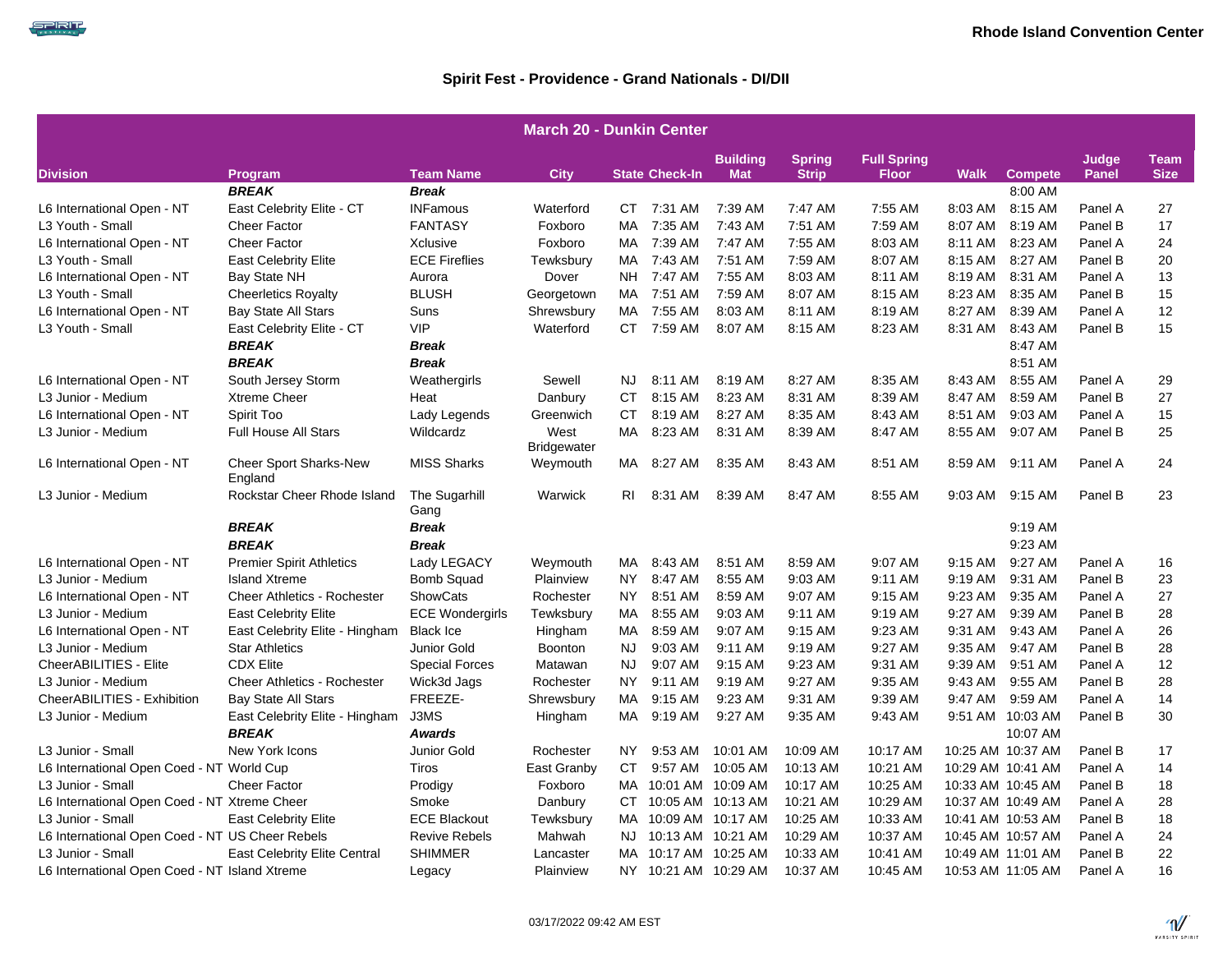|                                                                         |                                          |                          | <b>March 20 - Dunkin Center</b> |      |                       |                               |                               |                                    |         |                   |                |                     |
|-------------------------------------------------------------------------|------------------------------------------|--------------------------|---------------------------------|------|-----------------------|-------------------------------|-------------------------------|------------------------------------|---------|-------------------|----------------|---------------------|
| <b>Division</b>                                                         | Program                                  | <b>Team Name</b>         | <b>City</b>                     |      | <b>State Check-In</b> | <b>Building</b><br><b>Mat</b> | <b>Spring</b><br><b>Strip</b> | <b>Full Spring</b><br><b>Floor</b> | Walk    | <b>Compete</b>    | Judge<br>Panel | Team<br><b>Size</b> |
| L3 Junior - Small                                                       | <b>Elite All Stars</b>                   | Dark Queens              | Cumberland                      | RI   | 10:25 AM  10:33 AM    |                               | 10:41 AM                      | 10:49 AM                           |         | 10:57 AM 11:09 AM | Panel B        | 22                  |
|                                                                         | <b>BREAK</b>                             | Break                    |                                 |      |                       |                               |                               |                                    |         | 11:13 AM          |                |                     |
|                                                                         | <b>BREAK</b>                             | Break                    |                                 |      |                       |                               |                               |                                    |         | 11:17 AM          |                |                     |
| L6 International Open Coed - NT New World Athletics                     |                                          | Solar <sub>6</sub>       | <b>Windsor Locks</b>            |      | CT 10:37 AM 10:45 AM  |                               | 10:53 AM                      | 11:01 AM                           |         | 11:09 AM 11:21 AM | Panel A        | 22                  |
| L3 Senior - Medium                                                      | <b>Star Athletics</b>                    | Senior Gold              | <b>Boonton</b>                  | NJ   | 10:41 AM  10:49 AM    |                               | 10:57 AM                      | 11:05 AM                           |         | 11:13 AM 11:25 AM | Panel B        | 28                  |
| L6 International Open Coed - NT Elite All Stars                         |                                          | <b>Sixth Sense</b>       | Cumberland                      | RI   | 10:45 AM  10:53 AM    |                               | 11:01 AM                      | 11:09 AM                           |         | 11:17 AM 11:29 AM | Panel A        | 16                  |
| L3 Senior - Medium                                                      | <b>Cheer Factor</b>                      | <b>XTRAVAGANT</b>        | Foxboro                         |      | MA 10:49 AM 10:57 AM  |                               | 11:05 AM                      | 11:13 AM                           |         | 11:21 AM 11:33 AM | Panel B        | 30                  |
| L6 International Open Coed - NT East Celebrity Elite                    |                                          | <b>ECE SWAT</b>          | Tewksbury                       | MA   |                       | 10:53 AM 11:01 AM             | 11:09 AM                      | 11:17 AM                           |         | 11:25 AM 11:37 AM | Panel A        | 29                  |
| L3 Senior - Small                                                       | East Celebrity Elite - CT                | <b>Superstars</b>        | Waterford                       |      | CT 10:57 AM 11:05 AM  |                               | 11:13 AM                      | 11:21 AM                           |         | 11:29 AM 11:41 AM | Panel B        | 15                  |
|                                                                         | <b>BREAK</b>                             | Break                    |                                 |      |                       |                               |                               |                                    |         | 11:45 AM          |                |                     |
|                                                                         | <b>BREAK</b>                             | Break                    |                                 |      |                       |                               |                               |                                    |         | 11:49 AM          |                |                     |
| L3 Senior - Small                                                       | <b>CNY Storm All Stars</b>               | Rain                     | Syracuse                        |      | NY 11:09 AM 11:17 AM  |                               | 11:25 AM                      | 11:33 AM                           |         | 11:41 AM 11:53 AM | Panel B        | 20                  |
| L6 International Open Coed - NT East Celebrity Elite Manchester Eclipse |                                          |                          | Manchester                      |      | CT 11:13 AM 11:21 AM  |                               | 11:29 AM                      | 11:37 AM                           |         | 11:45 AM 11:57 AM | Panel A        | 22                  |
|                                                                         | <b>BREAK</b>                             | Break                    |                                 |      |                       |                               |                               |                                    |         | 12:01 PM          |                |                     |
|                                                                         | <b>BREAK</b>                             | <b>Break</b>             |                                 |      |                       |                               |                               |                                    |         | 12:05 PM          |                |                     |
| L6 Senior Coed Open - Large                                             | <b>East Celebrity Elite Central</b>      | <b>SMOKE</b>             | Lancaster                       |      | MA 11:25 AM 11:33 AM  |                               | 11:41 AM                      | 11:49 AM                           |         | 11:57 AM 12:09 PM | Panel A        | 24                  |
| L4 Junior - Small                                                       | <b>Cheer Sport Sharks-New</b><br>England | Sh4rk Bite               | Weymouth                        |      |                       | MA 11:29 AM 11:37 AM          | 11:45 AM                      | 11:53 AM                           |         | 12:01 PM 12:13 PM | Panel B        | 18                  |
|                                                                         | <b>BREAK</b>                             | Break                    |                                 |      |                       |                               |                               |                                    |         | 12:17 PM          |                |                     |
|                                                                         | <b>BREAK</b>                             | Break                    |                                 |      |                       |                               |                               |                                    |         | 12:21 PM          |                |                     |
| L6 Senior Coed - Small                                                  | <b>East Celebrity Elite</b>              | <b>ECE Bomb</b><br>Squad | Tewksbury                       |      | MA 11:41 AM 11:49 AM  |                               | 11:57 AM                      | 12:05 PM                           |         | 12:13 PM 12:25 PM | Panel A        | 22                  |
| L4 Junior - Small                                                       | East Celebrity Elite - CT                | Starstruck               | Waterford                       |      | CT 11:45 AM 11:53 AM  |                               | 12:01 PM                      | 12:09 PM                           |         | 12:17 PM 12:29 PM | Panel B        | 15                  |
| L6 Senior - Medium                                                      | <b>East Celebrity Elite</b>              | <b>ECE Bombshells</b>    | Tewksbury                       |      | MA 11:49 AM 11:57 AM  |                               | 12:05 PM                      | 12:13 PM                           |         | 12:21 PM 12:33 PM | Panel A        | 30                  |
| L4 Junior - Small                                                       | Rockstar Cheer Rhode Island              | Juvenile                 | Warwick                         |      | RI 11:53 AM 12:01 PM  |                               | 12:09 PM                      | 12:17 PM                           |         | 12:25 PM 12:37 PM | Panel B        | 22                  |
| L6 Senior Coed - XSmall                                                 | <b>CNY Storm All Stars</b>               | Warning                  | Syracuse                        |      | NY 11:57 AM 12:05 PM  |                               | 12:13 PM                      | 12:21 PM                           |         | 12:29 PM 12:41 PM | Panel A        | 14                  |
| L4 Junior - Small                                                       | <b>Elite All Stars</b>                   | <b>Game Changers</b>     | Cumberland                      | RI   |                       | 12:01 PM 12:09 PM             | 12:17 PM                      | 12:25 PM                           |         | 12:33 PM 12:45 PM | Panel B        | 15                  |
| L6 Senior Open                                                          | <b>Maine Stars</b>                       | Glory                    | Eliot                           | ME   | 12:05 PM 12:13 PM     |                               | 12:21 PM                      | 12:29 PM                           |         | 12:37 PM 12:49 PM | Panel A        | 19                  |
| L4 Junior - Medium                                                      | <b>East Celebrity Elite</b>              | <b>ECE Wicked</b>        | Tewksbury                       | MA   | 12:09 PM 12:17 PM     |                               | 12:25 PM                      | 12:33 PM                           |         | 12:41 PM 12:53 PM | Panel B        | 28                  |
| L6 Senior - XSmall                                                      | East Celebrity Elite - CT                | <b>FAME</b>              | Waterford                       |      | CT 12:13 PM 12:21 PM  |                               | 12:29 PM                      | 12:37 PM                           |         | 12:45 PM 12:57 PM | Panel A        | 15                  |
| L4 Junior - Medium                                                      | <b>Star Athletics</b>                    | Onyx                     | <b>Boonton</b>                  | NJ   |                       | 12:17 PM 12:25 PM             | 12:33 PM                      | 12:41 PM                           |         | 12:49 PM 1:01 PM  | Panel B        | 25                  |
| L6 Senior - XSmall                                                      | South Jersey Storm                       | Lady Reign               | Sewell                          | NJ - | 12:21 PM 12:29 PM     |                               | 12:37 PM                      | 12:45 PM                           |         | 12:53 PM 1:05 PM  | Panel A        | 16                  |
|                                                                         | <b>BREAK</b>                             | <b>Awards</b>            |                                 |      |                       |                               |                               |                                    |         | 1:09 PM           |                |                     |
|                                                                         | <b>BREAK</b>                             | <b>Awards</b>            |                                 |      |                       |                               |                               |                                    |         | 1:39 PM           |                |                     |
| L6 Senior - XSmall                                                      | Rockstar Cheer Rhode Island              | <b>Bad Company</b>       | Warwick                         | RI.  | 1:25 PM               | 1:33 PM                       | 1:41 PM                       | 1:49 PM                            | 1:57 PM | 2:09 PM           | Panel A        | 9                   |
| L5 Junior - Small                                                       | <b>East Celebrity Elite</b>              | <b>ECE Fierce 5</b>      | Tewksbury                       | МA   | 1:29 PM               | 1:37 PM                       | 1:45 PM                       | 1:53 PM                            | 2:01 PM | 2:13 PM           | Panel B        | 22                  |
| L6 Senior - XSmall                                                      | <b>Rocket Cheer</b>                      | <b>Evil Queens</b>       | Natick                          | MA.  | 1:33 PM               | 1:41 PM                       | 1:49 PM                       | 1:57 PM                            |         | 2:05 PM 2:17 PM   | Panel A        | 13                  |
| L5 Junior - Small                                                       | <b>Cheer Factor</b>                      | Xtraordinary             | Foxboro                         | MA   | 1:37 PM               | 1:45 PM                       | 1:53 PM                       | 2:01 PM                            | 2:09 PM | 2:21 PM           | Panel B        | 14                  |
| L6 Senior Coed Open - Small                                             | <b>Bay State All Stars</b>               | Surge                    | Shrewsbury                      | MA   | 1:41 PM               | 1:49 PM                       | 1:57 PM                       | 2:05 PM                            | 2:13 PM | 2:25 PM           | Panel A        | 13                  |
| L5 Junior - Small                                                       | East Celebrity Elite - CT                | Spotlight                | Waterford                       | CT   | 1:45 PM               | 1:53 PM                       | 2:01 PM                       | 2:09 PM                            | 2:17 PM | 2:29 PM           | Panel B        | 15                  |
| L6 Senior Coed Open - Small                                             | New York Icons                           | Perfection               | Rochester                       |      | NY 1:49 PM            | 1:57 PM                       | 2:05 PM                       | 2:13 PM                            |         | 2:21 PM 2:33 PM   | Panel A        | 15                  |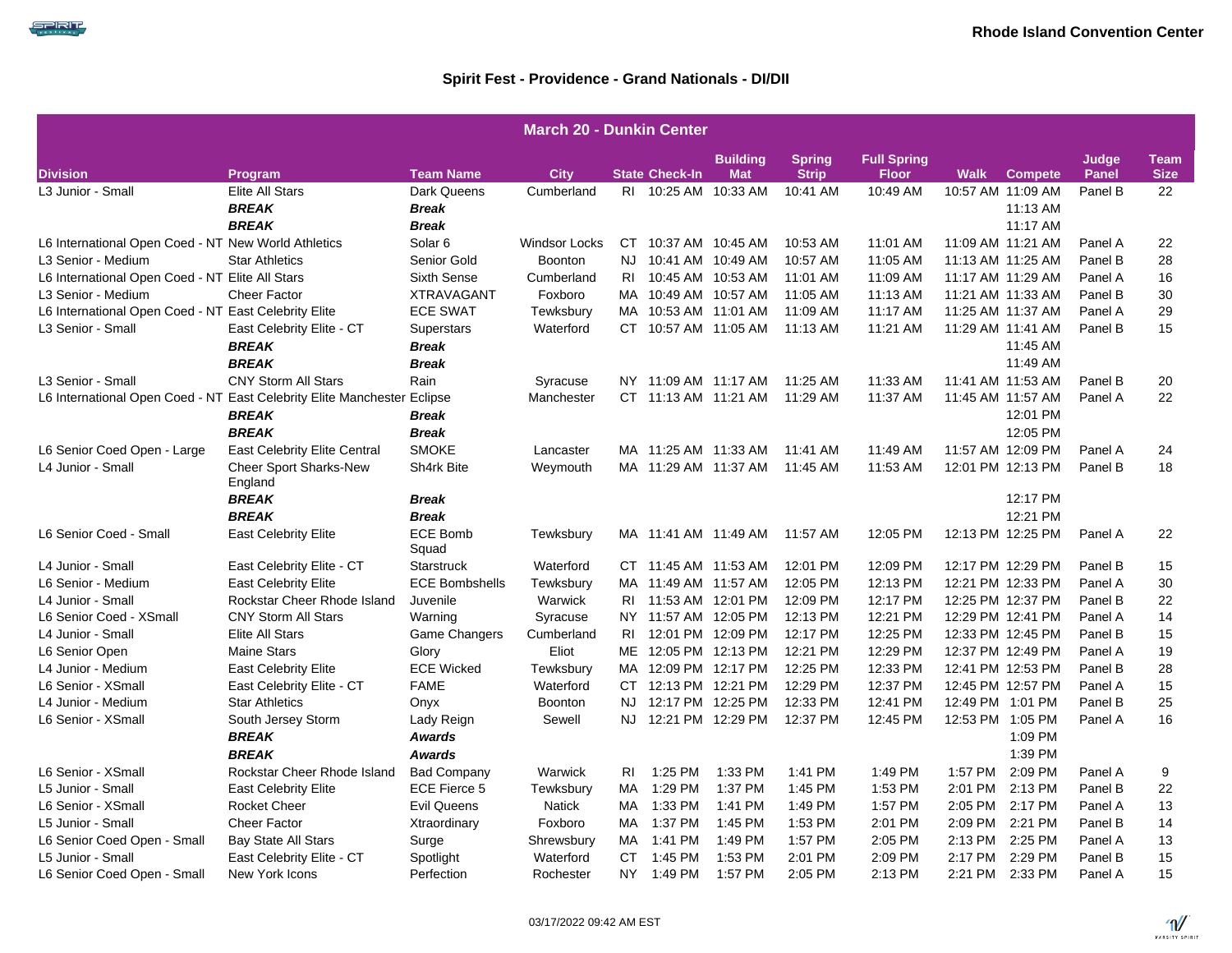| <b>March 20 - Dunkin Center</b>       |                                      |                       |                            |                |                       |                               |                               |                                    |             |                 |                       |                            |  |
|---------------------------------------|--------------------------------------|-----------------------|----------------------------|----------------|-----------------------|-------------------------------|-------------------------------|------------------------------------|-------------|-----------------|-----------------------|----------------------------|--|
| <b>Division</b>                       | Program                              | <b>Team Name</b>      | <b>City</b>                |                | <b>State Check-In</b> | <b>Building</b><br><b>Mat</b> | <b>Spring</b><br><b>Strip</b> | <b>Full Spring</b><br><b>Floor</b> | <b>Walk</b> | <b>Compete</b>  | Judge<br><b>Panel</b> | <b>Team</b><br><b>Size</b> |  |
| L4 Senior - Medium                    | <b>USA Wildcats</b>                  | M4                    | Waterbury                  | CT.            | 1:53 PM               | 2:01 PM                       | 2:09 PM                       | 2:17 PM                            | 2:25 PM     | 2:37 PM         | Panel B               | 27                         |  |
| L6 Senior Coed Open - Small           | <b>Cheer Athletics - Rochester</b>   | <b>Big City Cats</b>  | Rochester                  | NY.            | 1:57 PM               | 2:05 PM                       | 2:13 PM                       | 2:21 PM                            | 2:29 PM     | 2:41 PM         | Panel A               | 18                         |  |
| L4 Senior - Medium                    | <b>East Celebrity Elite</b>          | <b>ECE Bomb Girls</b> | Tewksbury                  | MA             | 2:01 PM               | 2:09 PM                       | 2:17 PM                       | 2:25 PM                            | 2:33 PM     | 2:45 PM         | Panel B               | 26                         |  |
|                                       | <b>BREAK</b>                         | <b>Break</b>          |                            |                |                       |                               |                               |                                    |             | 2:49 PM         |                       |                            |  |
|                                       | <b>BREAK</b>                         | <b>Break</b>          |                            |                |                       |                               |                               |                                    |             | 2:53 PM         |                       |                            |  |
|                                       | <b>BREAK</b>                         | <b>Break</b>          |                            |                |                       |                               |                               |                                    |             | 2:57 PM         |                       |                            |  |
| L5 Senior Coed - Medium               | <b>Xtreme Cheer</b>                  | Fire                  | Danbury                    | СT             | 2:17 PM               | 2:25 PM                       | 2:33 PM                       | 2:41 PM                            | 2:49 PM     | 3:01 PM         | Panel B               | 27                         |  |
| L6 Senior - Small                     | <b>Cheer Factor</b>                  | <b>XFACTOR</b>        | Foxboro                    | MA.            | 2:21 PM               | 2:29 PM                       | 2:37 PM                       | 2:45 PM                            | 2:53 PM     | 3:05 PM         | Panel A               | 19                         |  |
|                                       | <b>BREAK</b>                         | <b>Awards</b>         |                            |                |                       |                               |                               |                                    |             | 3:09 PM         |                       |                            |  |
| L6 Senior Coed Open - Small           | Big 10 Cheer                         | Prophecy              | Hermon                     | ME             | 2:55 PM               | 3:03 PM                       | 3:11 PM                       | 3:19 PM                            | 3:27 PM     | 3:39 PM         | Panel A               | 16                         |  |
|                                       | <b>BREAK</b>                         | <b>Break</b>          |                            |                |                       |                               |                               |                                    |             | 3:43 PM         |                       |                            |  |
| L6 Senior Coed Open - Small           | <b>USA Wildcats</b>                  | Senior Elite          | Waterbury                  | CT             | 3:03 PM               | 3:11 PM                       | 3:19 PM                       | 3:27 PM                            | 3:35 PM     | 3:47 PM         | Panel A               | 19                         |  |
| L5 Senior                             | <b>Star Athletics</b>                | Roar                  | Boonton                    | <b>NJ</b>      | 3:07 PM               | 3:15 PM                       | 3:23 PM                       | 3:31 PM                            | 3:39 PM     | 3:51 PM         | Panel B               | 28                         |  |
| L6 Senior Coed - Small                | East Celebrity Elite - Hingham       | <b>Black Diamonds</b> | Hingham                    | MA             | 3:11 PM               | 3:19 PM                       | 3:27 PM                       | 3:35 PM                            | 3:43 PM     | 3:55 PM         | Panel A               | 22                         |  |
| L5 Senior                             | <b>Spirit Central</b>                | <b>Bengals</b>        | Worcester                  | MA             | 3:15 PM               | 3:23 PM                       | 3:31 PM                       | 3:39 PM                            | 3:47 PM     | 3:59 PM         | Panel B               | 19                         |  |
| L6 Senior Coed - Small                | South Jersey Storm                   | Avalanche             | Sewell                     | <b>NJ</b>      | 3:19 PM               | 3:27 PM                       | 3:35 PM                       | 3:43 PM                            | 3:51 PM     | 4:03 PM         | Panel A               | 22                         |  |
|                                       | <b>BREAK</b>                         | <b>Break</b>          |                            |                |                       |                               |                               |                                    |             | 4:07 PM         |                       |                            |  |
|                                       | <b>BREAK</b>                         | <b>Break</b>          |                            |                |                       |                               |                               |                                    |             | 4:11 PM         |                       |                            |  |
|                                       | <b>BREAK</b>                         | <b>Break</b>          |                            |                |                       |                               |                               |                                    |             | 4:15 PM         |                       |                            |  |
| L6 International Open Coed -<br>Large | <b>Cheer Extreme Fairfax</b>         | Bionic-X              | Fairfax                    | VA             | 3:35 PM               | 3:43 PM                       | 3:51 PM                       | 3:59 PM                            | 4:07 PM     | 4:19 PM         | Panel A               | 23                         |  |
| L5 Senior Coed - Medium               | <b>East Celebrity Elite</b>          | ECE Royal 5           | Tewksbury                  | МA             | 3:39 PM               | 3:47 PM                       | 3:55 PM                       | 4:03 PM                            | 4:11 PM     | 4:23 PM         | Panel B               | 29                         |  |
| L6 International Open Coed -<br>Large | East Celebrity Elite Manchester Rage |                       | Manchester                 | CT.            | 3:43 PM               | 3:51 PM                       | 3:59 PM                       | 4:07 PM                            | 4:15 PM     | 4:27 PM         | Panel A               | 19                         |  |
| L5 Junior Coed - Small                | <b>Cheer Athletics - Rochester</b>   | AlleyKatz             | Rochester                  | NY.            | 3:47 PM               | 3:55 PM                       | 4:03 PM                       | 4:11 PM                            | 4:19 PM     | 4:31 PM         | Panel B               | 15                         |  |
| L6 International Open Coed -<br>Large | <b>Xtreme Cheer</b>                  | Inferno               | Danbury                    | CT             | 3:51 PM               | 3:59 PM                       | 4:07 PM                       | 4:15 PM                            | 4:23 PM     | 4:35 PM         | Panel A               | 23                         |  |
| L5 Junior Coed - Small                | <b>Bay State All Stars</b>           | Sky                   | Shrewsbury                 | MA             | 3:55 PM               | 4:03 PM                       | 4:11 PM                       | 4:19 PM                            | 4:27 PM     | 4:39 PM         | Panel B               | 12                         |  |
| L6 Junior - Small                     | Rockstar Cheer Rhode Island          | Lady Gaga             | Warwick                    | R <sub>1</sub> | 3:59 PM               | 4:07 PM                       | 4:15 PM                       | 4:23 PM                            | 4:31 PM     | 4:43 PM         | Panel A               | 12                         |  |
| L5 Junior Coed - Small                | East Celebrity Elite - Hingham       | <b>Hot Shots</b>      | Hingham                    | MA             | 4:03 PM               | 4:11 PM                       | 4:19 PM                       | 4:27 PM                            | 4:35 PM     | 4:47 PM         | Panel B               | 15                         |  |
| L6 Junior - Small                     | <b>East Celebrity Elite</b>          | ECE J-WOW             | Tewksbury                  | MA             | 4:07 PM               | 4:15 PM                       | 4:23 PM                       | 4:31 PM                            | 4:39 PM     | 4:51 PM         | Panel A               | 22                         |  |
| L5 Junior Coed - Small                | <b>East Celebrity Elite Central</b>  | <b>J-HONEY</b>        | Lancaster                  | MA             | 4:11 PM               | 4:19 PM                       | 4:27 PM                       | 4:35 PM                            | 4:43 PM     | 4:55 PM         | Panel B               | 22                         |  |
| L6 Junior - Small                     | <b>Cheer Factor</b>                  | <b>JUNIOR X</b>       | Foxboro                    | MA             | 4:15 PM               | 4:23 PM                       | 4:31 PM                       | 4:39 PM                            | 4:47 PM     | 4:59 PM         | Panel A               | 16                         |  |
| L4 Senior - Small                     | <b>Premier Spirit Athletics</b>      | Peach                 | Weymouth                   | MA             | 4:19 PM               | 4:27 PM                       | 4:35 PM                       | 4:43 PM                            | 4:51 PM     | 5:03 PM         | Panel B               | 12                         |  |
| L4.2 Senior - Small                   | New York Icons                       | Lady Legends          | Rochester                  | NY I           | 4:23 PM               | 4:31 PM                       | 4:39 PM                       | 4:47 PM                            | 4:55 PM     | 5:07 PM         | Panel A               | 19                         |  |
|                                       | <b>BREAK</b>                         | <b>Break</b>          |                            |                |                       |                               |                               |                                    |             | 5:11 PM         |                       |                            |  |
|                                       | <b>BREAK</b>                         | <b>Break</b>          |                            |                |                       |                               |                               |                                    |             | 5:15 PM         |                       |                            |  |
| L4.2 Senior - Small                   | Bay State NH                         | Forecast              | Dover                      | NH.            | 4:35 PM               | 4:43 PM                       | 4:51 PM                       | 4:59 PM                            | 5:07 PM     | 5:19 PM         | Panel A               | 15                         |  |
| L4 Senior - Small                     | <b>Full House All Stars</b>          | <b>Jesters</b>        | West<br><b>Bridgewater</b> | <b>MA</b>      | 4:39 PM               | 4:47 PM                       | 4:55 PM                       | 5:03 PM                            | 5:11 PM     | 5:23 PM         | Panel B               | 15                         |  |
| L4.2 Senior - Small                   | East Celebrity Elite - Hingham       | Ice Queens            | Hingham                    | МA             | 4:43 PM               | 4:51 PM                       | 4:59 PM                       | 5:07 PM                            | 5:15 PM     | 5:27 PM         | Panel A               | 17                         |  |
| L4 Senior - Small                     | <b>Cheer Athletics - Rochester</b>   | <b>FameCats</b>       | Rochester                  | NY .           | 4:47 PM               | 4:55 PM                       | 5:03 PM                       | 5:11 PM                            |             | 5:19 PM 5:31 PM | Panel B               | 20                         |  |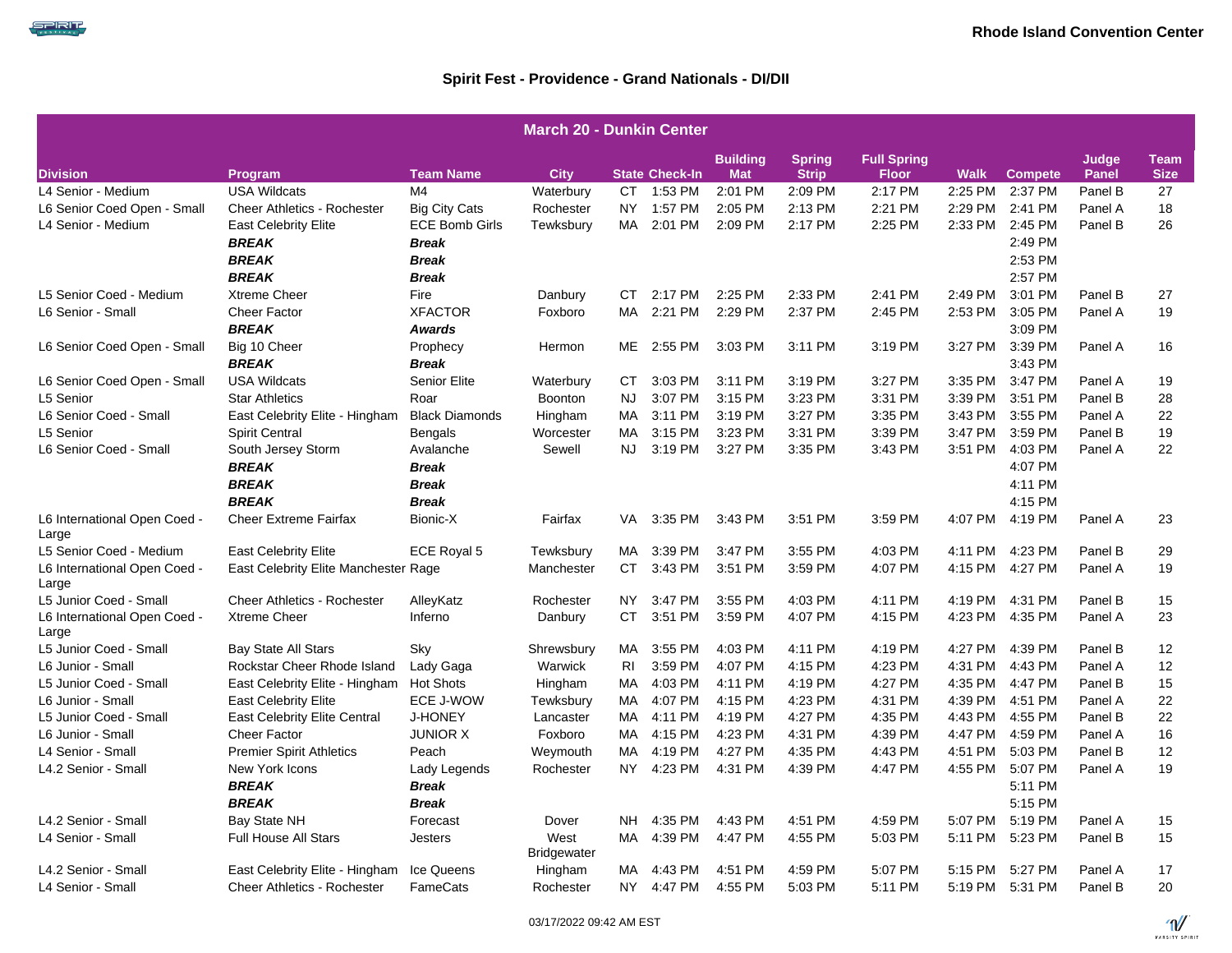| <b>March 20 - Dunkin Center</b> |                                                             |                                                   |                |           |                       |                               |                               |                                    |             |                               |                       |                            |  |
|---------------------------------|-------------------------------------------------------------|---------------------------------------------------|----------------|-----------|-----------------------|-------------------------------|-------------------------------|------------------------------------|-------------|-------------------------------|-----------------------|----------------------------|--|
| <b>Division</b>                 | Program                                                     | <b>Team Name</b>                                  | <b>City</b>    |           | <b>State Check-In</b> | <b>Building</b><br><b>Mat</b> | <b>Spring</b><br><b>Strip</b> | <b>Full Spring</b><br><b>Floor</b> | <b>Walk</b> | <b>Compete</b>                | Judge<br><b>Panel</b> | <b>Team</b><br><b>Size</b> |  |
| L4.2 Senior - Small             | <b>Star Athletics</b><br><b>BREAK</b>                       | Senior Platinum<br><b>Break</b>                   | <b>Boonton</b> | NJ        | 4:51 PM               | 4:59 PM                       | 5:07 PM                       | 5:15 PM                            | 5:23 PM     | 5:35 PM<br>5:39 PM            | Panel A               | 22                         |  |
| L4.2 Senior - Small             | Rockstar Cheer Rhode Island<br><b>BREAK</b><br><b>BREAK</b> | The Temptations<br>Break<br>Break                 | Warwick        | <b>RI</b> | 4:59 PM               | 5:07 PM                       | 5:15 PM                       | 5:23 PM                            | 5:31 PM     | 5:43 PM<br>5:47 PM<br>5:51 PM | Panel A               | 11                         |  |
| L4.2 Senior - Small             | <b>BREAK</b><br><b>East Celebrity Elite</b><br><b>BREAK</b> | <b>Break</b><br><b>ECE Angels</b><br><b>Break</b> | Tewksbury      | MA        | 5:15 PM               | 5:23 PM                       | 5:31 PM                       | 5:39 PM                            | 5:47 PM     | 5:55 PM<br>5:59 PM<br>6:03 PM | Panel A               | 19                         |  |
| L4.2 Senior - Medium            | <b>East Celebrity Elite</b>                                 | <b>ECE Rebels</b>                                 | Tewksbury      | MA        | 5:23 PM               | 5:31 PM                       | 5:39 PM                       | 5:47 PM                            | 5:55 PM     | 6:07 PM                       | Panel A               | 30                         |  |
| L4 Senior - Small               | Island Xtreme                                               | Celebrities                                       | Plainview      | NY        | 5:27 PM               | 5:35 PM                       | 5:43 PM                       | 5:51 PM                            | 5:59 PM     | 6:11 PM                       | Panel B               | 16                         |  |
| L4.2 Senior Coed - Small        | <b>Xtreme Cheer</b>                                         | Scorch                                            | Danbury        | СT        | 5:31 PM               | 5:39 PM                       | 5:47 PM                       | 5:55 PM                            | 6:03 PM     | 6:15 PM                       | Panel A               | 22                         |  |
| L4 Senior - Small               | East Celebrity Elite Central                                | <b>LADY STEEL</b>                                 | Lancaster      | MA        | 5:35 PM               | 5:43 PM                       | 5:51 PM                       | 5:59 PM                            | 6:07 PM     | 6:19 PM                       | Panel B               | 20                         |  |
| L4.2 Senior Coed - Small        | Elite All Stars                                             | Ringmasters                                       | Cumberland     | RI        | 5:39 PM               | 5:47 PM                       | 5:55 PM                       | 6:03 PM                            | 6:11 PM     | 6:23 PM                       | Panel A               | 19                         |  |
| L4 Senior - Small               | New York Icons<br><b>BREAK</b><br><b>BREAK</b>              | Leading Ladies<br>Awards<br>Awards                | Rochester      | NY.       | 5:43 PM               | 5:51 PM                       | 5:59 PM                       | 6:07 PM                            | 6:15 PM     | 6:27 PM<br>6:31 PM<br>7:31 PM | Panel B               | 15                         |  |

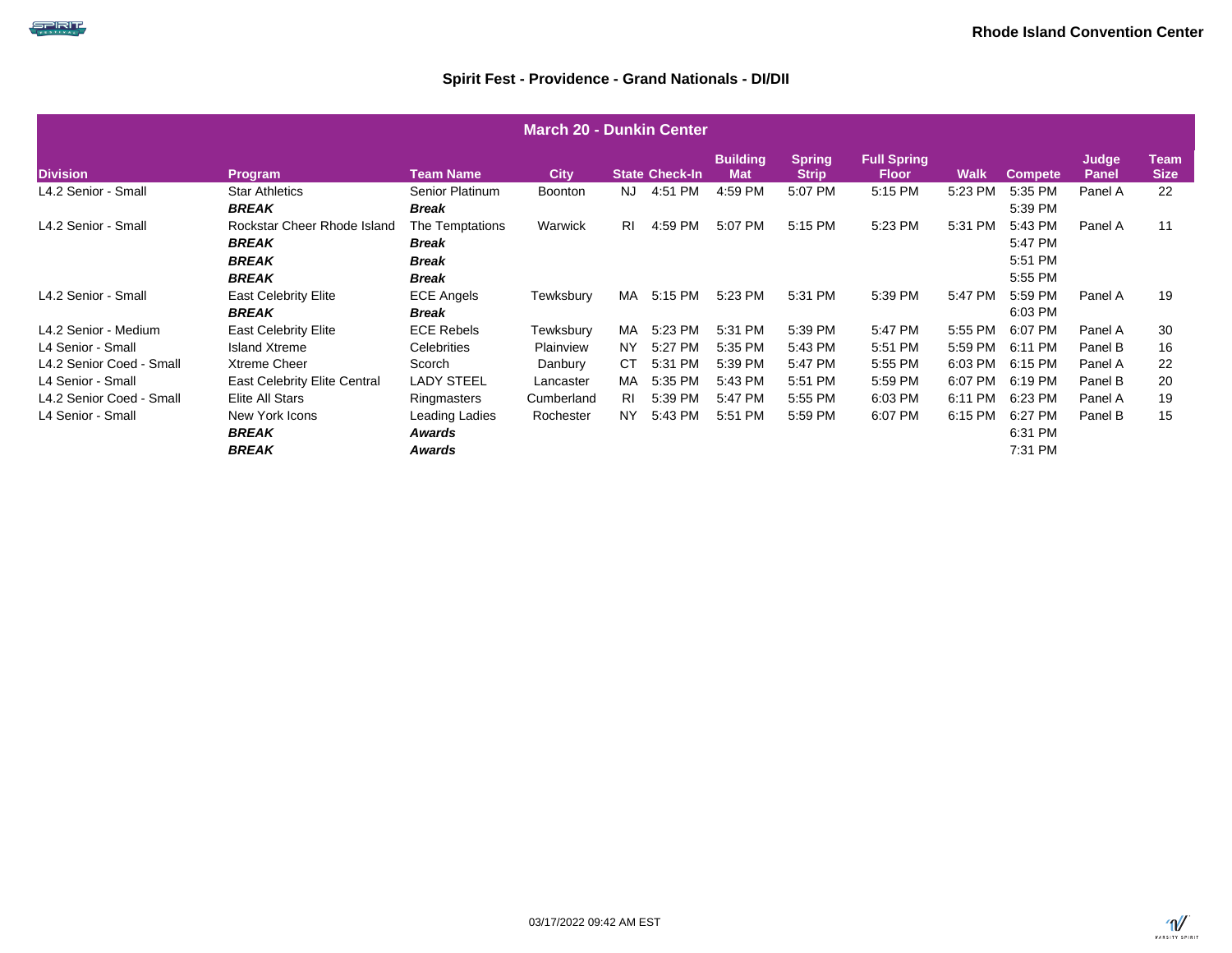|                                  |                                               |                                | <b>March 20 - Exhibit Hall</b> |           |                       |                               |                               |                                    |             |                   |                       |                            |
|----------------------------------|-----------------------------------------------|--------------------------------|--------------------------------|-----------|-----------------------|-------------------------------|-------------------------------|------------------------------------|-------------|-------------------|-----------------------|----------------------------|
| <b>Division</b>                  | Program                                       | <b>Team Name</b>               | <b>City</b>                    |           | <b>State Check-In</b> | <b>Building</b><br><b>Mat</b> | <b>Spring</b><br><b>Strip</b> | <b>Full Spring</b><br><b>Floor</b> | <b>Walk</b> | <b>Compete</b>    | Judge<br><b>Panel</b> | <b>Team</b><br><b>Size</b> |
| L3 Youth - D2 - Small            | Southcoast Storm II                           | Eclipse                        | New Bedford                    | MA        | 7:16 AM               | 7:24 AM                       | 7:32 AM                       | 7:40 AM                            | 7:48 AM     | 8:00 AM           | Panel D               | 13                         |
| L1 - U17                         | <b>East Coast Elite</b>                       | Crush                          | South<br>Plainfield            | <b>NJ</b> | 7:20 AM               | 7:28 AM                       | 7:36 AM                       | 7:44 AM                            | 7:52 AM     | 8:04 AM           | Panel C               | 20                         |
| L3 Youth - D2 - Small            | Port City Athletics                           | Giza Girls                     | South<br>Portland              | ME        | 7:24 AM               | 7:32 AM                       | 7:40 AM                       | 7:48 AM                            | 7:56 AM     | 8:08 AM           | Panel D               | 15                         |
| L1 - U17                         | <b>Cheer Sport Sharks-New</b><br>England      | <b>Viper Sharks</b>            | Weymouth                       |           | MA 7:28 AM            | 7:36 AM                       | 7:44 AM                       | 7:52 AM                            |             | 8:00 AM 8:12 AM   | Panel C               | 21                         |
| L3 Junior - D2 - A               | <b>BSRI All Stars</b>                         | <b>Black Jacks</b>             | Rumford                        | RI        | 7:32 AM               | 7:40 AM                       | 7:48 AM                       | 7:56 AM                            | 8:04 AM     | 8:16 AM           | Panel D               | 12                         |
| L1 - U17                         | East Celebrity Elite Manchester Heartbreakers |                                | Manchester                     | <b>CT</b> | 7:36 AM               | 7:44 AM                       | 7:52 AM                       | 8:00 AM                            | 8:08 AM     | 8:20 AM           | Panel C               | 13                         |
| L3 Junior - D2 - A               | <b>Cheer UP Athletics</b>                     | Karma                          | Providence                     | RI        | 7:40 AM               | 7:48 AM                       | 7:56 AM                       | 8:04 AM                            | 8:12 AM     | 8:24 AM           | Panel D               | 13                         |
| L1 - U17                         | <b>USA Wildcats</b>                           | Explosion                      | Waterbury                      | <b>CT</b> | 7:44 AM               | 7:52 AM                       | 8:00 AM                       | 8:08 AM                            | 8:16 AM     | 8:28 AM           | Panel C               | 18                         |
| L3 Junior - D2 - A               | <b>Athletix United</b>                        | Spitfires                      | Webster                        | MA        | 7:48 AM               | 7:56 AM                       | 8:04 AM                       | 8:12 AM                            | 8:20 AM     | 8:32 AM           | Panel D               | 16                         |
| L1 - U17                         | East Celebrity Elite - Hingham                | Sparkle                        | Hingham                        | MA        | 7:52 AM               | 8:00 AM                       | 8:08 AM                       | 8:16 AM                            | 8:24 AM     | 8:36 AM           | Panel C               | 20                         |
|                                  | <b>BREAK</b>                                  | <b>Break</b>                   |                                |           |                       |                               |                               |                                    |             | 8:40 AM           |                       |                            |
|                                  | <b>BREAK</b>                                  | Break                          |                                |           |                       |                               |                               |                                    |             | 8:44 AM           |                       |                            |
| L3 Junior - D2 - A               | <b>BTA All Stars</b>                          | Dream Team                     | Swampscott                     | MA        | 8:04 AM               | 8:12 AM                       | 8:20 AM                       | 8:28 AM                            | 8:36 AM     | 8:48 AM           | Panel D               | 13                         |
| L <sub>2</sub> - U <sub>17</sub> | <b>Spirit Central</b>                         | <b>Black Tigers</b>            | Worcester                      | <b>MA</b> | 8:08 AM               | 8:16 AM                       | 8:24 AM                       | 8:32 AM                            | 8:40 AM     | 8:52 AM           | Panel C               | 24                         |
| L3 Junior - D2 - A               | Cape Cod Cheer Academy                        | Junior Level 3 Angel<br>Sharks | Hyannis                        | MA        | 8:12 AM               | 8:20 AM                       | 8:28 AM                       | 8:36 AM                            | 8:44 AM     | 8:56 AM           | Panel D               | 10                         |
| L <sub>2</sub> - U <sub>17</sub> | <b>Central Mass Athletics</b>                 | Ruby                           | Webster                        | MA.       | 8:16 AM               | 8:24 AM                       | 8:32 AM                       | 8:40 AM                            | 8:48 AM     | 9:00 AM           | Panel C               | 13                         |
| L3 Junior - D2 - B               | <b>Triple Threat Athletics</b>                | <b>QUICKSILVER</b>             | Albany                         | NY.       | 8:20 AM               | 8:28 AM                       | 8:36 AM                       | 8:44 AM                            | 8:52 AM     | 9:04 AM           | Panel D               | 13                         |
| L <sub>2</sub> - U <sub>17</sub> | Bay State NH                                  | Weathergirls                   | Dover                          | NH.       | 8:24 AM               | 8:32 AM                       | 8:40 AM                       | 8:48 AM                            | 8:56 AM     | 9:08 AM           | Panel C               | 11                         |
| L3 Junior - D2 - B               | Spirit Too                                    | Ice                            | Greenwich                      | CT        | 8:28 AM               | 8:36 AM                       | 8:44 AM                       | 8:52 AM                            | 9:00 AM     | 9:12 AM           | Panel D               | 19                         |
| L <sub>2</sub> - U <sub>17</sub> | <b>USA Wildcats</b>                           | Lady Liberty                   | Waterbury                      | <b>CT</b> | 8:32 AM               | 8:40 AM                       | 8:48 AM                       | 8:56 AM                            | 9:04 AM     | 9:16 AM           | Panel C               | 23                         |
| L3 Junior - D2 - B               | <b>Element All Stars</b>                      | Emerald                        | Lewiston                       | МE        | 8:36 AM               | 8:44 AM                       | 8:52 AM                       | 9:00 AM                            | 9:08 AM     | 9:20 AM           | Panel D               | 26                         |
| L2 - U17                         | <b>Cheerletics Royalty</b>                    | POSH                           | Georgetown                     | MA        | 8:40 AM               | 8:48 AM                       | 8:56 AM                       | 9:04 AM                            | 9:12 AM     | 9:24 AM           | Panel C               | 19                         |
|                                  | <b>BREAK</b>                                  | Break                          |                                |           |                       |                               |                               |                                    |             | 9:28 AM           |                       |                            |
|                                  | <b>BREAK</b>                                  | <b>Break</b>                   |                                |           |                       |                               |                               |                                    |             | 9:32 AM           |                       |                            |
| L3 Junior - D2 - B               | <b>CDX Elite</b>                              | Terminators                    | Matawan                        | NJ        | 8:52 AM               | 9:00 AM                       | 9:08 AM                       | 9:16 AM                            | 9:24 AM     | 9:36 AM           | Panel D               | 16                         |
| L <sub>2</sub> - U <sub>17</sub> | <b>Premier Spirit Athletics</b>               | <b>THE Ice Queens</b>          | Weymouth                       | МA        | 8:56 AM               | 9:04 AM                       | 9:12 AM                       | 9:20 AM                            | 9:28 AM     | 9:40 AM           | Panel C               | 24                         |
| L3 Junior - D2 - B               | Cheer Advantage All Stars                     | <b>TOPAZ</b>                   | Norwood                        | МA        | 9:00 AM               | 9:08 AM                       | 9:16 AM                       | 9:24 AM                            | 9:32 AM     | 9:44 AM           | Panel D               | 22                         |
| L2 - U17                         | <b>BSRI All Stars</b>                         | <b>Black Savage</b>            | Rumford                        | RI        | 9:04 AM               | 9:12 AM                       | 9:20 AM                       | 9:28 AM                            | 9:36 AM     | 9:48 AM           | Panel C               | 15                         |
|                                  | <b>BREAK</b>                                  | <b>Break</b>                   |                                |           |                       |                               |                               |                                    |             | 9:52 AM           |                       |                            |
| L <sub>2</sub> - U <sub>17</sub> | <b>East Celebrity Elite Central</b>           | <b>BLUSH</b>                   | Lancaster                      | MA        | 9:12 AM               | 9:20 AM                       | 9:28 AM                       | 9:36 AM                            | 9:44 AM     | 9:56 AM           | Panel C               | 19                         |
| L3 Senior - D2 - Small           | <b>Bravo All Stars</b>                        | <b>Bellas</b>                  | Woburn                         | MA        | 9:16 AM               | 9:24 AM                       | 9:32 AM                       | 9:40 AM                            |             | 9:48 AM 10:00 AM  | Panel D               | 21                         |
| L <sub>2</sub> - U <sub>19</sub> | <b>Bay State All Stars</b>                    | Fire                           | Shrewsbury                     | MA        | 9:20 AM               | 9:28 AM                       | 9:36 AM                       | 9:44 AM                            |             | 9:52 AM 10:04 AM  | Panel C               | 14                         |
| L3 Senior - D2 - Small           | <b>Cheer UP Athletics</b>                     | Wicked                         | Providence                     | RI        | 9:24 AM               | 9:32 AM                       | 9:40 AM                       | 9:48 AM                            |             | 9:56 AM 10:08 AM  | Panel D               | 13                         |
| L3 - U17                         | <b>Empire All Stars</b>                       | Royal Phoenix                  | Berlin                         | CT        | 9:28 AM               | 9:36 AM                       | 9:44 AM                       | 9:52 AM                            |             | 10:00 AM 10:12 AM | Panel C               | 14                         |
| L3 Senior - D2 - Small           | <b>Triple Threat Athletics</b>                | <b>MAGNETO</b>                 | Albany                         | NY.       | 9:32 AM               | 9:40 AM                       | 9:48 AM                       | 9:56 AM                            |             | 10:04 AM 10:16 AM | Panel D               | 14                         |
|                                  | <b>BREAK</b>                                  | <b>Awards</b>                  |                                |           |                       |                               |                               |                                    |             | 10:20 AM          |                       |                            |
| L3 Senior - D2 - Small           | Cape Cod Cheer Academy                        | <b>Great White</b>             | Hyannis                        |           | MA 10:06 AM 10:14 AM  |                               | 10:22 AM                      | 10:30 AM                           |             | 10:38 AM 10:50 AM | Panel D               | 15                         |
| L3 - U17                         | CT HART CHEER                                 | <b>Dlamonds</b>                | West Hartford                  |           | CT 10:10 AM 10:18 AM  |                               | 10:26 AM                      | 10:34 AM                           |             | 10:42 AM 10:54 AM | Panel C               | 11                         |



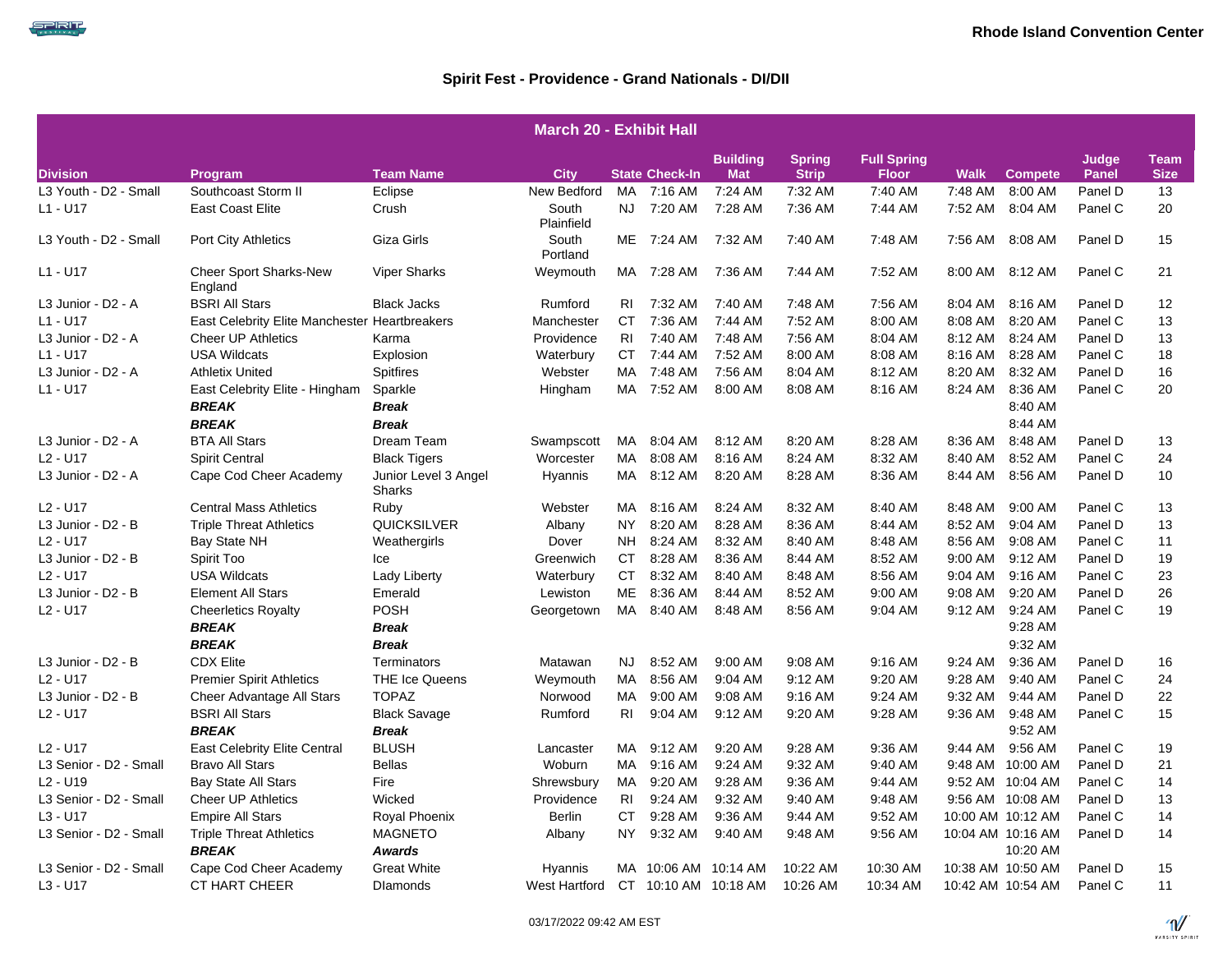| <b>March 20 - Exhibit Hall</b> |                                         |                         |                   |           |                       |                               |                               |                                    |             |                   |                       |                            |
|--------------------------------|-----------------------------------------|-------------------------|-------------------|-----------|-----------------------|-------------------------------|-------------------------------|------------------------------------|-------------|-------------------|-----------------------|----------------------------|
| <b>Division</b>                | Program                                 | <b>Team Name</b>        | <b>City</b>       |           | <b>State Check-In</b> | <b>Building</b><br><b>Mat</b> | <b>Spring</b><br><b>Strip</b> | <b>Full Spring</b><br><b>Floor</b> | <b>Walk</b> | <b>Compete</b>    | Judge<br><b>Panel</b> | <b>Team</b><br><b>Size</b> |
| L3 Senior - D2 - Small         | <b>True Allstars</b>                    | LOYALTY                 | Wyckoff           | <b>NJ</b> | 10:14 AM              | 10:22 AM                      | 10:30 AM                      | 10:38 AM                           |             | 10:46 AM 10:58 AM | Panel D               | 11                         |
| $L3 - U17$                     | <b>Bay State All Stars</b>              | Shade                   | Shrewsbury        |           | MA 10:18 AM 10:26 AM  |                               | 10:34 AM                      | 10:42 AM                           |             | 10:50 AM 11:02 AM | Panel C               | 11                         |
| L3 Senior - D2 - Small         | <b>Legend Athletics</b>                 | Icons                   | Ellsworth         |           | ME 10:22 AM 10:30 AM  |                               | 10:38 AM                      | 10:46 AM                           |             | 10:54 AM 11:06 AM | Panel D               | 14                         |
| L3 - U17                       | East Celebrity Elite Manchester Royalty |                         | Manchester        |           | CT 10:26 AM 10:34 AM  |                               | 10:42 AM                      | 10:50 AM                           |             | 10:58 AM 11:10 AM | Panel C               | 22                         |
| L3 Senior Coed - D2 -<br>Small | Port City Athletics                     | Cairo Crew              | South<br>Portland |           | ME 10:30 AM 10:38 AM  |                               | 10:46 AM                      | 10:54 AM                           |             | 11:02 AM 11:14 AM | Panel D               | 15                         |
| $L3 - U17$                     | JAG Cheer & Dance Company               | G.I. JAGS               | Woburn            |           | MA 10:34 AM 10:42 AM  |                               | 10:50 AM                      | 10:58 AM                           |             | 11:06 AM 11:18 AM | Panel C               | 19                         |
| L3 Senior Coed - D2 -<br>Small | <b>Central Mass Athletics</b>           | Diamond Cats-           | Webster           |           | MA 10:38 AM 10:46 AM  |                               | 10:54 AM                      | 11:02 AM                           |             | 11:10 AM 11:22 AM | Panel D               | 11                         |
| L3 - U17                       | <b>East Celebrity Elite</b>             | <b>ECE Obsession</b>    | Tewksbury         |           | MA 10:42 AM 10:50 AM  |                               | 10:58 AM                      | 11:06 AM                           |             | 11:14 AM 11:26 AM | Panel C               | 23                         |
| L3 Senior Coed - D2 -<br>Small | <b>Next Level All Stars</b>             | Fury                    | Garfield          | NJ.       |                       | 10:46 AM 10:54 AM             | 11:02 AM                      | 11:10 AM                           |             | 11:18 AM 11:30 AM | Panel D               | 15                         |
| $L3 - U17$                     | <b>Spirit Central</b>                   | <b>White Tigers</b>     | Worcester         |           | MA 10:50 AM 10:58 AM  |                               | 11:06 AM                      | 11:14 AM                           |             | 11:22 AM 11:34 AM | Panel C               | 17                         |
| L4 Junior - D2                 | <b>Maine Stars</b>                      | Maine Stars J4 Savage   | Eliot             |           | ME 10:54 AM 11:02 AM  |                               | 11:10 AM                      | 11:18 AM                           |             | 11:26 AM 11:38 AM | Panel D               | 30                         |
| $L3 - U17$                     | <b>USA Wildcats</b>                     | JuCo                    | Waterbury         |           | CT 10:58 AM 11:06 AM  |                               | 11:14 AM                      | 11:22 AM                           |             | 11:30 AM 11:42 AM | Panel C               | 23                         |
| L4 Junior - D2                 | Big 10 Cheer                            | Force                   | Hermon            |           | ME 11:02 AM 11:10 AM  |                               | 11:18 AM                      | 11:26 AM                           |             | 11:34 AM 11:46 AM | Panel D               | 13                         |
| $L3 - U17$                     | <b>Premier Spirit Athletics</b>         | <b>JLOVE</b>            | Weymouth          |           | MA 11:06 AM 11:14 AM  |                               | 11:22 AM                      | 11:30 AM                           |             | 11:38 AM 11:50 AM | Panel C               | 24                         |
| L4 Junior - D2                 | Rocket Cheer                            | Queen of Hearts         | <b>Natick</b>     |           | MA 11:10 AM 11:18 AM  |                               | 11:26 AM                      | 11:34 AM                           |             | 11:42 AM 11:54 AM | Panel D               | 18                         |
|                                | <b>BREAK</b>                            | <b>Break</b>            |                   |           |                       |                               |                               |                                    |             | 11:58 AM          |                       |                            |
|                                | <b>BREAK</b>                            | <b>Break</b>            |                   |           |                       |                               |                               |                                    |             | 12:02 PM          |                       |                            |
|                                | <b>BREAK</b>                            | <b>Break</b>            |                   |           |                       |                               |                               |                                    |             | 12:06 PM          |                       |                            |
| L4 Junior - D2                 | Southcoast Storm II                     | <b>Black Out</b>        | New Bedford       |           | MA 11:26 AM 11:34 AM  |                               | 11:42 AM                      | 11:50 AM                           |             | 11:58 AM 12:10 PM | Panel D               | 10                         |
| $L3 - U19$                     | <b>Cheer Extreme Fairfax</b>            | X <sub>3</sub>          | Fairfax           |           | VA 11:30 AM 11:38 AM  |                               | 11:46 AM                      | 11:54 AM                           |             | 12:02 PM 12:14 PM | Panel C               | 15                         |
| L4 Junior - D2                 | Port City Athletics                     | Cleopatra               | South<br>Portland |           | ME 11:34 AM 11:42 AM  |                               | 11:50 AM                      | 11:58 AM                           |             | 12:06 PM 12:18 PM | Panel D               | 15                         |
| $L4 - U17$                     | <b>Cheerletics Royalty</b>              | <b>LEMONADE</b>         | Georgetown        |           | MA 11:38 AM 11:46 AM  |                               | 11:54 AM                      | 12:02 PM                           |             | 12:10 PM 12:22 PM | Panel C               | 18                         |
|                                | <b>BREAK</b>                            | <b>Break</b>            |                   |           |                       |                               |                               |                                    |             | 12:26 PM          |                       |                            |
|                                | <b>BREAK</b>                            | <b>Break</b>            |                   |           |                       |                               |                               |                                    |             | 12:30 PM          |                       |                            |
| L4.2 Senior - D2               | <b>True Allstars</b>                    | Trinity                 | Wyckoff           |           | NJ 11:50 AM 11:58 AM  |                               | 12:06 PM                      | 12:14 PM                           |             | 12:22 PM 12:34 PM | Panel D               | 24                         |
| L4 - U17 Coed                  | <b>Spirit Central</b>                   | <b>Sabers</b>           | Worcester         |           | MA 11:54 AM 12:02 PM  |                               | 12:10 PM                      | 12:18 PM                           |             | 12:26 PM 12:38 PM | Panel C               | 15                         |
| L4.2 Senior - D2               | <b>CDX Elite</b>                        | G4ORCE                  | Matawan           |           | NJ 11:58 AM 12:06 PM  |                               | 12:14 PM                      | 12:22 PM                           |             | 12:30 PM 12:42 PM | Panel D               | 10                         |
| $L4 - U17$                     | East Celebrity Elite Manchester Fab4    |                         | Manchester        |           | CT 12:02 PM 12:10 PM  |                               | 12:18 PM                      | 12:26 PM                           |             | 12:34 PM 12:46 PM | Panel C               | 15                         |
| L4.2 Senior - D2               | <b>New World Athletics</b>              | Magnitude 4.2           | Windsor<br>Locks  |           | CT 12:06 PM 12:14 PM  |                               | 12:22 PM                      | 12:30 PM                           |             | 12:38 PM 12:50 PM | Panel D               | 11                         |
| $L4 - U17$                     | <b>US Cheer Rebels</b>                  | <b>Razor Rebels</b>     | Mahwah            |           | NJ 12:10 PM 12:18 PM  |                               | 12:26 PM                      | 12:34 PM                           |             | 12:42 PM 12:54 PM | Panel C               | 16                         |
| L4.2 Senior Coed - D2          | <b>Maine Stars</b>                      | Maine Stars 4.2 Legends | Eliot             |           | ME 12:14 PM 12:22 PM  |                               | 12:30 PM                      | 12:38 PM                           |             | 12:46 PM 12:58 PM | Panel D               | 30                         |
|                                | <b>BREAK</b>                            | <b>Break</b>            |                   |           |                       |                               |                               |                                    |             | 1:02 PM           |                       |                            |
|                                | <b>BREAK</b>                            | <b>Awards</b>           |                   |           |                       |                               |                               |                                    |             | 1:06 PM           |                       |                            |
|                                | <b>BREAK</b>                            | <b>Awards</b>           |                   |           |                       |                               |                               |                                    |             | 1:36 PM           |                       |                            |
| L4 - U19 Coed                  | East Celebrity Elite - Hingham          | Legends                 | Hingham           | MA        | 1:22 PM               | 1:30 PM                       | 1:38 PM                       | 1:46 PM                            | 1:54 PM     | 2:06 PM           | Panel C               | 19                         |
| L4 Senior - D2 - Small         | <b>Cheer UP Athletics</b>               | <b>Reckless</b>         | Providence        | RI.       | 1:26 PM               | 1:34 PM                       | 1:42 PM                       | 1:50 PM                            | 1:58 PM     | 2:10 PM           | Panel D               | 12                         |
| L4 - U19                       | <b>Cheer Extreme Fairfax</b>            | X-Machine               | Fairfax           |           | VA 1:30 PM            | 1:38 PM                       | 1:46 PM                       | 1:54 PM                            |             | 2:02 PM 2:14 PM   | Panel C               | 18                         |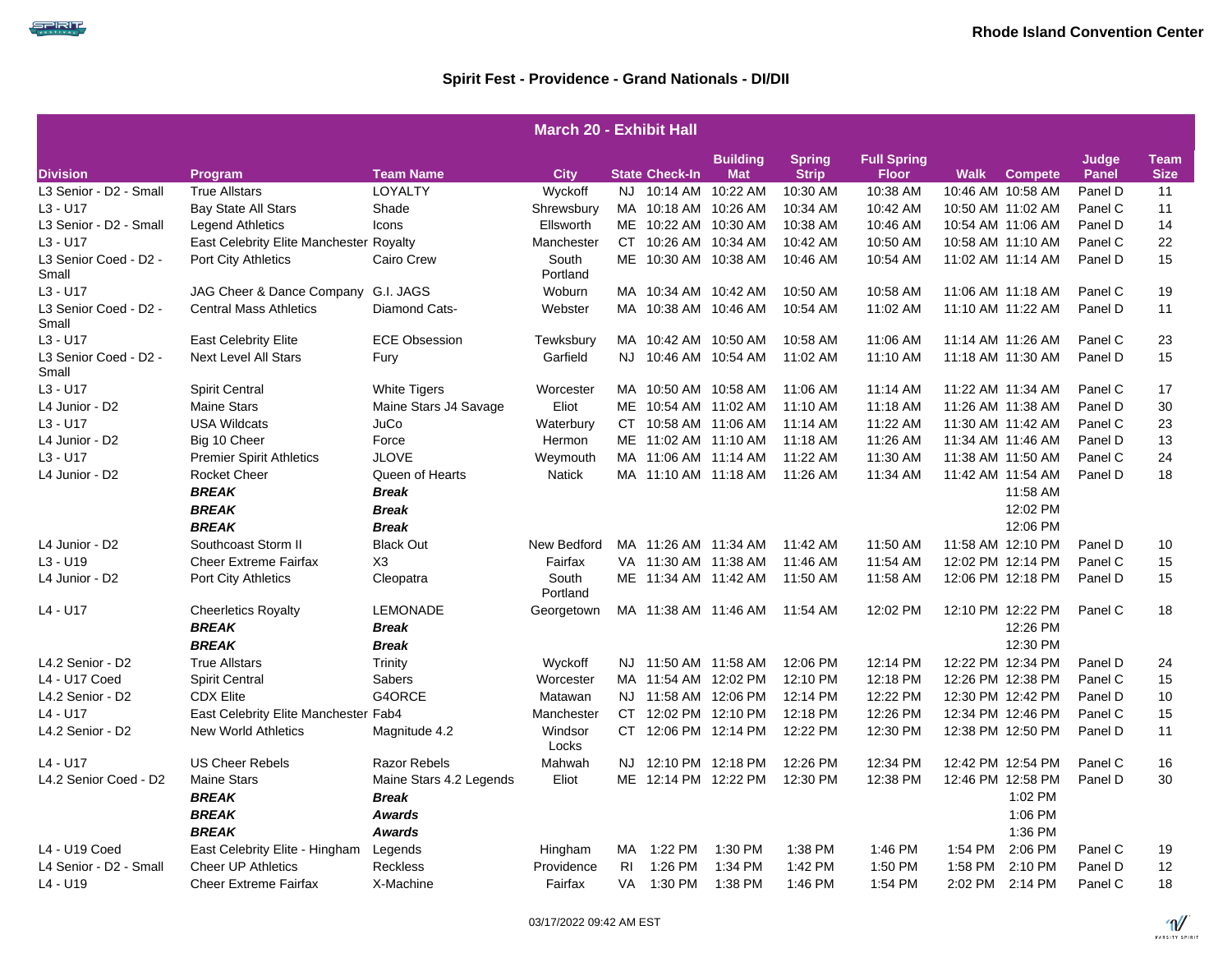|                                                    |                                                      |                         | <b>March 20 - Exhibit Hall</b> |           |                       |                               |                               |                                    |             |                 |                       |                            |
|----------------------------------------------------|------------------------------------------------------|-------------------------|--------------------------------|-----------|-----------------------|-------------------------------|-------------------------------|------------------------------------|-------------|-----------------|-----------------------|----------------------------|
| <b>Division</b>                                    | Program                                              | <b>Team Name</b>        | City                           |           | <b>State Check-In</b> | <b>Building</b><br><b>Mat</b> | <b>Spring</b><br><b>Strip</b> | <b>Full Spring</b><br><b>Floor</b> | <b>Walk</b> | <b>Compete</b>  | Judge<br><b>Panel</b> | <b>Team</b><br><b>Size</b> |
| L4 Senior - D2 - Small                             | <b>Triple Threat Athletics</b>                       | <b>STORM</b>            | Albany                         |           | NY 1:34 PM            | 1:42 PM                       | 1:50 PM                       | 1:58 PM                            | 2:06 PM     | 2:18 PM         | Panel D               | 14                         |
| L2 Junior - D2 - Medium                            | <b>Maine Stars</b>                                   | Maine Stars Brave       | Eliot                          | ME        | 1:38 PM               | 1:46 PM                       | 1:54 PM                       | 2:02 PM                            | 2:10 PM     | 2:22 PM         | Panel C               | 29                         |
| L4 Senior - D2 - Small                             | Cheer Advantage All Stars                            | <b>STEEL</b>            | Norwood                        | MA        | 1:42 PM               | 1:50 PM                       | 1:58 PM                       | 2:06 PM                            | 2:14 PM     | 2:26 PM         | Panel D               | 12                         |
|                                                    | <b>BREAK</b>                                         | <b>Break</b>            |                                |           |                       |                               |                               |                                    |             | 2:30 PM         |                       |                            |
| L4 Senior Open - D2                                | Big 10 Cheer                                         | <b>BLACKOUT</b>         | Hermon                         | ME        | 1:50 PM               | 1:58 PM                       | 2:06 PM                       | 2:14 PM                            | 2:22 PM     | 2:34 PM         | Panel D               | 23                         |
|                                                    | <b>BREAK</b>                                         | <b>Break</b>            |                                |           |                       |                               |                               |                                    |             | 2:38 PM         |                       |                            |
|                                                    | <b>BREAK</b>                                         | <b>Break</b>            |                                |           |                       |                               |                               |                                    |             | 2:42 PM         |                       |                            |
| L2 Junior - D2 - Medium                            | <b>Rocket Cheer</b>                                  | Cruella                 | <b>Natick</b>                  | MA.       | 2:02 PM               | 2:10 PM                       | 2:18 PM                       | 2:26 PM                            | 2:34 PM     | 2:46 PM         | Panel C               | 27                         |
| L4 Senior Open - D2                                | <b>Triple Threat Athletics</b>                       | Phoenix                 | Albany                         | <b>NY</b> | 2:06 PM               | 2:14 PM                       | 2:22 PM                       | 2:30 PM                            | 2:38 PM     | 2:50 PM         | Panel D               | 21                         |
| L2 Junior - D2 - Medium                            | <b>Empire All Stars</b>                              | Queens                  | <b>Berlin</b>                  | CT        | 2:10 PM               | 2:18 PM                       | 2:26 PM                       | 2:34 PM                            | 2:42 PM     | 2:54 PM         | Panel C               | 28                         |
| L4 Senior Open - D2                                | <b>BSRI All Stars</b>                                | Code Black              | Rumford                        | RI.       | 2:14 PM               | 2:22 PM                       | 2:30 PM                       | 2:38 PM                            | 2:46 PM     | 2:58 PM         | Panel D               | 9                          |
| L2 Junior - D2 - Small - A CT HART CHEER           |                                                      | Queens of Hart          | <b>West Hartford</b>           | CT.       | 2:18 PM               | 2:26 PM                       | 2:34 PM                       | 2:42 PM                            | 2:50 PM     | 3:02 PM         | Panel C               | 9                          |
| L4 Senior Coed - D2                                | <b>Quest Athletics</b>                               | <b>Bomb Squad</b>       | Pine Bush                      | NY        | 2:22 PM               | 2:30 PM                       | 2:38 PM                       | 2:46 PM                            | 2:54 PM     | 3:06 PM         | Panel D               | 23                         |
| L2 Junior - D2 - Small - A New World Athletics     |                                                      | Thunder                 | Windsor<br>Locks               |           | CT 2:26 PM            | 2:34 PM                       | 2:42 PM                       | 2:50 PM                            | 2:58 PM     | 3:10 PM         | Panel C               | 12                         |
|                                                    | <b>BREAK</b>                                         | <b>Break</b>            |                                |           |                       |                               |                               |                                    |             | 3:14 PM         |                       |                            |
| L2 Junior - D2 - Small - A Big 10 Cheer            |                                                      | Illusion                | Hermon                         |           | ME 2:34 PM            | 2:42 PM                       | 2:50 PM                       | 2:58 PM                            | 3:06 PM     | 3:18 PM         | Panel C               | 22                         |
|                                                    | <b>BREAK</b>                                         | <b>Break</b>            |                                |           |                       |                               |                               |                                    |             | 3:22 PM         |                       |                            |
| L2 Junior - D2 - Small - A Reign Forces            |                                                      | Lady Luxe               | <b>Beacon Falls</b>            | CT.       | 2:42 PM               | 2:50 PM                       | 2:58 PM                       | 3:06 PM                            | 3:14 PM     | 3:26 PM         | Panel C               | 9                          |
| L4 Senior Coed - D2                                | <b>Element All Stars</b>                             | Sapphire                | Lewiston                       | ME        | 2:46 PM               | 2:54 PM                       | 3:02 PM                       | 3:10 PM                            | 3:18 PM     | 3:30 PM         | Panel D               | 19                         |
| L2 Junior - D2 - Small - A Bravo All Stars         |                                                      | Jewels                  | Woburn                         | MA.       | 2:50 PM               | 2:58 PM                       | 3:06 PM                       | 3:14 PM                            | 3:22 PM     | 3:34 PM         | Panel C               | 12                         |
| L4 Senior Coed - D2                                | Spirit Too                                           | Code Black              | Greenwich                      | <b>CT</b> | 2:54 PM               | 3:02 PM                       | 3:10 PM                       | 3:18 PM                            | 3:26 PM     | 3:38 PM         | Panel D               | 13                         |
| L2 Junior - D2 - Small - A Triple Threat Athletics |                                                      | <b>JUBILEE</b>          | Albany                         | NY.       | 2:58 PM               | 3:06 PM                       | 3:14 PM                       | 3:22 PM                            | 3:30 PM     | 3:42 PM         | Panel C               | 12                         |
| L4 Senior Coed - D2                                | <b>Maine Stars</b>                                   | Maine Stars C4 Warriors | Eliot                          | ME        | 3:02 PM               | 3:10 PM                       | 3:18 PM                       | 3:26 PM                            | 3:34 PM     | 3:46 PM         | Panel D               | 15                         |
| L4 International Open                              | <b>Cheerletics Royalty</b>                           | <b>MISS LASH</b>        | Georgetown                     | MA        | 3:06 PM               | 3:14 PM                       | 3:22 PM                       | 3:30 PM                            | 3:38 PM     | 3:50 PM         | Panel C               | 15                         |
|                                                    | <b>BREAK</b>                                         | <b>Awards</b>           |                                |           |                       |                               |                               |                                    |             | 3:54 PM         |                       |                            |
| L2 Junior - D2 - Small - B Quest Athletics         |                                                      | <b>SWAT Team</b>        | Pine Bush                      | <b>NY</b> | 3:40 PM               | 3:48 PM                       | 3:56 PM                       | 4:04 PM                            | 4:12 PM     | 4:24 PM         | Panel C               | 13                         |
| L6 Junior - D2                                     | <b>Element All Stars</b>                             | Jade                    | Lewiston                       | ME        | 3:44 PM               | 3:52 PM                       | 4:00 PM                       | 4:08 PM                            | 4:16 PM     | 4:28 PM         | Panel D               | 11                         |
| L2 Junior - D2 - Small - B Legend Athletics        |                                                      | Royalty                 | Ellsworth                      | ME        | 3:48 PM               | 3:56 PM                       | 4:04 PM                       | 4:12 PM                            | 4:20 PM     | 4:32 PM         | Panel C               | 18                         |
|                                                    | <b>BREAK</b>                                         | <b>Break</b>            |                                |           |                       |                               |                               |                                    |             | 4:36 PM         |                       |                            |
|                                                    | L2 Junior - D2 - Small - B Cape Cod Cheer Academy    | 3CA Junior Black Tips   | Hyannis                        | MA        | 3:56 PM               | 4:04 PM                       | 4:12 PM                       | 4:20 PM                            | 4:28 PM     | 4:40 PM         | Panel C               | 17                         |
| L5 Senior Open Coed -<br>D <sub>2</sub>            | <b>New World Athletics</b>                           | Flood 5                 | Windsor<br>Locks               | CT        | 4:00 PM               | 4:08 PM                       | 4:16 PM                       | 4:24 PM                            | 4:32 PM     | 4:44 PM         | Panel D               | 13                         |
|                                                    | L2 Junior - D2 - Small - B Cheer Advantage All Stars | <b>JADE</b>             | Norwood                        | MA.       | 4:04 PM               | 4:12 PM                       | 4:20 PM                       | 4:28 PM                            | 4:36 PM     | 4:48 PM         | Panel C               | 17                         |
| L5 Senior Open Coed -<br>D <sub>2</sub>            | <b>Element All Stars</b>                             | Onyx                    | Lewiston                       | ME        | 4:08 PM               | 4:16 PM                       | 4:24 PM                       | 4:32 PM                            | 4:40 PM     | 4:52 PM         | Panel D               | 19                         |
| L2 Junior - D2 - Small - B Spirit Too              |                                                      | Radiance                | Greenwich                      | CT        | 4:12 PM               | 4:20 PM                       | 4:28 PM                       | 4:36 PM                            | 4:44 PM     | 4:56 PM         | Panel C               | 15                         |
| L5 Senior Open Coed -<br>D <sub>2</sub>            | <b>Bravo All Stars</b>                               | Queen B's               | Woburn                         | MA.       | 4:16 PM               | 4:24 PM                       | 4:32 PM                       | 4:40 PM                            | 4:48 PM     | 5:00 PM         | Panel D               | 13                         |
| L2 Junior - D2 - Small - B Athletix United         |                                                      | <b>Hot Tamales</b>      | Webster                        | MA        | 4:20 PM               | 4:28 PM                       | 4:36 PM                       | 4:44 PM                            | 4:52 PM     | 5:04 PM         | Panel C               | 19                         |
|                                                    | <b>BREAK</b>                                         | <b>Break</b>            |                                |           |                       |                               |                               |                                    |             | 5:08 PM         |                       |                            |
| L2 Senior - D2 - Small                             | <b>Cheer Advantage All Stars</b>                     | <b>CHROME</b>           | Norwood                        |           | MA 4:28 PM            | 4:36 PM                       | 4:44 PM                       | 4:52 PM                            |             | 5:00 PM 5:12 PM | Panel C               | 22                         |